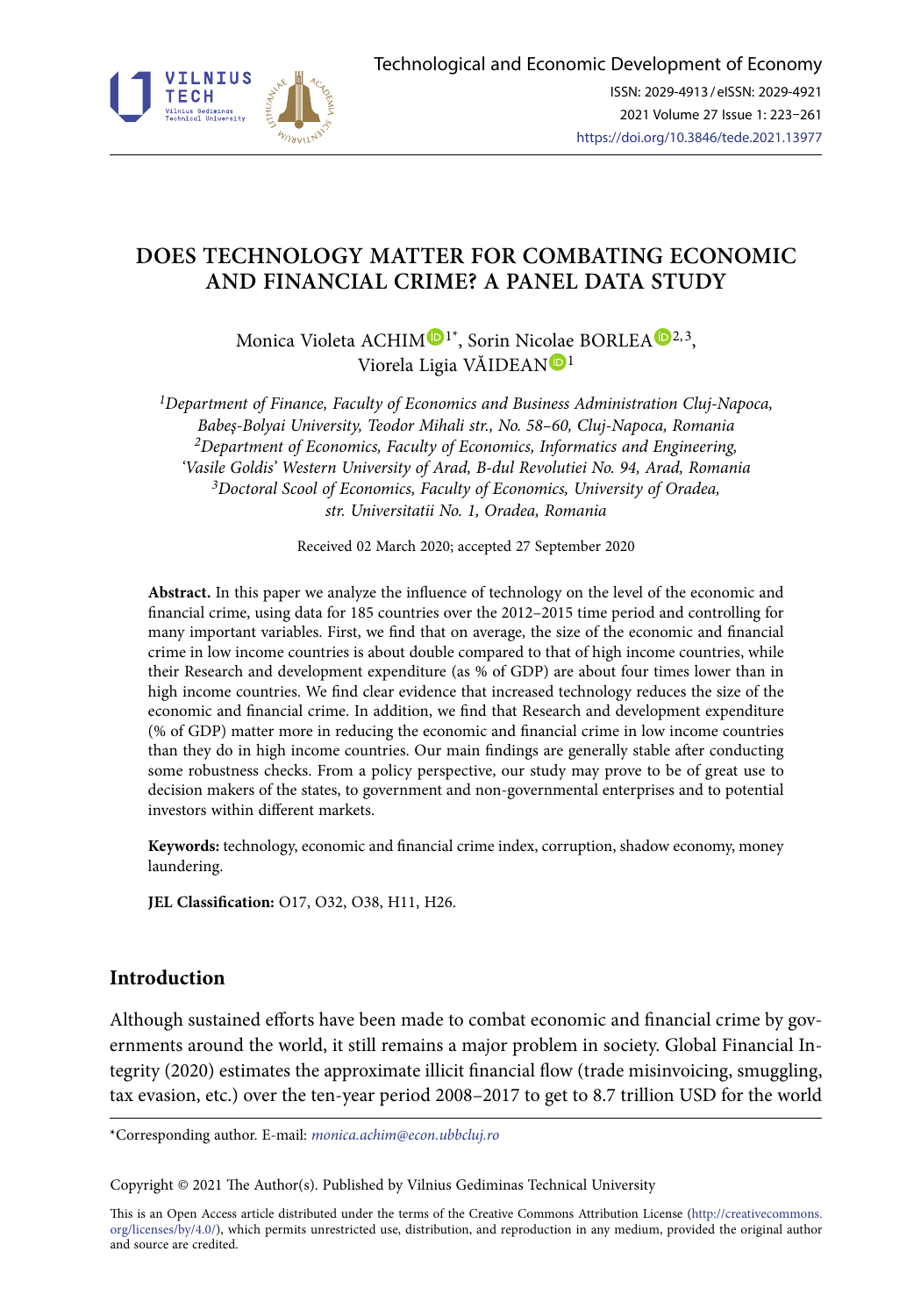countries. Regarding corruption, the recent data from [Transparency International \(2020\)](https://www.transparency.org/files/content/pages/2019_CPI_Report_EN.pdf)  show that even though there is some progress, most countries still fail to control public sector corruption. Therefore, the corrupting role of big money in political party financing and the undue influence it exerts on the political systems must be urgently addressed by governments [\(Transparency International, 2020\)](https://www.transparency.org/files/content/pages/2019_CPI_Report_EN.pdf). Referring to the cost of corruption, Lagarde (2016) reveals that 2 percent out of the worldwide gross domestic product is paid in the form of bribes yearly, summing up 1.5 to 2 trillion USD per year globally. Furthermore, Achim et al. (2018) find that 19 percent of European countries' GDP is lost in shadow economy.

Starting from the premise that information and communication technologies (ICTs) have indeed impacted all partners engaged in the fight against corruption (ranging from public authorities to the private sector and the media), Adam and Fazekas (2019), particularly focusing on developing countries, consider ICTs to be effective in controlling corruption. However, the authors find that this positive effect is closely related with political parties, public governances and civil society groups. Wickberg (2013) provides multiple examples of various technological innovations meant to target the reduction of corruption phenomena: technologies are used for reporting administrative abuses and corruption and for facilitating the lodging of complaints, via websites, hotlines or phone applications (people's experiences of bribery and electoral fraud); ICTs are used for monitoring the access to information, the public budgets and the social services, political life, the judiciary and even illegal logging from forests; ICTs are used for extensive data collection; ICTs are used for campaigning, social mobilization and citizen-to-government interaction and nonetheless, ICTs prove themselves extremely useful in several E-government initiatives (E-procurement, E-judiciary, E-taxation, Financial transactions and electronic identification). So, information and communication technologies are one of the forces shaping the twenty-first century, because ICTs have great potential to act as democratic media and the scope of ICT-enabled anticorruption initiatives is large (Serrat, 2017).

The political rulers have to determine the causes for the corruption phenomena, in order to be further able to combat them. In the present work, among other previous explanatory variables (economic development level, tax burden, public administration and audit quality) we examine the role held by technology in reducing the size of the economic and financial crime.

 In terms of the interaction between adopting technologies and the level of economic and financial crime there are two controversial strands in literature. The first and main strand in literature finds that a higher degree of technology adoption reduces the level of frauds. For instance Bird and Zolt (2008) investigate the way in which different levels of technology may influence fiscal administration in developing countries. According to Slemrod (1990) and Bird and Zolt (2008) technology changes may increase the quantity and quality of the information flow available to taxation officials facilitating a better coordination and may decrease the costs of taxpayer compliance through improving services to taxpayers (e.g. various programs or applications which directly determine the level of tax liabilities). The results consist in higher efficiency tax administration systems by increasing the level of collected revenues and therefore the level of tax avoidance decreases. Regarding these, Immordino and Russo (2018) conduct a survey over 25 European countries from 2000 to 2012 and find an indirect relationship between VAT evasion and bank payments through various card types.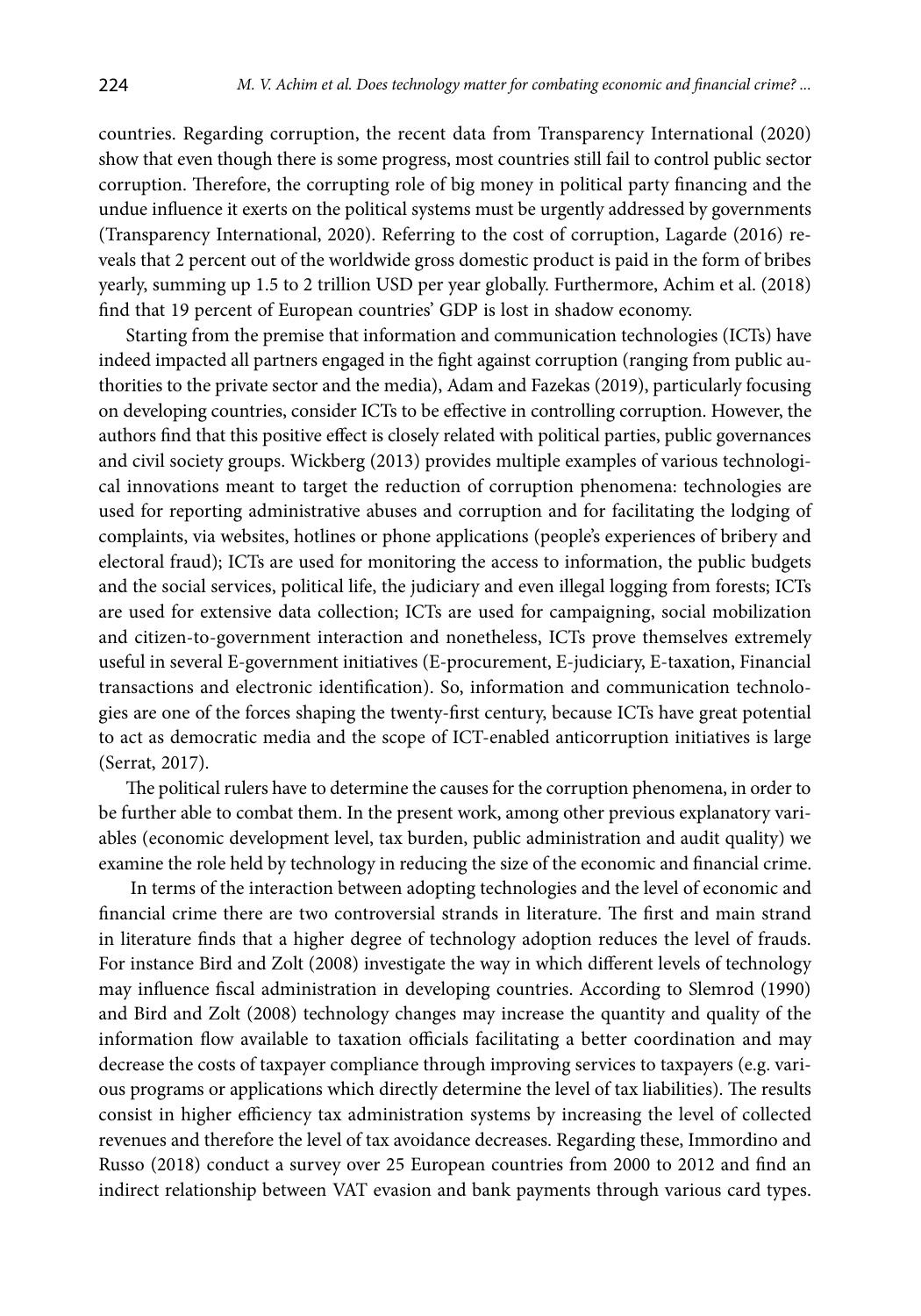On the other hand, the researchers validate a direct relationship between VAT evasion and ATM cash withdrawals. Thus, Immordino and Russo (2018) conclude that cashless payments determine a decrease of the tax evasion phenomena because in this way several traces are left that would make it difficult to activate in the underground environment. Moreover, technology may discourage corruption engaged activities by reducing the interactions between the taxpayer on the one hand and the representative of the tax authorities on the other hand (Slemrod, 1990; Bird & Zolt, 2008). Similar findings are obtained by Goel et al. (2012) that establish internet diffusion to be associated with less corruption.

Williams (2013) emphasizes the need for investment in technology in the regulatory process of the financial market where it detects uprising problems, thus reducing frauds in the financial markets. This way Williams (2013) uses the "regulatory technologies" notion and examines in detail two such technologies. In the financial sector, financial fraud poses more and more threats, which generate big negative effects (Sadgali et al., 2019). Most financial institutions have been implementing internal investments in anti-money laundering solutions to fight fraud activities. In this view, data mining approaches have been developed and are considered "well-suited techniques for detecting money laundering (ML) activities" (Le-Khac et al., 2009). Considering that an understanding of the principle elements of fraud is the foundation for any antifraud activity, Sadaf et al. (2018) test, through cross-sectional linear regression models, the influence of governance, competitiveness and other institutional variables upon the number of accounting frauds. Using Control of Corruption as an independent variable, Sadaf et al. (2018) validate that boosted political stability and controlled corruption may reduce the number of frauds in several countries. Another relevant paper that focuses on the issue of frauds is the study of Máté et al. (2019), which proves, through OLS regressions, that higher levels of auditing and accounting standards, increased levels of governance capital, advanced financial freedom and the use of common law are positively related to reported fraud cases.

Regarding anti-fraud technologies, the detection of credit card fraud uses various money laundering techniques, especially those of artificial intelligences while for detecting frauds in financial statements the best performing methods are probabilistic neural network and genetic algorithm (Sadgali et al., 2019). Similar technologies consist in computerized data mining programs, machine learning and several tools for risk profiling which are used to trace illicit funds for money laundering or terrorist acts (Levi & Wall, 2004; Amoore & de Goede, 2005; de Goede, 2008; Williams, 2013). In addition, it is very important to have an integrated analytical approach to antifraud technology in order to improve customer fraud experience constantly (Zoldi, 2015). This target may be achieved through fraud alerts that contact the cardholder for approval (using various channels such as voice, email or SMS) in real time, anytime a suspicious transaction is detected (Zoldi, 2015).

Within organizations, complex forensic auditing programs and tools using data mining processes and risk profiling techniques are used to detect the vulnerabilities and fraud risks in relationship with the customers (Williams, 2013). Similarly, Okunogbe and Pouliquen (2018) find that Tajik firms, which adopt electronic tax filing, have lower compliance costs, spending five fewer hours per month on fulfilling tax liabilities. They also find that for firms previously more likely to evade, e-filing doubles tax payments. Related to this, Elgin and Oyvat (2013)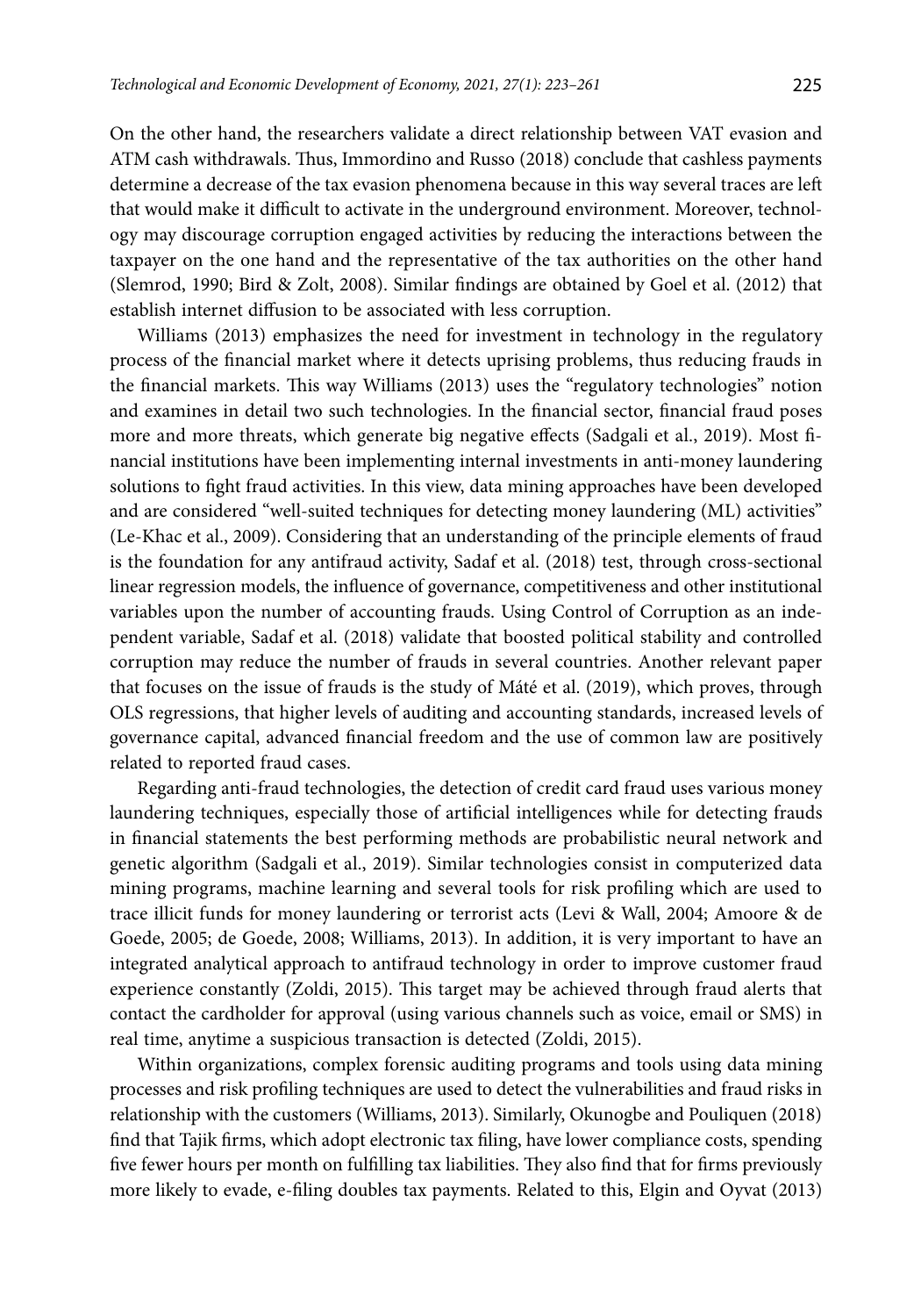find that internet usage decreases the shadow economy using a panel database made of 152 countries that are analyzed throughout the 1999–2007 time period, and this relationship interacts with GDP per capita in a powerful manner. Thus, as GDP per capita increases, this negative correlation reduces. Also regarding the types of investments in organizations, Suh et al. (2018) investigate whether organizational investments work for countering occupational fraud on a sample of 392 Korean banking employees, and then, where to focus the investment if it does work. They find that investing in ethical culture is more effective in preventing occupational fraud than the investments in monitoring control. Regarding technology transfers, the paper of Bilgin et al. (2011) comprising 2400 Chinese enterprises throughout the period 1999–2002 find that companies may enhance their productivity by using foreign technologies from technologically advanced economies and by importing more capital goods.

Another strand in literature finds a positive relationship between the level of investments in technologies and the size of the economic and financial crime. The usage of modern technologies, besides bringing along positive drawbacks to the company, also attracts fraudsters to misuse the technology for financial benefits in the shape of cybercrime (Ali et al., 2019; Gogolin, 2010; McAfee, 2018; Ryman-Tubb et al., 2018). Through the misuse of high IT technologies, cybercriminals may have many opportunities to commit crimes from a large physical distance, using different jurisdictions and identities, thus being difficult to become detected by prosecutors (Ali et al., 2019). As a result of adopting new technologies, the cost of global cybercrime went up to \$608 billion in 2017 compared to only \$445 billion in 2014 (McAfee, 2018). Moreover, bankcard frauds cause huge financial losses to companies and various entities. According to Robertson (2016), the global card fraud losses rose three times over the period 2010–2015. In 2020, the worldwide losses from frauds with bank cards are expected to achieve the level of \$31.67 billion. Further on, these huge amounts of money are used to finance crimes such as terrorism and the weapons and drugs' industries (Ryman-Tubb et al., 2018).

In this view, Remeikiene et al. (2018) introduce the term digital shadow economy referring to the illegal activities operating in digital space. As a result of digital economy, everyday tax evasion can be facilitated even more by taxpayers using readily available technology to evade taxes while in its classical manner it can be undertaken simply by accepting under the table cash or keeping a separate set of books (Dejong, 2018). Using high-technologies under the form of software such as "zappers" and "phantomware" is meant to reduce the company sales figures without leaving any trace on the book records. This type of fraud (called "electronic sales suppression") is very difficult to be detected by the tax authorities. Similar findings are obtained by Hamilton and Stekelberg (2017) that validate a positive relationship between investments in IT technologies and favorable corporate tax outcomes. More exactly, they find that firms with high-quality IT are able to avoid more taxes while simultaneously incurring less tax risk compared to firms with less advanced IT systems.

An explanation regarding the high level of digital fraud undertaken in the context of increased IT technologies consists in the fact that the pace of technical enforcement ability to deal with these crimes (Gogolin, 2010). Digital skills are perishable unless kept current and thus digital crime investigation is very expensive. To keep the pace, digital crime investigation requires high investments in training and also digital and physical infrastructures (Gogolin, 2010).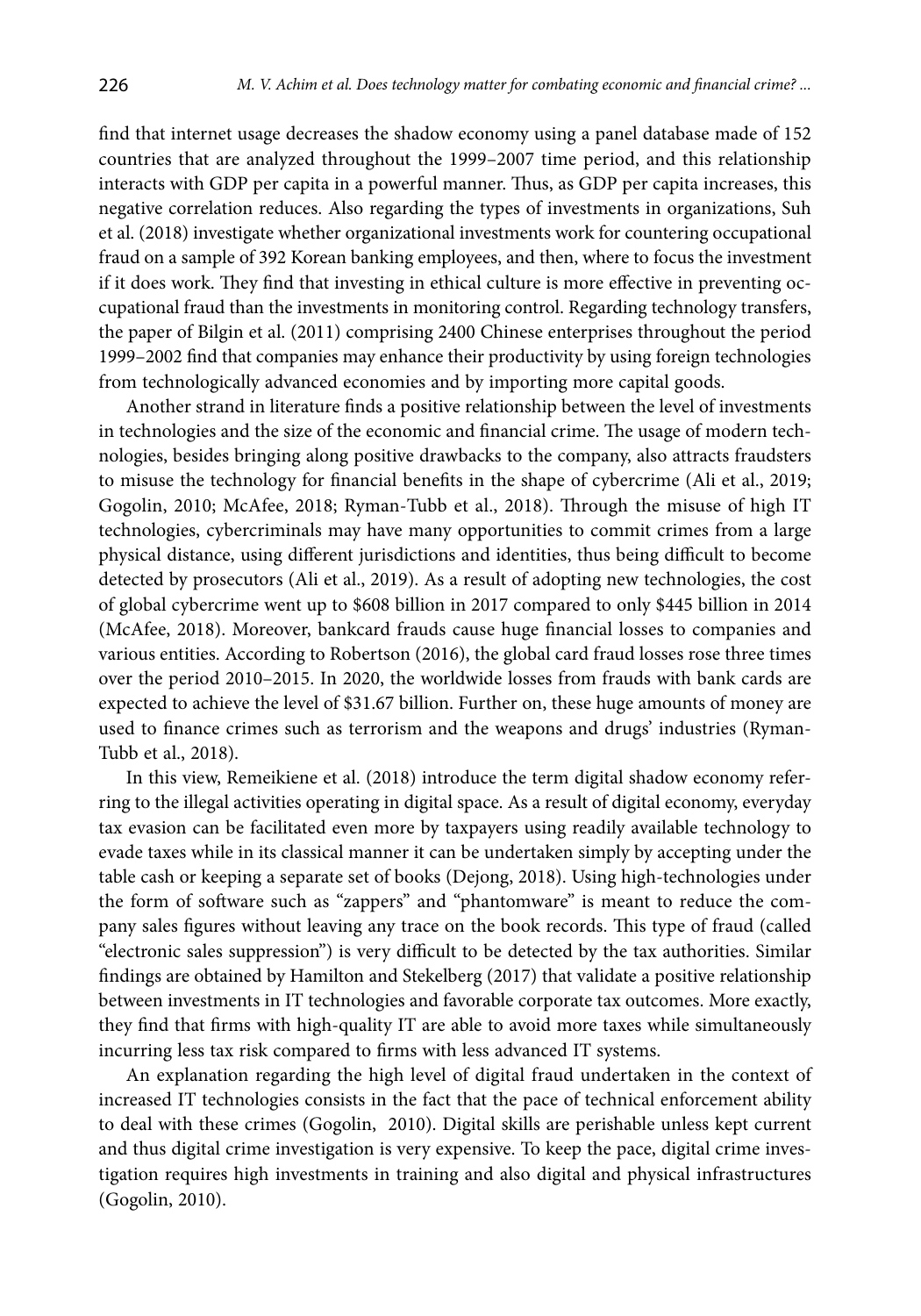Under these aforementioned circumstances, we are interested in testing the following research hypothesis:

# **Hypothesis.** *Increased levels of technology conduct towards reduced levels of economic and financial crimes.*

Nonetheless, a positive influence of investments in IT technologies on tax avoidance is found and the explanations must reside in the countries' level of development. Thus, the efficiency of using high technologies in the tax administration process differs among developed and developing countries (Bird & Zolt, 2008; Elgin & Oyvat 2013; Gnangnon, 2020). For instance, Elgin and Oyvat (2013) investigate the relationship between the degree of internet usage and the dimension of the shadow economy and they find that internet usage, the level of the shadow economy and GDP per capita are strongly interconnected. In this view, the increase of Internet usage rates are associated with increased tax reforms in developing countries (Gnangnon, 2020). However, in developing countries the development of technologies is not considered a "magic bullet" for improving fiscal administration and reducing tax evasion (Bird & Zolt, 2008). Despite the significant technological investments adopted in the last 40 years in these countries, they still register low levels of tax collections in their GDPs and high levels of fiscal non-compliances. This is happening because developing countries face many more difficulties and challenges in their administrative tax systems related with many patterns of economic environments which are not ready for the absorption of technology changes (Slemrod, 1990). The first patterns which characterize developing countries refer to the higher size of agricultural and informal sector which determine higher underreported taxes. Then, the lower development of the financial sector of an economy consisting of mainly cash or barter exchanges, makes it impossible to trace all transactions (Bird & Zolt, 2008). In addition, a successful reform in tax administration cannot be applied without revising the whole organizational system. Thus, high improvements in tax administration require changes for the re-organization and re-engineering of the whole system (Engelschalk, 2005; Bird & Zolt, 2008) which is often difficult for developing countries due to the numerous economic and social problems these countries face. Another challenge which developing countries face consists in low levels of administrative capacity characterized by inadequate and low skilled human capacity. This determines a low efficiency in using high technologies and thus the efficiency of tax administration (reflected in obtaining a higher level of collected revenues) is unchanged, despite the high technology investments.

From this perspective, it is reasonable to investigate the extent to which the dynamics between technological development and economic and financial crime may depend on the level of national income. All in all, we ask the next research question:

### **Research question.** *How is the impact of technological development upon economic and financial crime different in high income countries compared to low income countries?*

To achieve our objective, we build an index which measures the development of the economic and financial crime phenomenon of each country. Then we run a panel regression for the 185 worldwide countries over the 2012–2015 period to examine the influence of technology on the size of the economic and financial crime, also using several important controls.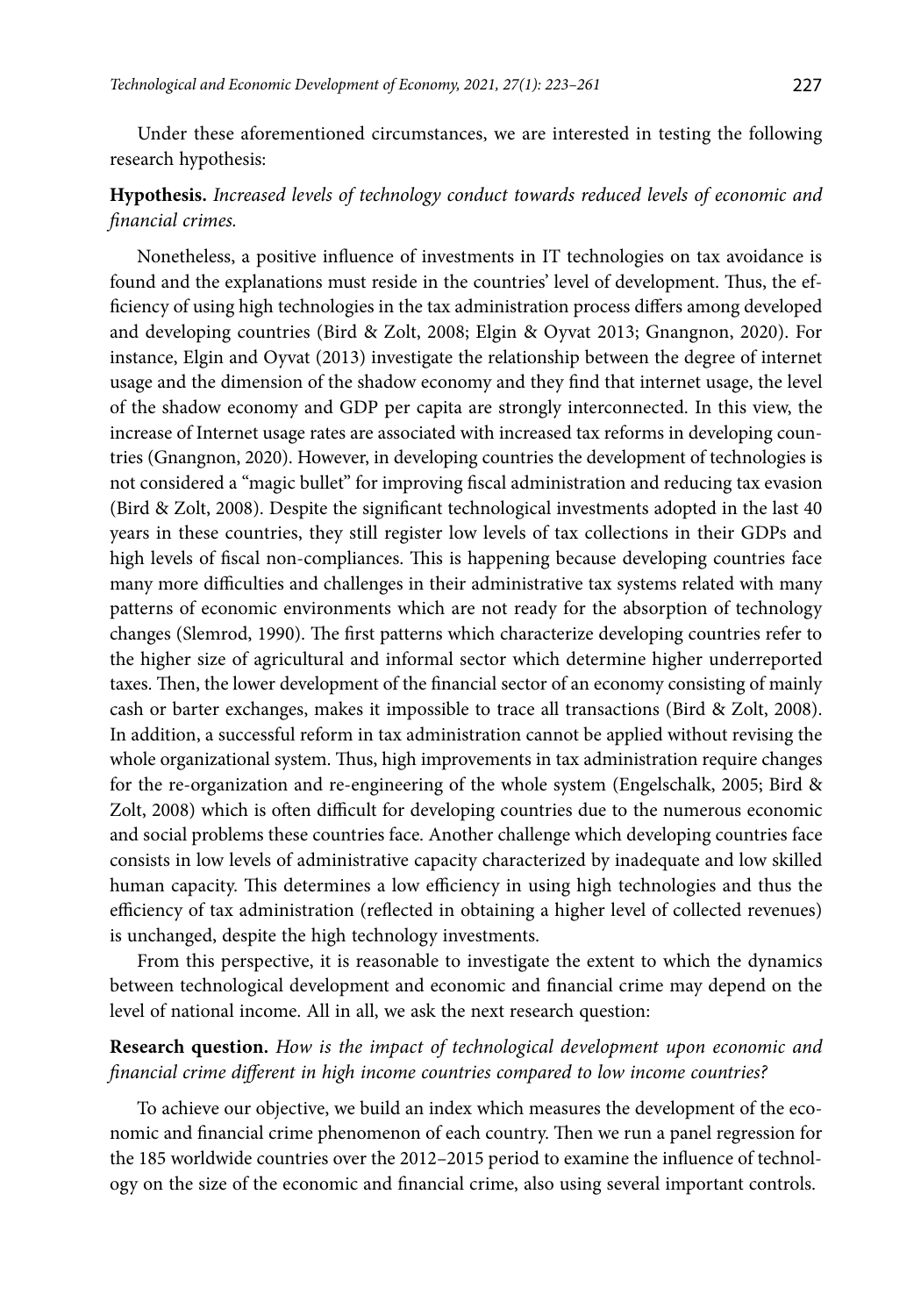We find clear evidence that expanding technology reduces the dimension of the economic and financial crime. The estimations are conducted on the two groups of countries as they greatly depend on their level of development (high or low income countries). Our results significantly differ between these two groups of countries. Thus, we may conclude that although there are many common determinants for the economic and financial crime phenomena, there also exist others that are highly related to the national development.

The remainder of the paper is organized on subsections as follows: Section 1 comprises the methodology, data and variables. Section 2 presents our results. Section 3 sums our analysis up and discusses the findings. Last Section synthetizes our conclusions and includes some limitations, policy implications and avenues for future research ideas.

### **1. Methodology and data**

#### **1.1. Description of the variables**

#### **1.1.1. Dependent variable: economic and financial crime index**

According to both US Legal (2019) and Europol (2019) economic and financial crime refers to illegal acts committed by an individual or a group in order to get financial or professional advantages. Thus, the main reason behind such crimes consists in getting economic gain. Internationally there doesn't exist a common definition valid in all the countries regarding the economic and financial crime phenomena (Letia, 2014, p. 13). For instance, US Legal (2019) reveals that cybercrimes, tax evasion, robbery, selling of controlled substances and abuses of economic aid are all examples of economic crimes. On the other hand PricewaterhouseCoopers (2016) associates the economic and financial crime concept with the followings acts: asset misappropriation, cybercrime, bribery and corruption, procurement fraud, accounting fraud, human resources fraud, money laundering, infringement, tax fraud, mortgage fraud, competition/antitrust law infringement, espionage and others. Thus, we may conclude that both the definition and especially the measurement of economic and financial crime are challenging attempts.

Starting from the theoretical literature backgrounds and the specialized practice, we define the economic and financial crime as a set of illegal acts (crimes) committed by persons or legal entities with the purpose of producing or intermediating the development of economic and financial benefits. The economic and financial crime is characteristic to businesses and it may appear in the form of corruption, fraud, tax evasion, money laundering etc. Also, illegal businesses such as human or drugs trafficking and gambling produce (or mediate) economic and financial benefits for certain stakeholders, therefore they are included in the area of economic and financial crime, as components of the shadow economy.

If the concept of economic and financial crime is to be operable, it needs to be narrower (Rider, 2015, p.4). Therefore, following the purpose of measuring it, we start with the main three components of the economic and financial crime: corruption, shadow economy and money laundering. In order to measure these three phenomena we use the following variables:

a. For corruption (C) we include the Corruption Perception Index, which aggregates data from different surveys on the perception of corruption registered in the public sector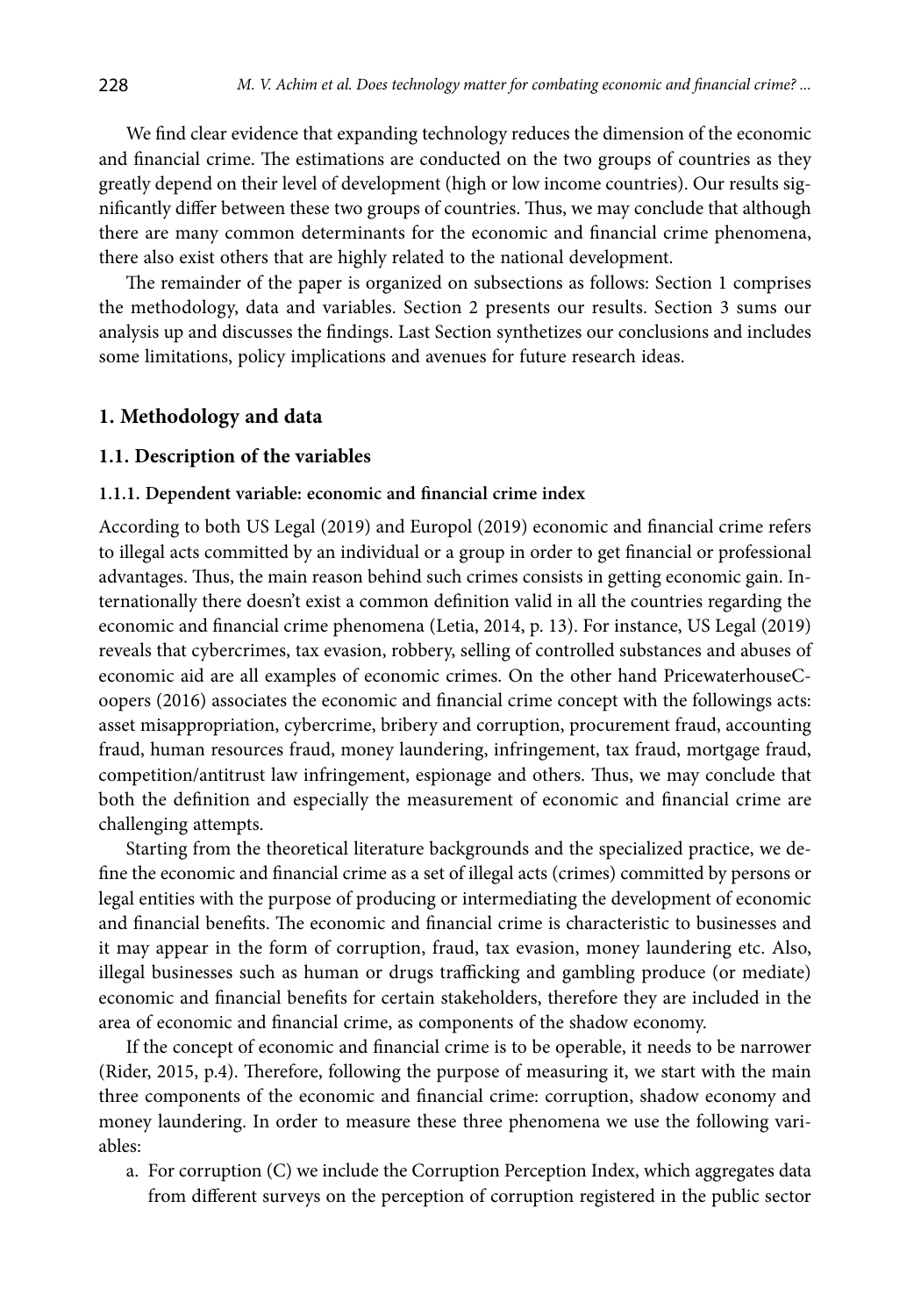in different countries of the world. This index is drawn up annually on a range from 0 (very corrupt), to 100 (very clean), for 180 countries, starting from the year 1995.

- b. For shadow economy (S) we consider the database elaborated by Schneider (Medina & Schneider, 2018), in which the size of shadow economy is computed as a weight within the GDP, for 158 countries, starting from the year 1991.
- c. For money laundering (L), we utilize the Basel AML (Basel Anti-Money Laundering Index), which assesses the risk of money laundering and terrorist financing in over 129 worldwide countries. The Basel AML score is calculated starting from 2012.

Further, because all these three indexes contain data measured through different methods we use their standardized values in order to obtain homogenous data that would be subject to aggregation. Then, we build the *economic and financial crime index* (*CSL*) as an arithmetic average score of these main categories of economic and financial crime (corruption-C, shadow economy-S and money laundering-L (Achim & Borlea, 2020, pp. 38–40). Thus, the economic and financial crime score (CSL) ranges between level 0, reflecting the lowest size of economic and financial crime and level 1, reflecting the highest size of economic and financial crime. Such a score can be used to measure the level of economic and financial crime that characterizes a particular nation, allowing comparative analyses between countries as well. Alternatively, to substantiate our results within several robustness checks, an aggregated score through exploratory factor analysis (principal components analysis) is also built.

#### **1.1.2. Independent variable: technology**

According to Oxford Learner's Dictionaries (2020), technology represents "the application of scientific knowledge for practical purposes, especially in industry". This term is also associated with "machinery and equipment developed from the application of scientific knowledge" or "the branch of knowledge dealing with engineering or applied sciences". According to KPMG (2017), technology is highly related to the third industrial revolution and the fourth industrial revolution. The third industrial revolution is about digitization and a key feature of the third industrial revolution is the Internet. The fourth industrial revolution generally is a simple extension of the Third. What makes the concept of the fourth industrial revolution different from the third is artificial intelligence (the concept here is to create computer systems or robotics that can do anything a human can do) and the second uses the notion of 4D (which is an extension of 3D technology).

Technology is measured in literature in various ways: degree of internet usage (Elgin & Oyvat, 2013), investments in IT technologies (Hamilton & Stekelberg, 2017; Bird & Zolt, 2008); investment in technology (Williams, 2013). World Bank (2020) lists, among the Science & Technology indicators, the following: Charges for the use of intellectual property, payments/receipts (BoP, current US\$); High-technology exports (as % of manufactured exports and as current US\$); Patent applications (for nonresidents and for residents; Research and development expenditure (% of GDP); Researchers in R&D (per million people); [Scientific](https://data.worldbank.org/indicator/IP.JRN.ARTC.SC?view=chart) [and technical journal articles;](https://data.worldbank.org/indicator/IP.JRN.ARTC.SC?view=chart) Technicians in R&D (per million people); Trademark applications (direct nonresident, [direct resident](https://data.worldbank.org/indicator/IP.TMK.RESD?view=chart) an[d total](https://data.worldbank.org/indicator/IP.TMK.TOTL?view=chart)).

For the purpose of our paper we select three variables as proxies of technology, namely: a) Research and development expenses, as % of GDP (R&D); b) the score of Technology adoption; and c) High-technology exports, % of manufactured exports (see Table 1 for details).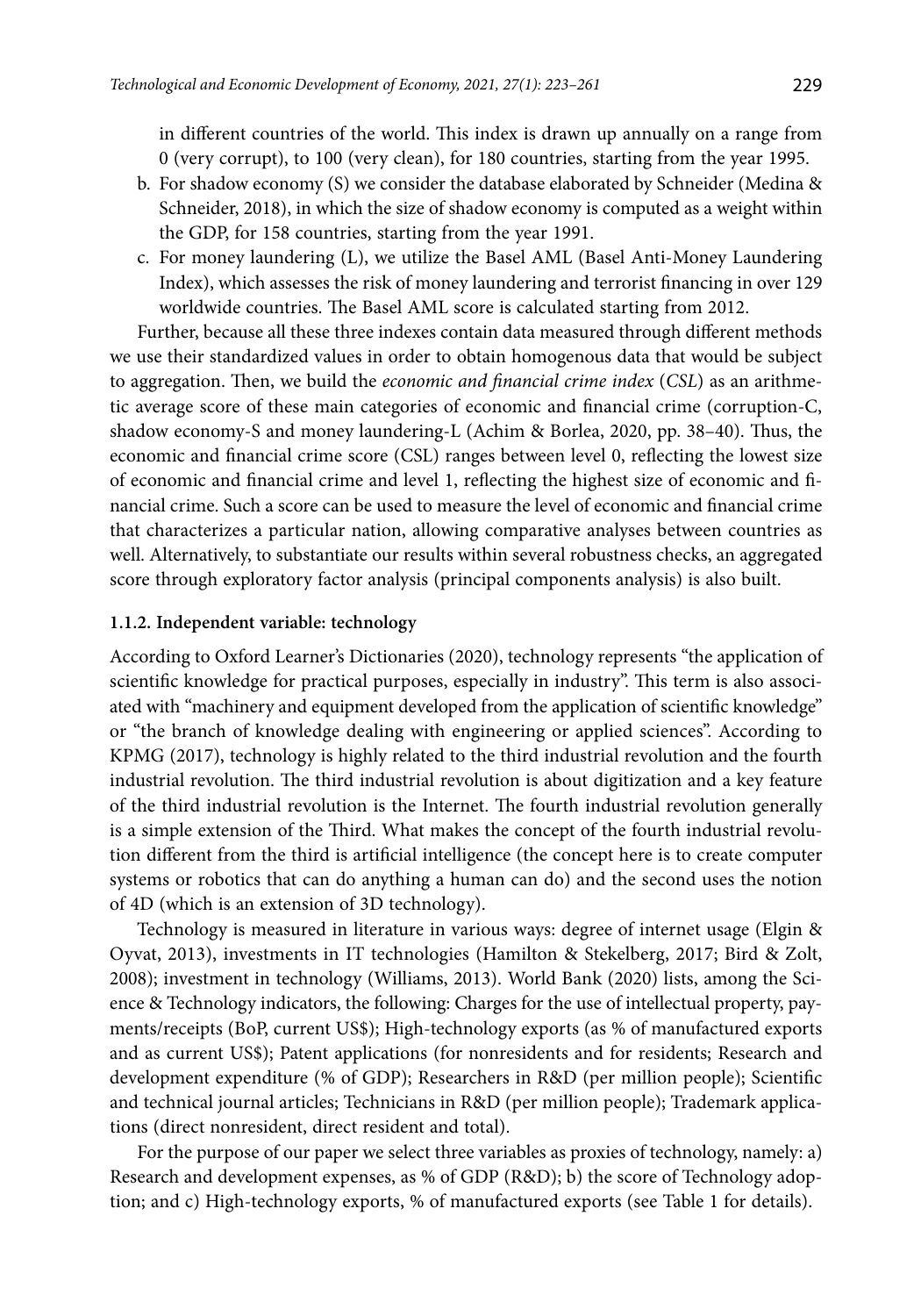### **1.1.3. Control variables**

Considering various studies we also include some determinant factors of economic and financial crimes which are used by the literature as control variables, such as *economic development* (Husted, 1999; Schneider & Klingmair, 2004; Tsakumis et al., 2007; Achim et al., 2018), *governance* (Medina & Schneider, 2018; Richardson, 2008; Torgler & Schneider, 2007), *tax burden* (Dreher & Schneider, 2010; McGee, 2012; Schneider & Klinglmair, 2004; Torgler & Schneider, 2007), *audit quality* (Drezewski et al., 2012; Vaithilingam & Nair, 2009; Nikoloska & Simonovski, 2012), *unemployment rate* (Dell'Anno & Solomon, 2008; Dobre et al., 2010; Williams & Schneider, 2016; Medina & Schneider, 2018), *press freedom* (Brunetti & Weder, 2003; Kalenborn & Lessmann, 2013; Lv, 2017; Florescu & Cuceu, 2019) or *shadow economy* (Heshmati, 2016, p. 131), *religion* (Heinemann & Schneider, 2011; Ko & Moon, 2014; McGee et al., 2015) and *legal origin* (La Porta et al. 1997, 2008; Lv, 2017)*.* 

A synthetic presentation of the variables and their proxies is presented in Table 1.

Table 1.Variables and data

| Variables                       | Way of expressing                                                                                                                                                                                                                                                                                                                                                                                                                                                         | Units/scale                                                                                                        | Sources                                       |
|---------------------------------|---------------------------------------------------------------------------------------------------------------------------------------------------------------------------------------------------------------------------------------------------------------------------------------------------------------------------------------------------------------------------------------------------------------------------------------------------------------------------|--------------------------------------------------------------------------------------------------------------------|-----------------------------------------------|
|                                 | Dependent variable                                                                                                                                                                                                                                                                                                                                                                                                                                                        |                                                                                                                    |                                               |
|                                 | CSL is determined as an aggregation<br>index between the standardized values of<br>corruption, shadow economy and money<br>laundering, where:                                                                                                                                                                                                                                                                                                                             | The scores range from 0<br>(lowest level of financial<br>crime) to 1 (highest<br>level of financial crime)         | Own<br>calculations                           |
| Economic and<br>financial crime | Corruption is determined from the<br>Corruption perception index (C) which<br>measures the perceived levels of<br>corruption in the public sector for the<br>world countries.                                                                                                                                                                                                                                                                                             | The score ranges from 0<br>(highly corrupt) to 100<br>(very clean)                                                 | Transparency<br>International<br>(2020)       |
| index (CSL)                     | Shadow economy (S) is determined<br>as percentage of GDP, for the world<br>countries.                                                                                                                                                                                                                                                                                                                                                                                     | % in GDP                                                                                                           | Medina and<br>Schneider<br>(2018)             |
|                                 | Money laundering $(L)$ is determined as<br>a risk of money laundering and terrorist<br>financing, more exactly the Basel AML<br>Index is used.                                                                                                                                                                                                                                                                                                                            | The score ranges<br>between 0 (Low risk)<br>to 10 (High Risk) level<br>in money laundering/<br>terrorist financing | Basel<br>Institute on<br>Governance<br>(2020) |
|                                 | Independent variables                                                                                                                                                                                                                                                                                                                                                                                                                                                     |                                                                                                                    |                                               |
| Technology                      | Research and development expenditure, as<br>% of GDP (R&D)<br>Expenditures for research and<br>development are current and capital<br>expenditures (both public and<br>private) on creative work undertaken<br>systematically to increase knowledge,<br>including knowledge of humanity,<br>culture, and society, and the use of<br>knowledge for new applications. R&D<br>covers basic research, applied research,<br>and experimental development.<br>Weighted average. | % in GDP                                                                                                           | World Bank<br>(2020)                          |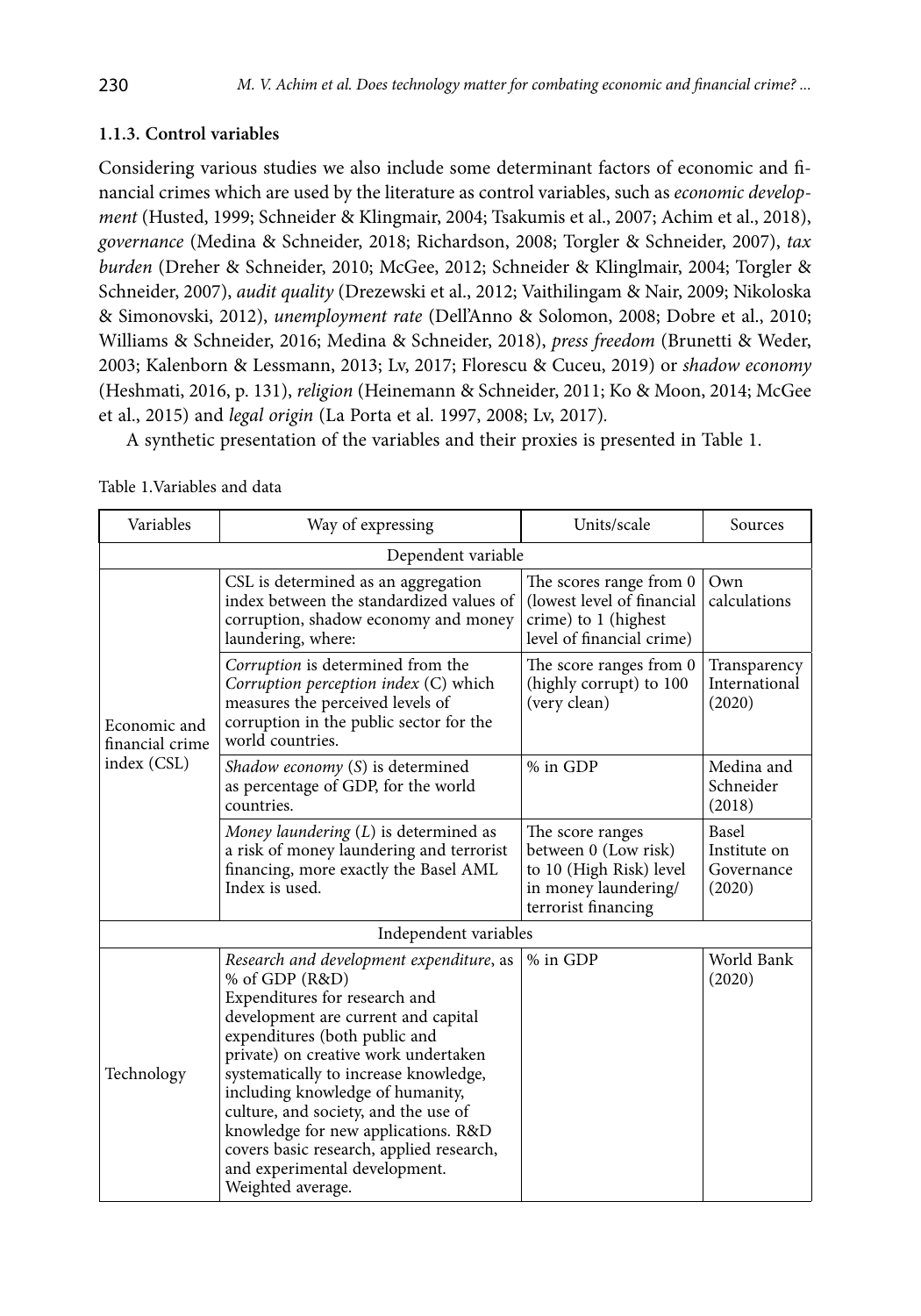*Continue of Table 1*

| Variables               | Way of expressing                                                                                                                                                                                                                                                                                                                          | Units/scale                                                                                                                                                                                                                                            | Sources                              |
|-------------------------|--------------------------------------------------------------------------------------------------------------------------------------------------------------------------------------------------------------------------------------------------------------------------------------------------------------------------------------------|--------------------------------------------------------------------------------------------------------------------------------------------------------------------------------------------------------------------------------------------------------|--------------------------------------|
| Technology              | Technology adoption (TA)                                                                                                                                                                                                                                                                                                                   | Weighted score of<br>technological readiness<br>(technological adoption<br>and ITC use) which<br>ranges between 1<br>to 7, from least to<br>most agile company<br>to adopt existing<br>technologies to enhance<br>the productivity of its<br>industry. | World<br>Economic<br>Forum<br>(2020) |
|                         | High-technology exports (% of<br>manufactured exports) (HTE)<br>High-technology exports are products<br>with high R&D intensity, such as in<br>aerospace, computers, pharmaceuticals,<br>scientific instruments, and electrical<br>machinery. Weighted average.                                                                            | % of manufactured<br>exports                                                                                                                                                                                                                           | World Bank<br>(2020)                 |
|                         | Control variables                                                                                                                                                                                                                                                                                                                          |                                                                                                                                                                                                                                                        |                                      |
| Economic<br>development | GDP per capita (GDP)                                                                                                                                                                                                                                                                                                                       | in US dollars                                                                                                                                                                                                                                          | World Bank<br>(2020)                 |
| Governance              | Worldwide Governance Indicators consist<br>in six dimensions of governance such as:<br>Voice and Accountability (VA); Political<br>Stability and Absence of Violence<br>(PS); Government Effectiveness (GE);<br>Regulatory Quality (RQ); Rule of Law<br>(RL); Control of Corruption (CC). We<br>use GOV_composite obtained through<br>PCA. | Ranges from -2.5 points<br>(weak) to 2.5 points<br>(strong) in governance<br>performance                                                                                                                                                               | World Bank<br>(2020)                 |
| Tax burden              | Fiscal freedom provided from Index of<br>Business Freedom.                                                                                                                                                                                                                                                                                 | The score ranges from<br>0 to 100, where 0 is the<br>least fiscal freedom and<br>100 is the maximum<br>degree of fiscal<br>freedom.                                                                                                                    | Heritage<br>Foundation<br>(2020)     |
| Audit quality           | Strength auditing and reporting standards<br>(SAR) from Global competitiveness<br>index. It is rated by answering to the<br>following question: "In your country,<br>how strong are financial auditing and<br>reporting standards? $[1 =$ extremely<br>weak; $7 =$ extremely strong]".                                                     | The score ranges from 1<br>worst to 7 best.                                                                                                                                                                                                            | World<br>Economic<br>Forum<br>(2020) |
| Unemployment<br>rate    | Total unemployment (modelled ILO<br>estimate). Unemployment refers to the<br>share of the labour force that is without<br>work but available for and seeking<br>employment.                                                                                                                                                                | Percentage of total<br>labour force                                                                                                                                                                                                                    | World Bank<br>(2020)                 |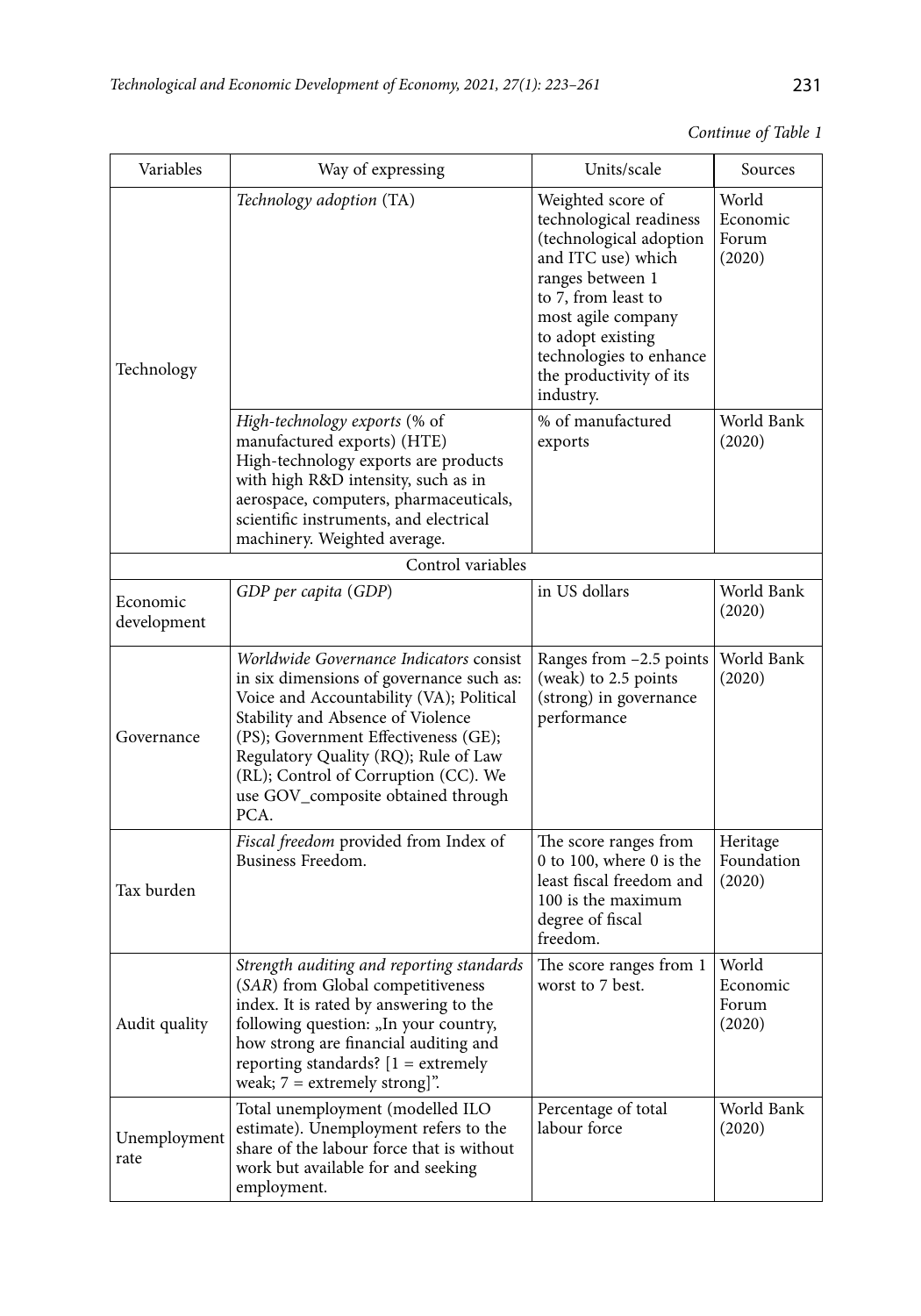|  |  | End of Table 1 |  |  |
|--|--|----------------|--|--|
|--|--|----------------|--|--|

| Variables     | Way of expressing                                                                                                                                             | Units/scale                                                                                                                                                                                                                                                                  | Sources                            |
|---------------|---------------------------------------------------------------------------------------------------------------------------------------------------------------|------------------------------------------------------------------------------------------------------------------------------------------------------------------------------------------------------------------------------------------------------------------------------|------------------------------------|
| Press freedom | Freedom of the press                                                                                                                                          | The score measures the<br>ranked countries on<br>a scale from 0 to 100,<br>with the freest media<br>scoring close to 0.<br>Basically the higher the<br>score, the less freedom<br>the press has in that<br>country.                                                          | Freedom<br>House (2020)            |
| Religion      | Different types of religion: Protestant,<br>Catholic, Muslim and Other religion                                                                               | A set of three variables<br>that identifies the<br>percentage of a<br>country's population in<br>the 1980s that follows<br>Protestant, Catholic,<br>Muslim or Other<br>religions.                                                                                            | La Porta<br>et al. (1997,<br>2008) |
| Legal origin  | Dummy variable (English Common<br>Law, French Commercial Code, German<br>Commercial Code, Scandinavian<br>Commercial Code; and Socialist/<br>Communists laws) | The dummy variable<br>which takes the<br>value 1 if a national's<br>legal system is of<br>English, French,<br>German, Socialist or<br>Scandinavian origin,<br>and 0 if otherwise.<br>These dummy variables<br>are used, considering<br>English as the reference<br>category. | La Porta<br>et al. (1997,<br>2008) |

The present paper further uses the classification of countries by their levels of economic development, as high income countries and low income countries. We use the categorization established by the World Bank (2015) in two groups: low income states (including the low and middle income economies) and high income states (including the high income countries). The presentation of the two subsamples is presented in the Appendix.

## **1.2. The model**

We investigate the impact of technology upon the economic and financial crime using several controls such as economic development, tax burden, governance, audit quality, unemployment, press freedom, religion and origins of legal form. The data cover a sample of 185 countries over the 2012–2015 time period. All variables – except origins of legal form, which are time-invariant regressors – have the dimension of individuals (countries) and time. We are restricted to this period because of the restrictions of available data used for building the economic and financial crime score (as an aggregated score of corruption, shadow economy and money laundering-CSL index). Thus, even if on one hand the data on corruption are aimed at a large number of years, on the other hand the data on money laundering are valid only from 2012 and those regarding the underground economy until 2015.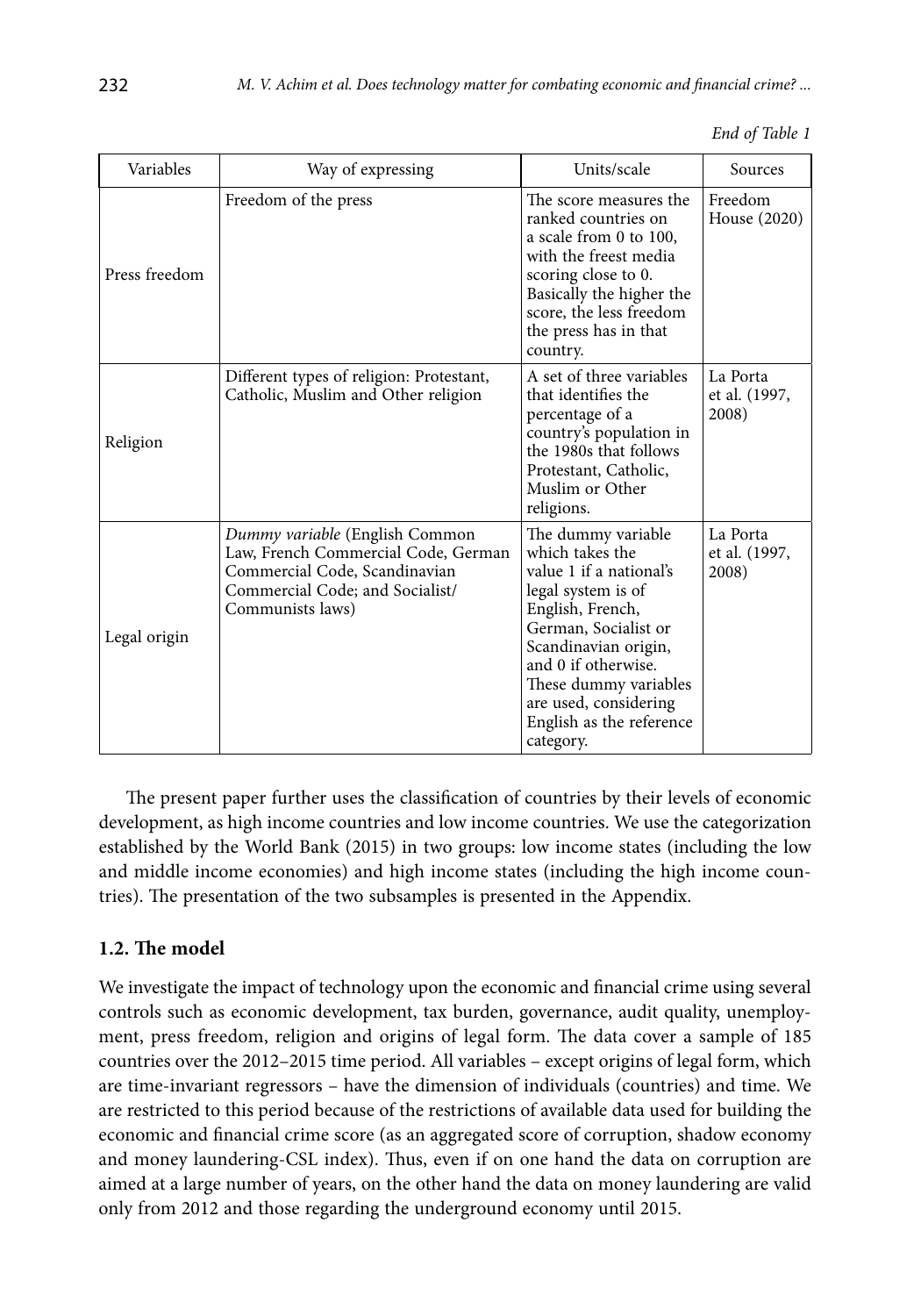We estimate panel regression models in which the economic and financial crime is seen as a function of technology proxies and several control variables, as mentioned above. The general form of our model is:

Economic and financial crime  $(CSL)_{it} = \beta_0 + \beta_1$ Technology<sub>*it*</sub> +  $\beta_{(i)2}$  Controls  $(j)_{it} + \varepsilon_{it}$ , (1)

where Economic and financial crime  $(CSL)_{it}$  – the aggregation index between the standardized values of corruption, shadow economy and money laundering, for country *i* in year *t*; Technology*it* – Research and development expenditure for country *i* in year *t and then* Technology adoption for country *i* in year *t*; Controls  $(j)_{it}$  – the j-th Control variable for country *i* in year *t*;  $\beta_0$  – intercept;  $\beta_1$  – regression coefficient that will indicate the extent to which the independent variable Technology<sub>*it*</sub> is associated with the dependent variable  $CSL_{ip}$ , if  $\beta_1$ is found to be statistically significant;  $\beta_{(i)2}$  – regression coefficient for the *j*-th variable in the vector of Controls;  $j$  – ranges, for the vector of Control variables, from economic development, governance, to tax burden, audit quality, unemployment rate, press freedom, religion and legal origins;  $\varepsilon_{it}$  – residual or prediction error for country *i* at year *t*.

### **2. Results and discussions**

### **2.1. Descriptive statistics**

The main descriptive statistics of our variables are presented in Table 2. For our sample, the economic and financial crime score has an average value of 0.4753 points for the full sample, ranging from 0 (Finland) to 1 point (North Korea, Somalia and Afghanistan). The lowest levels for the economic and financial crime score reside among the Northern European countries (Finland, Norway, Sweden, Denmark, Iceland, The Netherlands, United Kingdom and Ireland) and several East Asian and Pacific countries (New Zealand, Australia and Singapore). Then, the highest levels of economic and financial crime score are found in Afghanistan and the majority of Sub-Saharan African countries (South Sudan, Sudan, Zimbabwe, Guinea-Bissau, Central African Republic, Cambodia, Nigeria, Congo Democratic Republic, Guinea, Kenya and Uganda).

One may easily note that the average value of the economic and financial crime score is about double in the low income states' subsample compared to the high income states' subsample. Other similar findings highlight higher levels of economic and financial crimes in the low income countries compared to the high income countries. For instance the study of Achim et al. (2018) conducted on two groups from the European Union countries, finds that European Union members (which are generally represented by developing countries) have an average level of shadow economy of 25.42% (calculated as a percentage in GDP), while among the old members (developed countries) the percentage is significantly lower, of only 14.48%. The study of PricewaterhouseCoopers (2018) points out that in developing countries 15% of the analyzed financial entities expect an increase in the resources invested in fraud detection in the next two years, while only 9% is found for developed countries. The same study finds that in developing countries 58% of the studied financial entities (financial companies, insurers, mutual funds, various dealers and others) have dealt with the fight to combat money laundering in the last two years, while only a more reduced percentage of 48% is found for developed countries.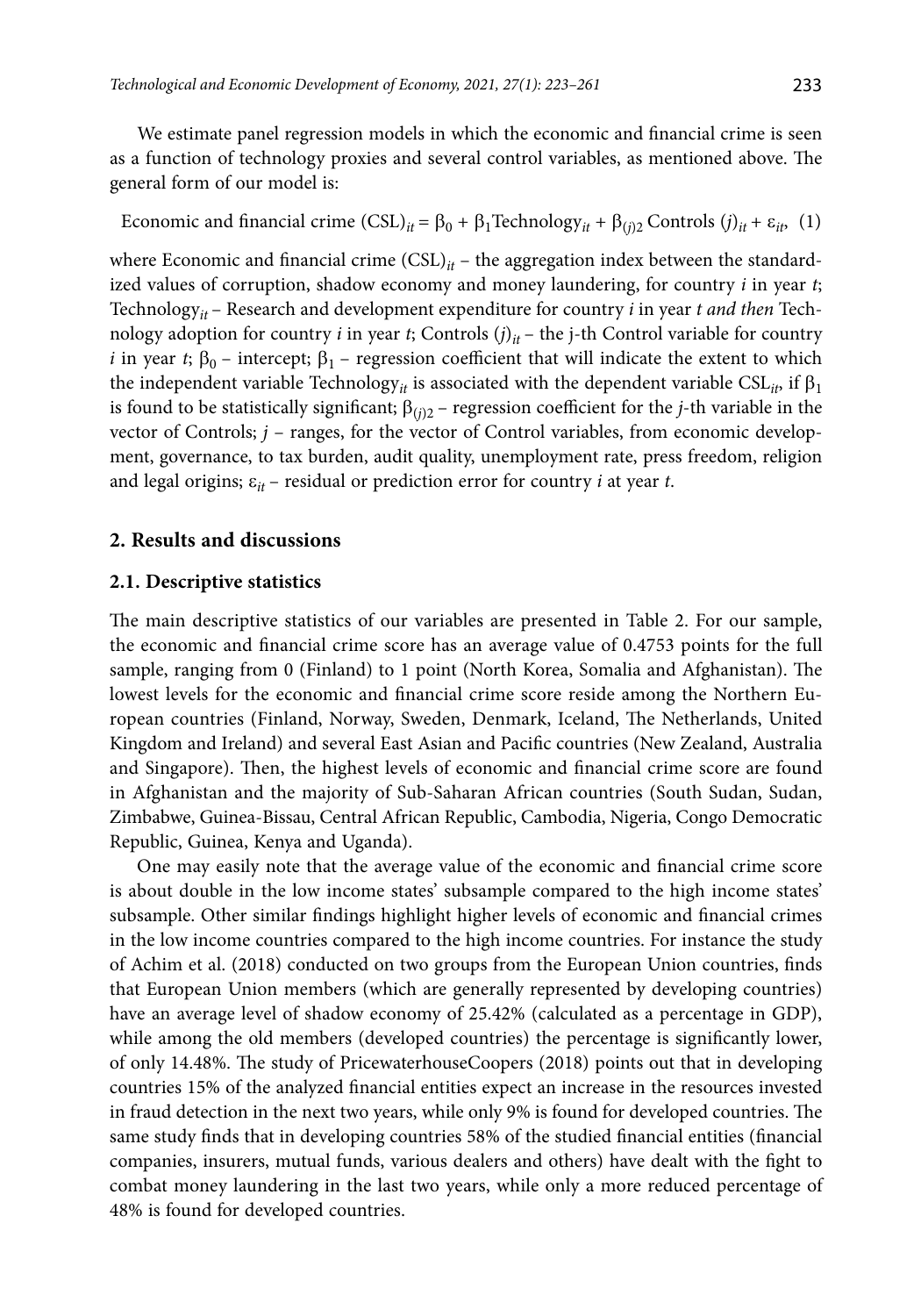| Variables                                       | Obs | Mean      | Std. Dev. | Min              | Max         |
|-------------------------------------------------|-----|-----------|-----------|------------------|-------------|
| Economic and financial crime index_All          | 725 | 0.4753    | 0.2173    | $\mathbf{0}$     | 1           |
| Economic and financial crime index _High income | 211 | 0.2479    | 0.1149    | 0                | 0.6669      |
| Economic and financial crime index_Low income   | 514 | 0.5686    | 0.1768    | 0.2106           | $\mathbf 1$ |
| R&D_All                                         | 355 | 1.0306    | 1.0088    | 0.0124           | 4.2887      |
| R&D_High income                                 | 178 | 1.6085    | 1.0973    | 0.044            | 4.2887      |
| R&D_Low income                                  | 177 | 0.4494    | 0.3982    | 0.0124           | 2.0564      |
| Technology adoption_All                         | 574 | 4.7450    | 0.7234    | 2.9198           | 6.1987      |
| Technology adoption _High income                | 203 | 5.3916    | 0.5065    | 3.6932           | 6.1987      |
| Technology adoption _Low income                 | 371 | 4.3912    | 0.5616    | 2.9198           | 5.8624      |
| GDP_All                                         | 700 | 14338.78  | 20307.09  | 244.1965         | 116612.9    |
| GDP_High income                                 | 208 | 38463.93  | 23041.41  | 9057.113         | 116612.9    |
| GDP _Low income                                 | 492 | 4139.537  | 3528.672  | 244.1965         | 15695.9     |
| Governance_All                                  | 732 | < 0.001   | 0.9979    | $-2.3505$        | 2.1694      |
| Governance_High income                          | 216 | 1.1449    | 0.728     | $-1.4576$        | 2.1694      |
| Governance _Low income                          | 516 | $-0.4792$ | 0.6421    | $-2.3505$        | 1.044       |
| Tax burden_All                                  | 702 | 77.6653   | 12.1387   | 39.1             | 99.9        |
| Tax burden _ High income                        | 210 | 73.2623   | 16.1685   | 39.1             | 99.9        |
| Tax burden _ Low income                         | 492 | 79.5447   | 9.3415    | 46.2             | 98.8        |
| Audit quality_All                               | 576 | 4.6163    | 0.8756    | 2.204            | 6.7269      |
| Audit quality _ High income                     | 200 | 5.3355    | 0.6511    | 3.766            | 6.4857      |
| Audit quality _ Low income                      | 376 | 4.2338    | 0.7266    | 2.204            | 6.7269      |
| Protestant_All                                  | 704 | 11.909    | 20.447    | $\boldsymbol{0}$ | 97.8        |
| Protestant_High income                          | 212 | 18.483    | 28.3938   | $\mathbf{0}$     | 97.8        |
| Protestant_Low income                           | 492 | 9.0764    | 15.0145   | $\mathbf{0}$     | 64.2        |
| Catholic_All                                    | 712 | 30.8207   | 35.6637   | 0                | 97.3        |
| Catholic_High income                            | 216 | 35.9222   | 36.5917   | 0.1              | 97.3        |
| Catholic_Low income                             | 496 | 28.5991   | 35.0577   | $\boldsymbol{0}$ | 96.6        |
| Muslim_All                                      | 712 | 24.23     | 36.2778   | $\boldsymbol{0}$ | 99.9        |
| Muslim_High income                              | 216 | 13.2674   | 30.704    | $\mathbf{0}$     | 98.9        |
| Muslim_Low income                               | 496 | 29.004    | 37.4915   | 0                | 99.9        |
| Other_All                                       | 704 | 33.0565   | 32.4403   | 0                | 100         |
| Other_High income                               | 212 | 32.9086   | 31.977    | 0.9              | 98.5        |
| Other_Low income                                | 492 | 33.1203   | 32.67     | $\bf{0}$         | 100         |
| Unemployment All                                | 716 | 7.9846    | 5.9706    | 0.16             | 31.016      |
| Unemployment _ High income                      | 212 | 7.9289    | 5.1465    | 0.16             | 27.466      |
| Unemployment _Low income                        | 504 | 8.0081    | 6.2897    | 0.299            | 31.016      |
| Press freedom_All                               | 728 | 49.7445   | 23.221    | 9                | 97          |
| Press freedom _ High income                     | 204 | 32.6519   | 23.0903   | 9                | 91          |
| Press freedom _ Low income                      | 524 | 56.3988   | 19.6029   | 15               | 97          |

Table 2. Summary statistics, the entire sample (All), the high income countries' subsample (High income) and the low income countries' subsample (Low income)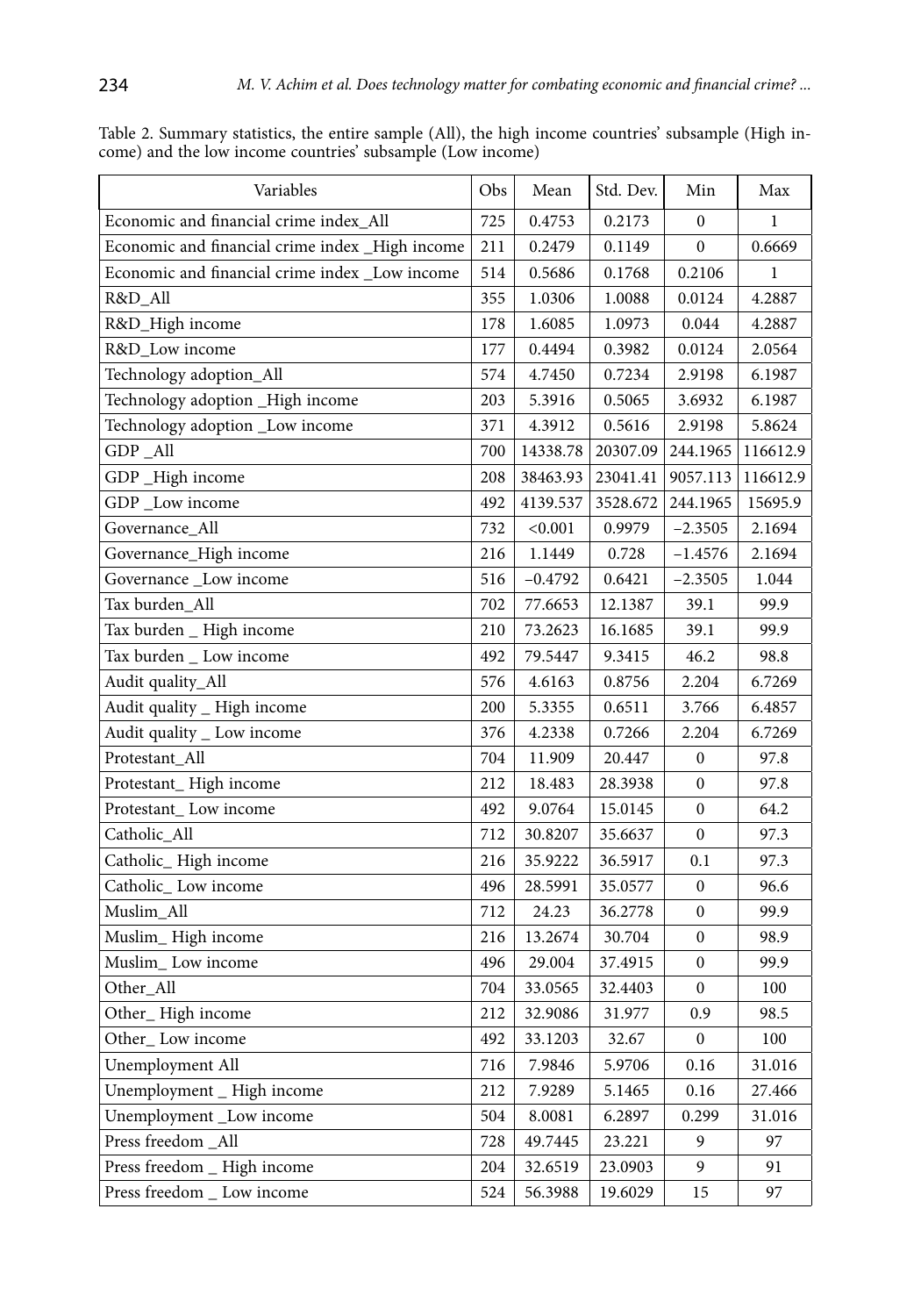In the same time, the average level of Research and development expenditure (% of GDP) for all countries is about 1 percent for the full sample, ranging from 0.0125 (Syria) up to 4.28 (Israel). The highest levels of research and development expenditure (as % of GDP) are found in Israel and South Korea (4.2), Japan, Sweden and Switzerland (3.2), Finland, Denmark and Austria (3.0), United States (2.7), Belgium (2.4) and Australia (2.0). Opposite, the lowest levels of research and development expenditure (as % of GDP) are found in the great majority of African countries (Syria, Lesotho and Madagascar) and Latin American & Caribbean countries (El Salvador, Guatemala and Honduras). We may also note that, on average, for low income countries this percent is about four times lower than for high income countries. Large existing standard deviations of variables impose a careful interpretation of our results.

In order to intuit the relation between the economic and financial crime and the level of technology we plot them against each other (Figures 1, 2). One can notice that Figures 1 and 2 reflect negative correlations between financial crime and technology (expressed by Research and development expenditure, as % of GDP – R&D and by Technology adoption).



Figure 1. Plots of Economic and financial crime index (CSLindex) against technology expressed as Research and development expenditure, as % of GDP (R&D)



Figure 2. Plots of Economic and financial crime index (CSLindex) against technology expressed as Technology adoption (TA)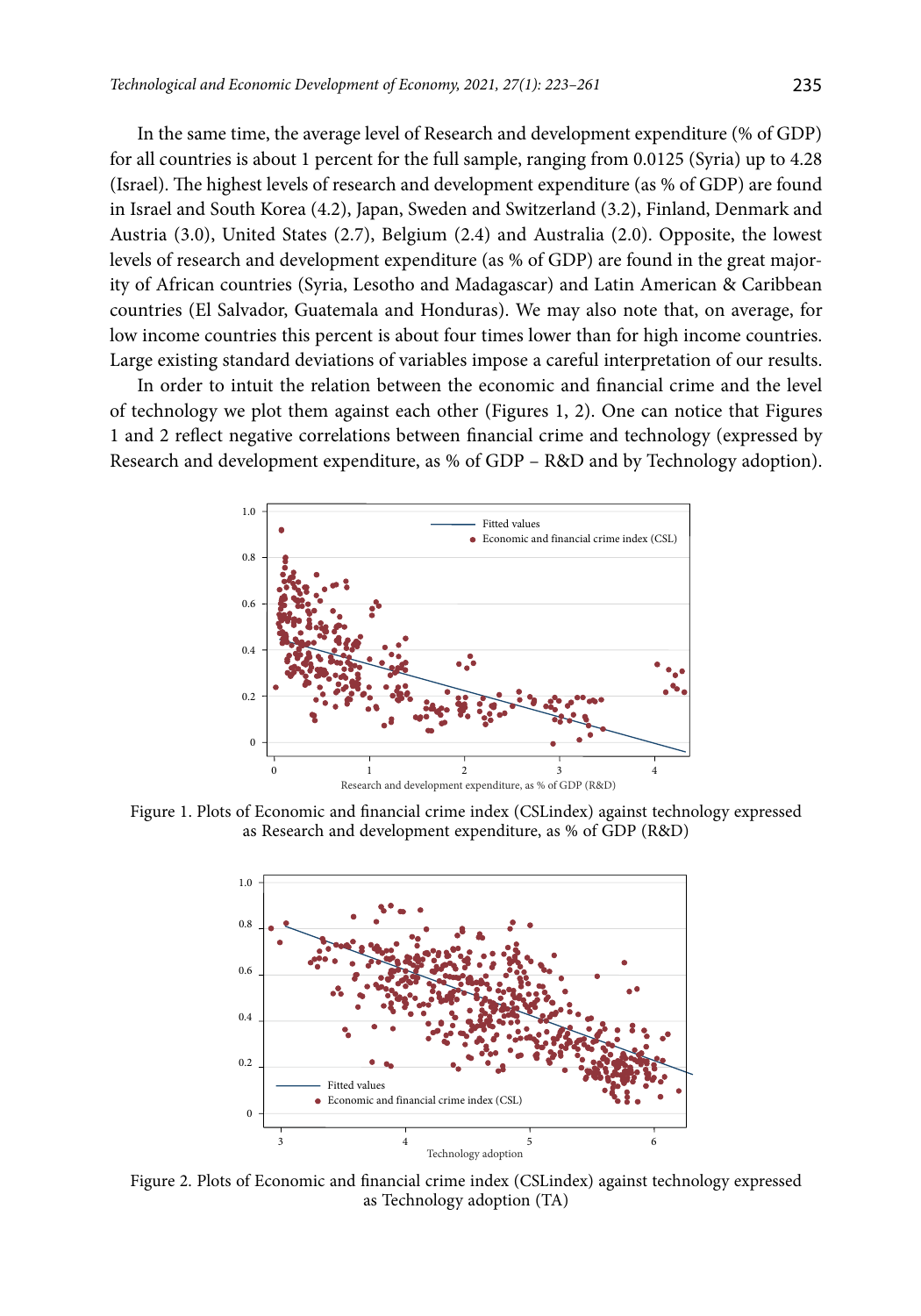### **2.2. Empirical results**

#### **2.2.1. Basic results**

The main results are built using the forward estimation multiple regression technique. At first we explicit our economic and financial crime index as a function of Research and development expenditure, as % of GDP (R&D) or Technology adoption (TA), the variables of interest. Then, the other independent variables are added, in the decreasing order of their explanatory power for the economic and financial crime index and simultaneously controlling for multicollinearity. The religion and legal origin control variables are added in the end, for obtaining an optimal Pooled-OLS regression for our unbalanced panel data.

The Main results tables (Tables 3 and 4) also estimate, on separate columns, the multiple regression through the Fixed Effects Model (FEM) and the Random Effects Model (REM). Bolded in the top line of each table is the estimation technique validated as optimal through the Hausman test. The general form of FEM and REM models is presented in Equations (2) and (3) below.

Economic and financial crime  $(CSL)_{it} = \beta_1 \text{Technology}_{it} + \beta_{(i)2} \text{ controls } (j)_{it} + \beta_{0i} + u_{it}$  (2)

where  $\beta_{0i}$  ( $i = 1... n$ ) – the unknown intercept for each entity (*n* country-specific intercepts);  $u_{it}$  – the error term.

Economic and financial crime  $(CSL)_{it} = \beta_1$ Technology<sub>*it*</sub> +  $\beta_{(i)2}$  Controls  $(j)_{it}$  +  $\beta_0$  +  $u_{it}$  +  $\varepsilon_{it}$ , (3)

where  $u_{it}$  – between-entity error;  $\varepsilon_{it}$  – within-entity error.

When the F test probabilities are low, the adequacy of FEM is sustained, against the null hypothesis that supports the pooled OLS models. The Breusch-Pagan test favors the alternative hypothesis that the REM is adequate, in opposition to the pooled OLS technique. Furthermore, the Hausman test generally has low p-values, rejecting the null hypothesis  $H_0$ that the REM is consistent and accepting the alternative  $H_1$  of the FEM as appropriate (FEM is bolded out in Table 3 models  $(2)$  and  $(2')$  and Table 4 models  $(2)$ ,  $(2')$  and  $(2'')$ ). On the other hand, in Table 3 REM is supported, suggested by the Breusch-Pagan and Hausman tests applied on the low income countries' subsample (model (3'')).

Table 3 estimates the economic and financial crime index as a function of R&D and other valid control variables for the entire sample of 185 worldwide countries, and for the resulting two subsamples of 54 high income countries and 131 low income countries respectively.

For the entire sample, the R&D coefficients are negative and significant for OLS (1) and REM (3) models. For model (1), as the value of R&D increases with 1%, the mean of economic and financial crime index decreases by 0.0361 units, ceteris paribus. For model (3), the economic and financial crime index decreases with 0.0277 units for each 1 point increase in the R&D expenses of nations, ceteris paribus. The predictive accuracy of the OLS model (1) is high for an Adj.  $R^2$  of 0.8293. Although tests indicate the FEM as the best technique, the coefficient estimated for R&D is not significant (model (2)).

Therefore, our results confirm our research hypothesis that a *higher level of technological development determines a reduced dimension of economic and financial crime.* Our results are in line with those of Bird and Zolt (2008), Immordino and Russo (2018), Goel et al. (2012),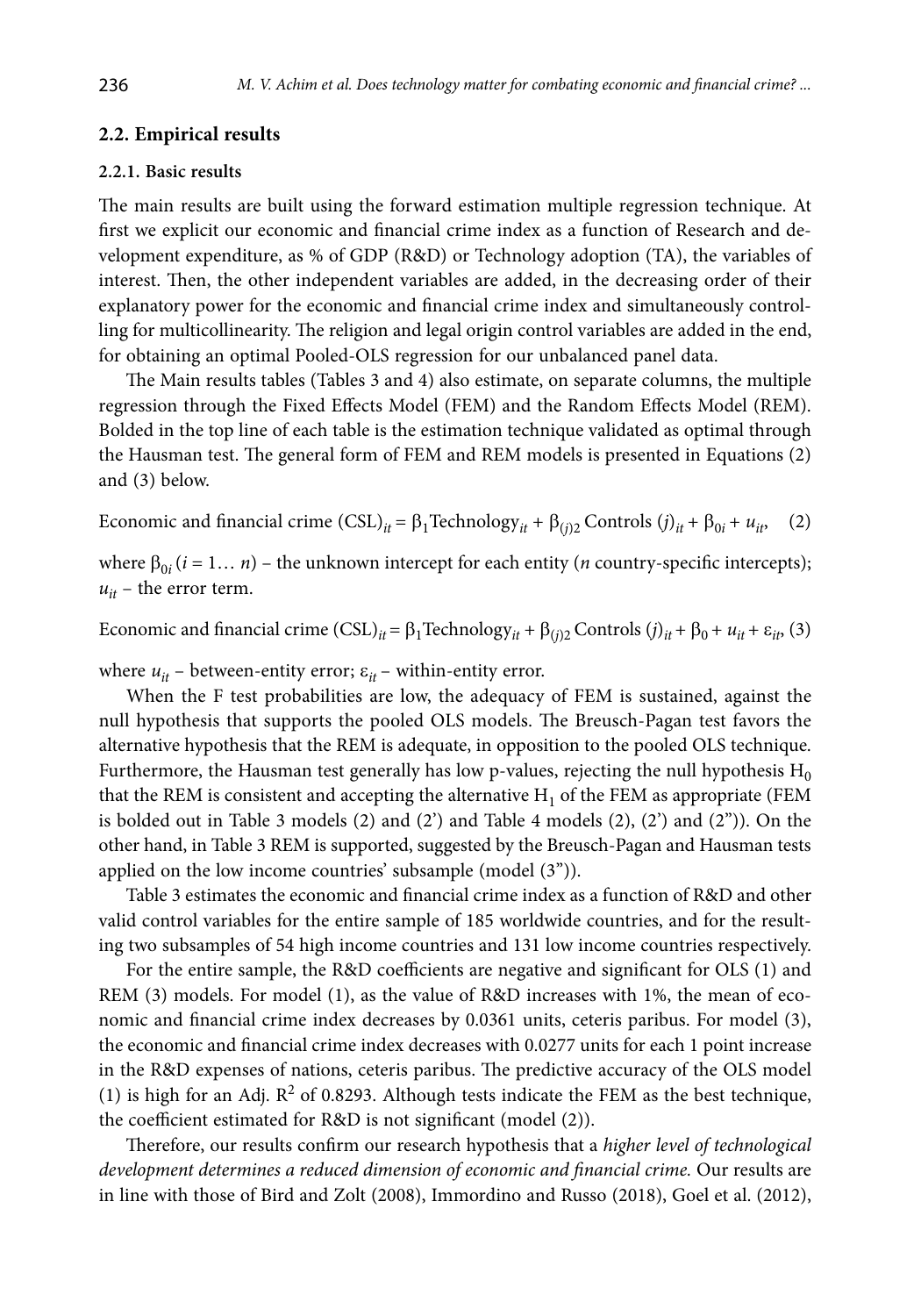| ă                                                                                               |
|-------------------------------------------------------------------------------------------------|
| i<br>i<br>֧֧֧֧֧֧֧ׅ֧֧֧֧ׅ֧֧ׅ֧֧֧֧֧֧֧֧֧֧֧֧֧֧֧֚֚֚֚֚֚֚֚֚֚֚֚֚֚֚֚֚֚֚֚֚֚֚֚֚֚֝֓֝֟֓֝֬֝֓֝֬֜֓֝֬֝֬֜֓֝֬֜֝֬֝֬֝֬ |
| $\ddot{\phantom{a}}$                                                                            |
|                                                                                                 |
| J<br>l                                                                                          |
|                                                                                                 |
|                                                                                                 |
| i<br>l<br>١<br>١                                                                                |
|                                                                                                 |
|                                                                                                 |
|                                                                                                 |
| $\begin{array}{c} \hline \end{array}$<br>I                                                      |
|                                                                                                 |
|                                                                                                 |
| ֖֖֖֖֚֚֚֚֚֚֬<br>I<br>I                                                                           |
|                                                                                                 |
| l<br>Ē<br>ı                                                                                     |

|                                                                                                                                                       |                                    | Entire sample             |                           |                                     | High income countries     |                           |                                     | Low income countries      |                           |
|-------------------------------------------------------------------------------------------------------------------------------------------------------|------------------------------------|---------------------------|---------------------------|-------------------------------------|---------------------------|---------------------------|-------------------------------------|---------------------------|---------------------------|
|                                                                                                                                                       | CLS                                | FEM                       | <b>REM</b>                | STO                                 | FEM                       | <b>REM</b>                | CLS                                 | FEM                       | <b>REM</b>                |
|                                                                                                                                                       | $\widehat{\Xi}$                    | $\widehat{c}$             | $\binom{3}{2}$            | $\binom{1}{1}$                      | (2)                       | (3)                       | (1 <sup>2</sup> )                   | (2 <sup>o</sup> )         | (3 <sup>5</sup> )         |
| R&D                                                                                                                                                   | $-0.0361***$                       | 0.0058                    | $-0.0277**$               | $-0.032***$                         | 0.0013                    | $-0.0213**$               | $-0.0968**$                         | $-0.00001$                | $-0.1075***$              |
| Governance_composite                                                                                                                                  | $-0.1175***$                       | $-0.0239$                 | $-0.1221***$              | $-0.1839***$                        | 0.0456                    | $-0.152***$               | $-0.1424**$                         | $-0.1303**$               | $-0.1493***$              |
| LogGDP                                                                                                                                                | $-0.0132*$                         | $-0.0084$                 | $-0.0169$                 | $0.066***$                          | $-0.02$                   | $0.0348**$                | $-0.0117$                           | 0.0691                    | 0.0024                    |
| Press freedom                                                                                                                                         | $0.0012***$                        | $-0.0019*$                | 0.0001                    |                                     |                           |                           |                                     |                           |                           |
| Audit quality                                                                                                                                         | $-0.0258**$                        | $-0.0173$                 | $-0.02*$                  |                                     |                           |                           |                                     |                           |                           |
| Tax burden                                                                                                                                            | $-0.0008$                          | 0.0006                    | 0.0008                    | $-0.0001$                           | 0.0005                    | 0.0005                    |                                     |                           |                           |
| Jnemployment                                                                                                                                          | $-0.0009$                          | 0.0039                    | 0.0007                    | $0.0014*$                           | $0.0059**$                | 0.0021                    | $-0.0024$                           | 0.0047                    | $-0.0019$                 |
| Protestant                                                                                                                                            | $-0.00009$                         |                           | $-0.0004$                 | $-0.0006$ **                        |                           | $-0.0008$                 | $-0.0003$                           |                           | 0.00004                   |
| Catholic                                                                                                                                              | 0.0001                             |                           | 0.0003                    | $-0.0005***$                        |                           | $-0.0004$                 | $0.0007**$                          |                           | 0.0007                    |
| Muslim                                                                                                                                                | $-0.0005***$                       |                           | $-0.0004$                 | $-0.0016***$                        |                           | $-0.0014***$              | $0.0005*$                           |                           | 0.0006                    |
| Socialist legal origin                                                                                                                                | $-0.0528***$                       |                           | $-0.045$                  | $-0.0205$                           |                           | $-0.0262$                 | $-0.0367$                           |                           | $-0.0365$                 |
| French legal origin                                                                                                                                   | $-0.0277*$                         |                           | $-0.0245$                 | $-0.0043$                           |                           | 0.0053                    | $-0.0562*$                          |                           | $-0.0585$                 |
| German legal origin                                                                                                                                   | $0.0792***$                        |                           | 0.0855                    | $0.0787***$                         |                           | $0.0745***$               |                                     |                           |                           |
| Scandinavian legal<br>origin                                                                                                                          | 0.0182                             |                           | 0.0602                    | 0.0175                              |                           | 0.032                     |                                     |                           |                           |
| Constant term                                                                                                                                         | $.7649***$                         | $0.5341***$               | 0.6566                    | $-0.1163$                           | 0.302                     | 0.089                     | $0.6347***$                         | $-0.145$                  | $0.5136***$               |
| Obs.                                                                                                                                                  | 311                                | 311                       | 311                       | 166                                 | 166                       | 166                       | 163                                 | 163                       | 163                       |
|                                                                                                                                                       | $= 0.8370$<br>R <sup>2</sup>       | $R^2 = 0.0529$<br>within  | $R^2 = 0.0144$<br>within  | $R^2 = 0.8713$                      | $R^2 = 0.0543$<br>within  | $R^2 = 0.0006$<br>within  | $= 0.5950$<br>R <sup>2</sup>        | $R^2 = 0.0551$<br>within  | $R^2 = 0.0211$<br>within  |
|                                                                                                                                                       | $= 0.8293$<br>Åä<br>$\mathbb{R}^2$ | $R^2 = 0.0191$<br>between | $R^2 = 0.8196$<br>between | $= 0.8613$<br>Adj<br>R <sup>2</sup> | $R^2 = 0.1139$<br>between | $R^2 = 0.8709$<br>between | $= 0.5711$<br>Adi<br>R <sup>2</sup> | $R^2 = 0.0455$<br>between | $R^2 = 0.5933$<br>between |
|                                                                                                                                                       |                                    | $R^2 = 0.0073$<br>overall | $R^2 = 0.8230$<br>overall |                                     | $R^2 = 0.0913$<br>overall | $R^2 = 0.8569$<br>overall |                                     | $R^2 = 0.0486$<br>overall | $R^2=0.5888$<br>overall   |
| Note: *** designates the 1% significant coefficients, ** designates the 5% significant coefficients and *designates the 10% significant coefficients. |                                    |                           |                           |                                     |                           |                           |                                     |                           |                           |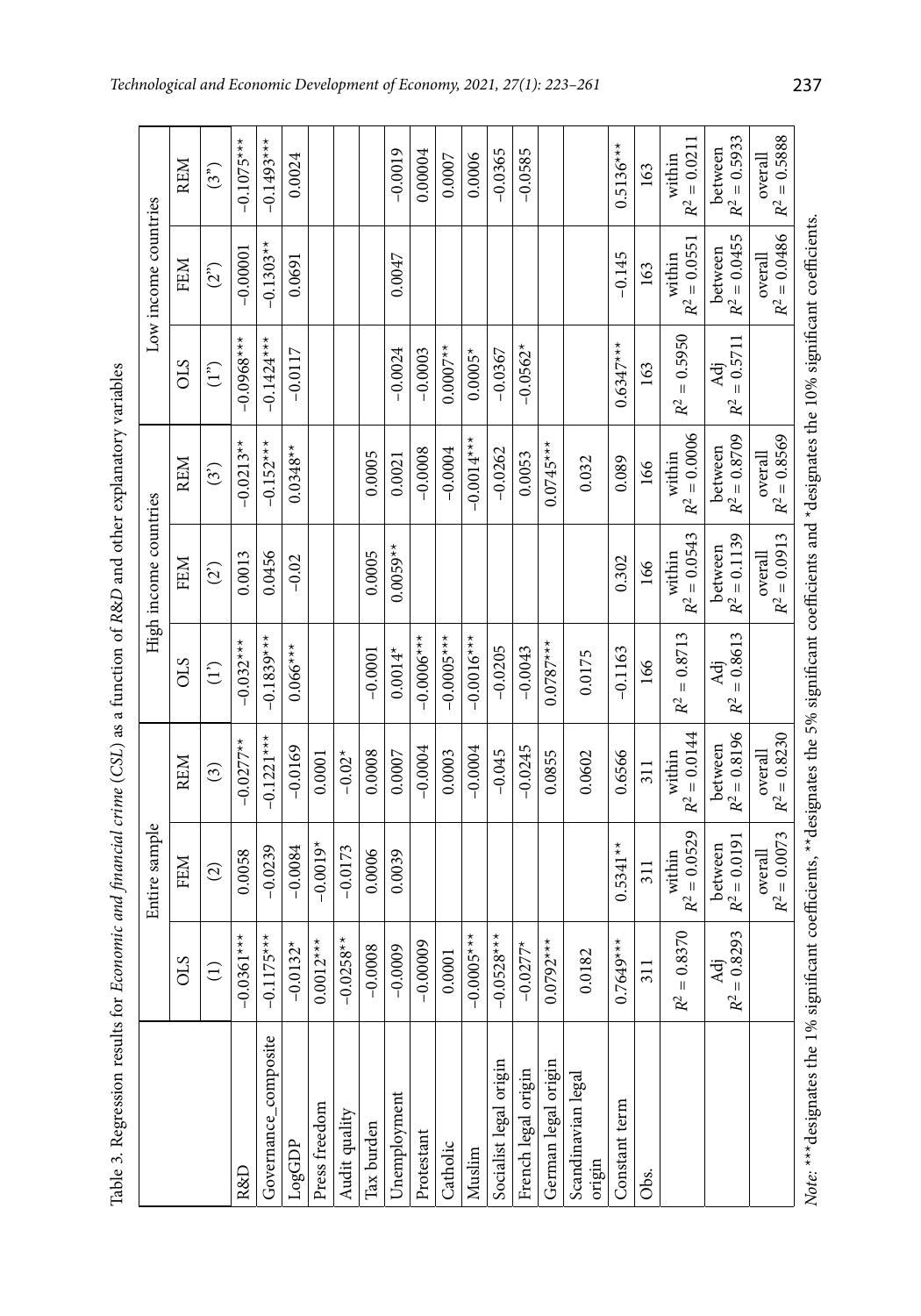Elgin and Oyvat (2013), Okunogbe and Pouliquen (2018) and Suh et al. (2018) who also validate an indirect relationship between technological development and various types of economic and financial crime. Actually, Slemrod (1990) and Bird and Zolt (2008) find that increased technologies conduct to higher efficiencies of the fiscal systems, further reducing the dimension of evasion in taxes. For a sample of European countries, Immordino and Russo (2018) establish that VAT evasion decreases as the card payments and cash withdrawals increase. From the perspective of tax collection, Okunogbe and Pouliquen (2018) say that adopting superior technologies under the shape of e-filing conducts towards a doubled collection of receipts, and further on the tax evasion phenomena are contracting. Moreover, Elgin and Oyvat (2013) find that capital investments into better internet usage rates decrease the dimensions of the shadow economies. Regarding corruption, Slemrod (1990), Bird and Zolt (2008) and Goel et al. (2012) also find that technologies have the potential of reducing the level of corruption by decreasing the direct interaction instances between taxpayers and the representatives of the taxing authorities. For the prevention of money laundering, several researchers (Levi & Wall, 2004; Amoore & de Goede, 2005; de Goede, 2008; Sadgali et al., 2019; Zoldi, 2015) find that high technological investments like data mining, artificial intelligence and risk profiling tools are used to trace illegal funds in areas such as terrorist financing, thus the money laundering phenomenon is contracted. On top of all these, Suh et al. (2018) validate that investing in ethical culture has the contraction of occupation frauds in the banking domain as an outcome.

As expected, the coefficients for the government aggregated proxy (Governance\_composite) and for the economic development variable (LogGDP) are negative and significant for the entire sample, proving the negative relationship between them and our economic and financial index CSL. Basically, the more developed a nation is and the better its government interface, the lower its economic and financial crime score becomes. Our findings are similar to those of Husted (1999), Tsakumis et al. (2007), Achim et al. (2018), Aniței and Lazăr (2016, p. 16) and PricewaterhouseCoopers (2018) who find a close connection between the level of countries' economic development and the occurrence of frauds and illegal activity. They find that a high economic development conducts to a better law enforcement and this way the incidence of bribes, shadow and money laundering activities is reduced. On the other hand, in developing countries and countries in transition lower sizes of corruption, shadow economy and money laundering are found.

Furthermore, the better the government interface of a country is, the lower its economic and financial crime score becomes. Our findings are in line with those of Dreher, Kotsogiannis and McCorriston (2009), Chong and López-de-Silanes (2007), Vaithilingam and Nair (2009), Ardizzi et al. (2014) and Schwarz (2011) who validate a negative influence of governance quality on the economic and financial crime. They establish that an increase in the efficiency of the legal institutions and governance system has an important role in decreasing the size of the shadow economy, corruption and money laundering phenomena.

Validating the expectations, we find that Audit quality also has a negative influence upon the economic and financial crime score. Our findings are in line with various studies (Wijayati et al., 2016; Tandean & Winnie, 2016; Vaithilingam & Nair, 2009; Drezewski et al., 2012; Nikoloska & Simonovski, 2012) who find an important role held by audit quality in preventing economic and financial crimes. For instance, Drezewski et al. (2012), Vaithilingam and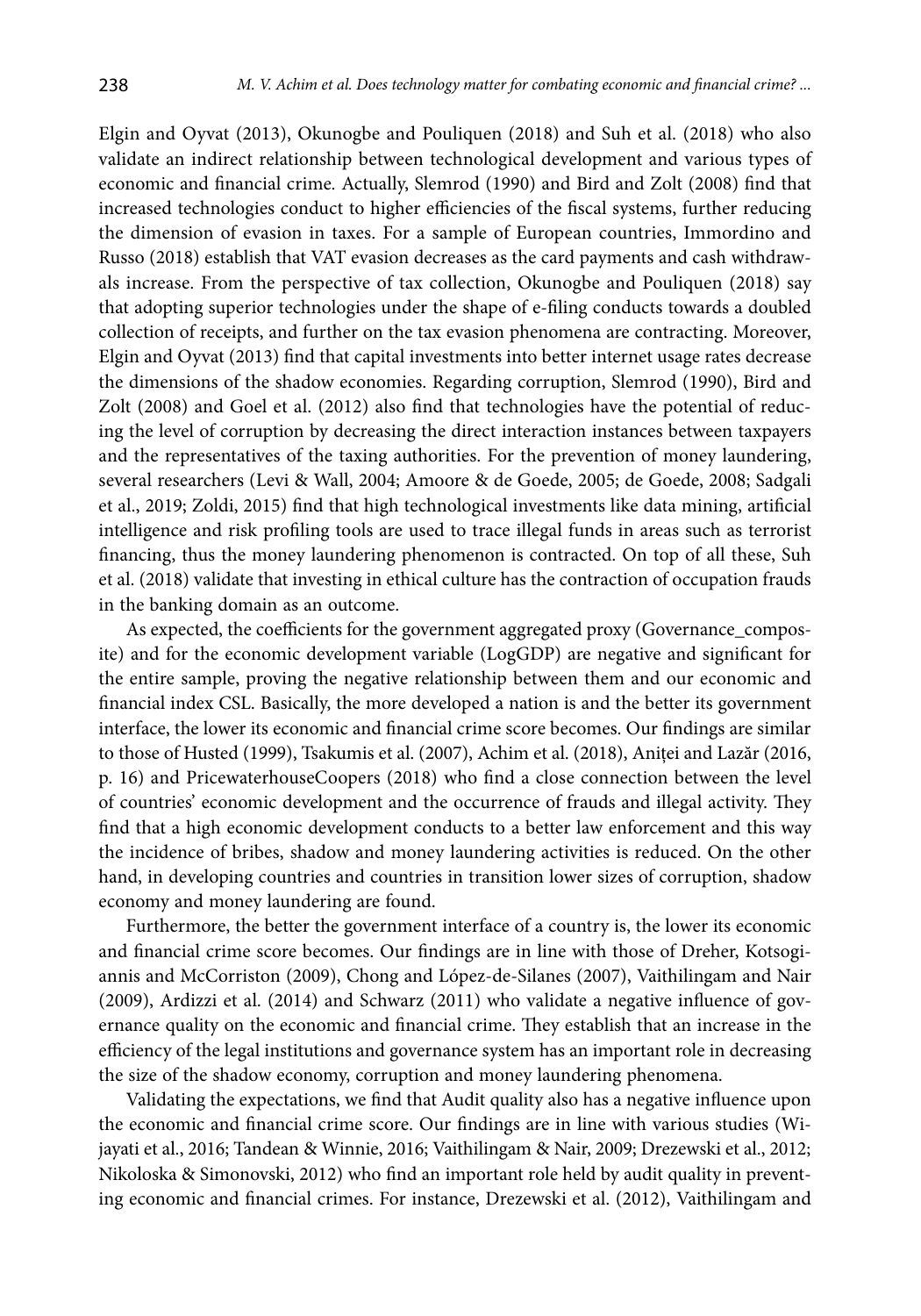Nair (2009) and Nikoloska and Simonovski (2012) prove that adopting strong auditing and reporting standards increases the chances of detecting malicious transactions, thus reducing the size of illegal money laundering activities (Drezewski et al., 2012; Vaithilingam & Nair, 2009; Nikoloska & Simonovski, 2012). Similar results are found by Wijayati et al. (2016) who prove that accounting and auditing standards as well as corporate governance transparency reduce corruption chances. On the same view, Tandean and Winnie (2016) find that the audit committee and their performance reduce the dimensions of tax evasion.

The effect of Press freedom upon economic and financial crime is positive and significant in regressions (1) showing that the more freedom does the press have in a certain country, the less corruption, shadow economic phenomena and money laundering situations there are. As the freedom of press ranking of a nation increases by one position reflecting a more restricted press, the CSL economic and financial crime score of that country increases by 0.0012 units on average, everything else unchanged (Table 3 – model (1)). Our results are similar to the papers of Brunetti and Weder (2003), Kalenborn and Lessmann (2013), Florescu and Cuceu (2019), Heshmati (2016, p. 131) who find a negative impact of press freedom upon corruption and shadow economy phenomena.

Tax burden and Unemployment coefficients are not significant when the entire sample is analyzed.

Regarding religion, we have clear evidence that countries where Muslims prevail are less inclined to violate the laws and thus the level of the economic and financial crime index decreases (model (1), Table 3). Thus, at a 1 point increase in the percent of Muslims within the population, the economic and financial crime score decreases on average by 0.0005 units. We have some evidence that Catholics are positively related with the economic and financial crime (their coefficient is positive in all the regressions from Table 3 for the entire sample, however it is not statistically significant). Our results are in line with those of Murtuza and Ghazanfer (1998), Mutașcu (2012) and Heinemann and Schneider (2011) who also find evidence that Muslim prevalent countries are associated with reduced sizes of shadow economies. This finding is somehow similar with the results of Gronbacher (1998), Schansberg (1998) and Ko and Moon (2014), who find that Catholics are associated with higher levels of tax evasion and corruption, respectively.

The legal origin dummy variables include five different legal origins: English (reference category), Socialist, French, German and Scandinavian. The economic and financial crime score is larger in countries with German legacy and lower in countries with French and Socialist legacies, while the Scandinavian legal origin control isn't significant.

In developed countries, the coefficient of R&D is still negative and significant at 1% (OLS model  $(1')$ ) and 5% level (REM model  $(3')$ ). So, the increase of R&D expenditure and the advance of technology determine the decrease of criminality in high income countries as well. Our results are in line with the literature that validates an indirect relationship between technological development and types of financial crimes (Bird & Zolt, 2008; Elgin & Oyvat, 2013; Immordino & Russo, 2018; Goel et al., 2012; Okunogbe & Pouliquen, 2018; Slemrod, 1990; Suh et al., 2018).

Further, several control variables are added on the forward estimation technique. First, Governance\_composite exerts a negative impact on the economic and financial crime score of high income countries as well, which is in line with the literature (Dreher et al., 2009;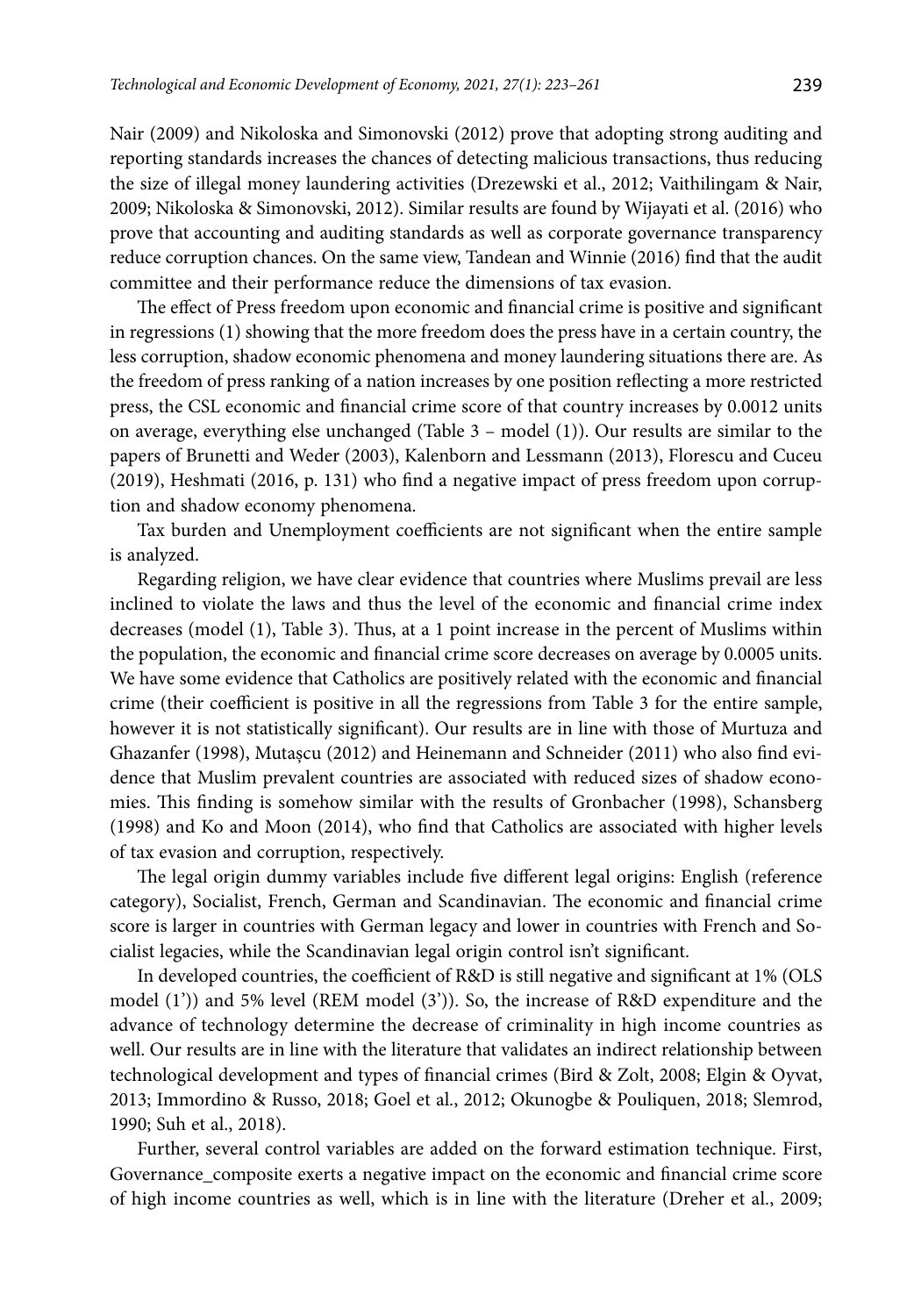Chong & López-de-Silanes, 2007; Vaithilingam & Nair, 2009; Ardizzi et al., 2014; Schwarz, 2011). On the other hand, LogGDP, when significant, has positive influences upon the economic and financial crime index, which contradicts our expectations (models (1') and (3') in Table 3). Thus, an improved level of development for high income countries rises the level of economic and financial crime. Despite the fact that these findings contradict our expectations they are in line with those of Caselli and Michaels (2013) and Wu and Schneider (2019). The results may be explained through the findings of Wu and Schneider (2019) who detect a Ushaped relation between the size of the shadow economy and the GDP per capita. Therefore, the researchers prove that the shadow economy tends to expand when the economy surpasses a given development threshold. They explain these results by the fact that "when the economy advances to a new level at which income of skilled workers becomes high enough and one household member can easily cover the whole family's daily expenses, demand for informal work is likely to increase due to work flexibility or other desirable perks". Researchers also find oil-exporting countries to be situated in the right part of the U-shape. Similarly there are studies which determine that corruption highly appears in the natural resources' economies. For instance, Vicente (2010) analyzes changes in perceived corruption in Sao Tome (which recently found oil) with the one in Cape Verde (which didn't), and discovers large increases in the development of corruption following the oil discovery moment. Also regarding wealth under the oil discovery, Caselli and Michaels (2013) find a direct relationship between economic growth rates and corruption. In addition, they find that a higher level of wealth may actually determine increased possibilities to obtain benefits that make corruption flourish.

The coefficients of Unemployment are positive and significant only for the high income countries in models (1') and (2'), Table 3. Thus, the higher the rate of unemployment, the higher the level of the CSL economic and financial crime score which is in line with the main literature research findings (Dell'Anno & Solomon, 2008; Bouzid, 2016; Williams & Schneider, 2016; Medina & Schneider, 2018; Sahnoun & Abdennadher, 2019). Thus, we find unemployment to be a significant determinant for the economic and financial crime in developed countries. According to Schneider and Williams (2013), the increase of the number of unemployed people determines the increase of the number of people working within the shadow economy because they have more spare time.

Regarding religions, we find a negative and significant effect of the Protestants share upon the economic and financial crime index of high income countries (Model (1'), Table 3). We find that Protestantism reduces the level of economic and financial crime which is in line with our expectations (Murtuza & Ghazanfer, 1998; Mutașcu, 2012; Heinemann & Schneider, 2011). Indeed, Protestantism is an individualistic religion which is less tolerant of illegalities than countries in which hierarchical religions are dominant (Ko & Moon, 2014). Our finding is in line with Lv (2017) who also validates a negative influence of the Protestant religion variable upon the level of corruption. Nonetheless, we find negative implications of the Muslim and Catholic variables (Model (1'), Table 3), meaning the increase of the Muslims' and Catholics' weights respectively within the population of high income countries decreases the economic and financial crime index of that country.

Regarding legal origins, the economic and financial crime score is higher in developed countries with German legacies than in countries with a British legal background. Like for the entire sample, Scandinavian is not significant. It's important to report the Adj.  $\mathbb{R}^2$  of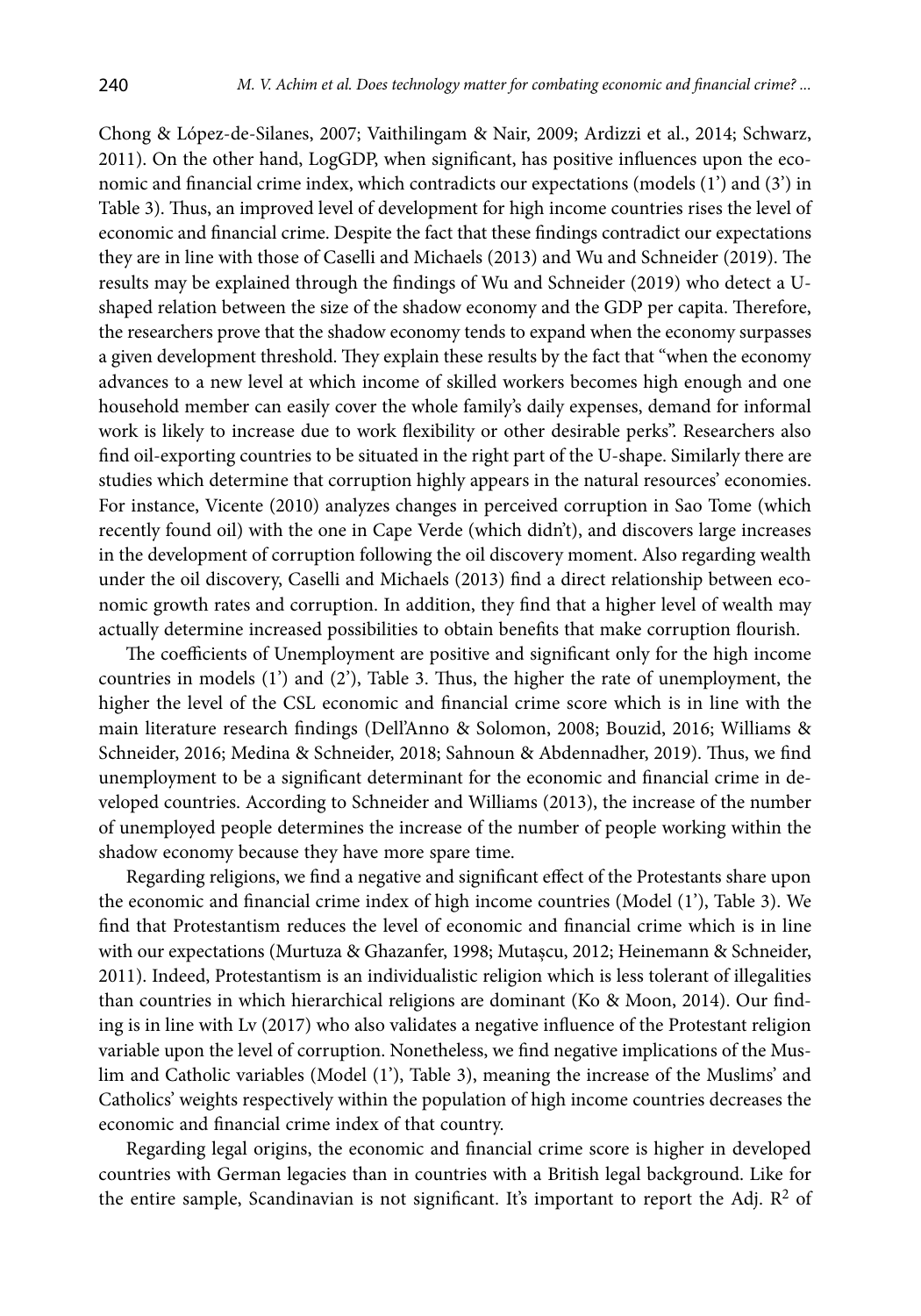model (1') of 0.8613 on the Pooled OLS model, so R&D and the other control variables explicate 86.13% of the criminality residing in high income countries, reflected by our CSL economic and financial crime score. The signs and significances of most variables are mostly kept between model (1') OLS and model (3') REM.

For the low income countries, the R&D coefficients are negative and significant at 1% level of significance (OLS and REM models). Moreover, the panel diagnosis that we carry out validates REM as the preferred estimation technique for the economic and financial crime index having a negative and significant coefficient of 0.1075 for R&D in the multiple regression model (Model (3") REM). Naturally, the increase of technological investments reflected through R&D determines the decrease of the economic and financial index. Compared to high income countries, one may observe that the coefficients of R&D in absolute values are approximately three to six times higher for low income countries than for high income countries (models  $(1'')$ ,  $(2'')$  and  $(3'')$  compared to models  $(1')$ ,  $(2')$  and  $(3')$ . It shows that a unitary increase in R&D results in a three to six times higher reduction of the economic and financial crime index in low income countries compared to high income countries. Concluding, in order to reduce the economic and financial crimes with one unit, the increasing technologies matter more in low income countries than they do in high income ones. Similar findings are obtained by PricewaterhouseCoopers (2018). The other control variables kept within the multiple regressions are the Governance\_composite, LogGDP, Unemployment, the different religious variables and the legal origins dummies. For low income countries, the influence of LogGDP is negative but it is not statistically significant. Thus we may say that the level of development from low income countries matters less for engaging in criminal activities than for the case of high income countries. This finding is similar with those of Gnimassoun and Massil (2016) who prove that although some determinant factors for corruption are common to most countries, there are some others that are specific to their particular level of economic development.

When significant, Governance\_composite and Unemployment exert a negative influence upon the CSL economic and financial crime index of low income countries. If in high income countries we estimate a positive sign for the coefficient of Unemployment variable, for low income countries we obtain a negative but not significant coefficient. Thus, the increase of unemployed people can lead to a reduction of the people who work in the informal sector (Tedds & Giles, 2002). The negative relationship between the unemployment rate and the economic and financial crime index can be explained throughout the discussion on the architecture of the social security system and it objectives, the structure of the payment rates and the offered incentives to work (Adema, 2006; Bajada & Schneider, 2009). Thus, the social security system needs to ensure financial support for the unemployed, to provide labor market support programs and many other benefits (Adema, 2006). Under these circumstances, for low income countries, increasing Unemployment may reduce the incentives for engaging in illegal activities, because in the unstable economies people are content with a small but certain level of revenues which comes from their social security system, and further on, they are unlikely to risk working in the shadow for a supplementary net income.

Regarding the Religion variables, we obtain the coefficients of Catholic and Muslim as being statistically significant (however at an only 10% level of significance). Thus, we find positive coefficients for Catholics and Muslims in low income countries, reflecting a positive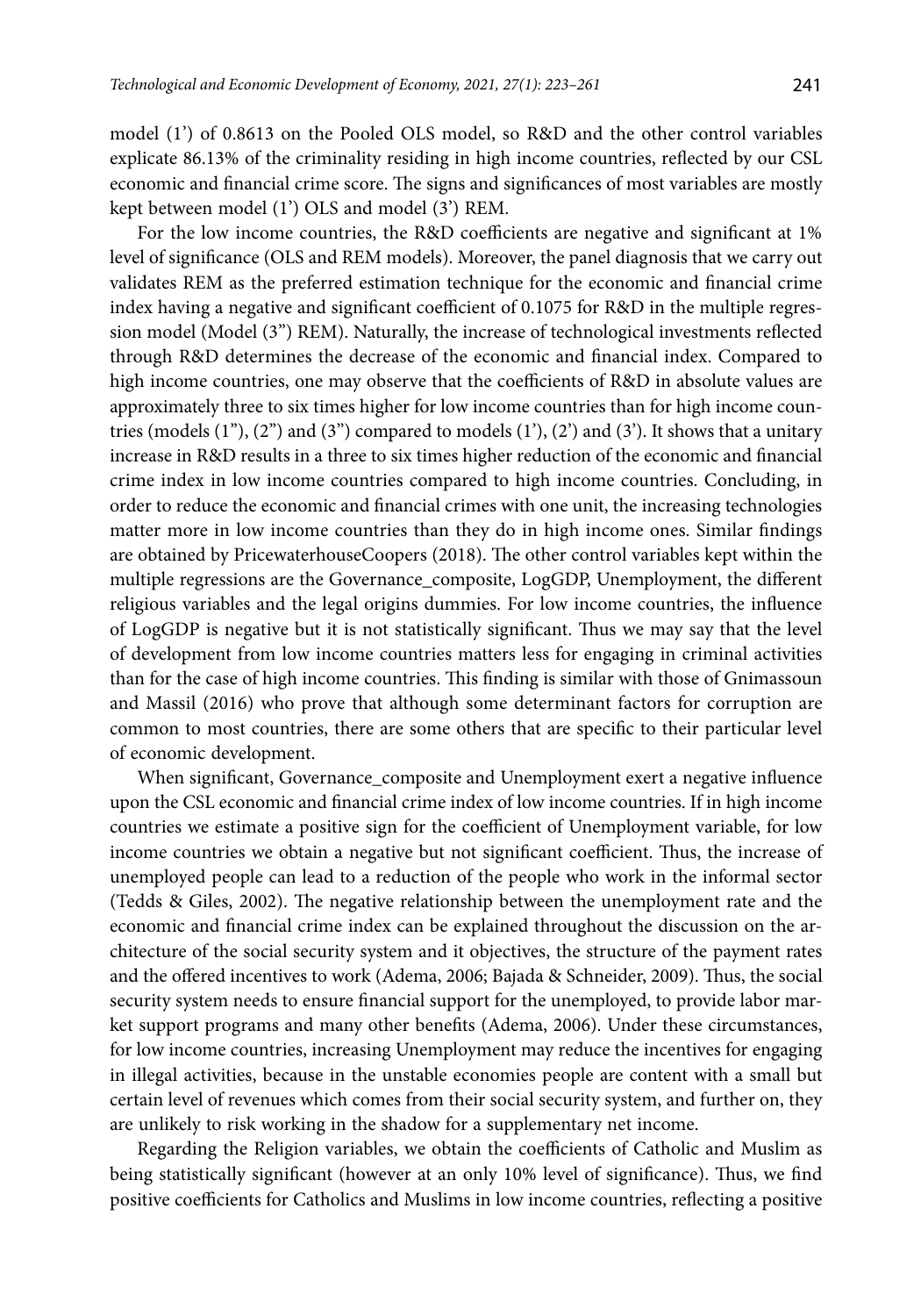influence exerted by Catholics and Muslims upon the economic and financial crime index. These results are in line with those of Gronbacher (1998), Schansberg (1998) and Ko and Moon (2014) who also find that Catholics favor corruption (Ko & Moon, 2014) and tax evasion (Crowe, 1944; Gronbacher, 1998; Schansberg, 1998). However, regarding the influence of the Muslims' share, compared to the literature, we obtain contradictory evidences for its positive influence (Model (1"), Table 3).

From the point of view of the origins of the legal systems of low income countries, the economic and financial crime is lower in countries that have a French legacy as compared to countries that have a British legal origin. The coefficient for Socialist is negative but it is not significant, and the German and Scandinavian legal origins variables are omitted due to collinearity reasons within this subsample of low income countries (Model (1''), Table 3).

Table 4 uses Technology adoption as a technology proxy for the sample of 185 countries and then for high income and low income countries respectively. The independent variables are Technology adoption and then several controls are added applying the Pooled OLS estimation for unbalanced panel data (models (1), (1') and (1")). Regressions use the FEM technique (models  $(2)$ ,  $(2')$  and  $(2'')$ ) while regressions  $(3)$ ,  $(3')$  and  $(3'')$  are estimated through the REM technique, although the coefficients for Technology adoption are not significant except for the very last model.

In Table 4 model (1) when Technology adoption increases with one value-unit, the economic and financial crime index is larger on average by –0.084, so a decrease of 0.084 units is obtained. The amount of variance in economic and financial crime index explained by Technology adoption and other control variables is of 72.08%. For both sets of countries, Technology adoption has an indirect relationship with the economic and financial crime index, in line with our expectations (models  $(1')$ ,  $(1'')$  and  $(3'')$ ). As in the case of using R&D, the coefficients of Technology adoption for low income countries are somehow higher than for the high income countries (model (1") compared to (1')).

As expected, the more developed a nation is, the lower its CSL economic and financial crime score, for the full sample (models (1) and (3), Table 4). When LogGDP increases with one unit, the economic and financial crime score registers a decrease of 0.054 units on average, ceteris paribus. Our findings are in line with those obtained when technology is expressed through R&D, for the same analyzed full sample (Table 3). Comparable results are also obtained by Husted (1999), Tsakumis et al. (2007), Achim et al. (2018), Aniței and Lazăr (2016, p. 16) and PricewaterhouseCoopers (2018) who find a negative relationship between the level of economic development of a country and the occurrence of fraud. Similarly with the previous results (Table 3), we find that the influence of development for the low income countries is rejected from our models, meaning that it is not a determinant for the economic and financial crime index (models  $(1<sup>n</sup>), (2<sup>n</sup>)$  and  $(3<sup>n</sup>),$  Table 4). Thus, our systematic results confirm that some determinants are similar between countries, while others are specific to the level of economic development (Gnimassoun & Massil, 2016).

Regarding press freedom, similarly as in the case of using R&D (Model (1), Table 3), the positive influence of it upon the economic and financial crime score is validated. Press freedom has a positive and significant coefficient for Pooled OLS and REM regressions, for the entire sample and the subsample of low income countries (Models  $(1)$ ,  $(3)$ ,  $(1)$ <sup>n</sup>) and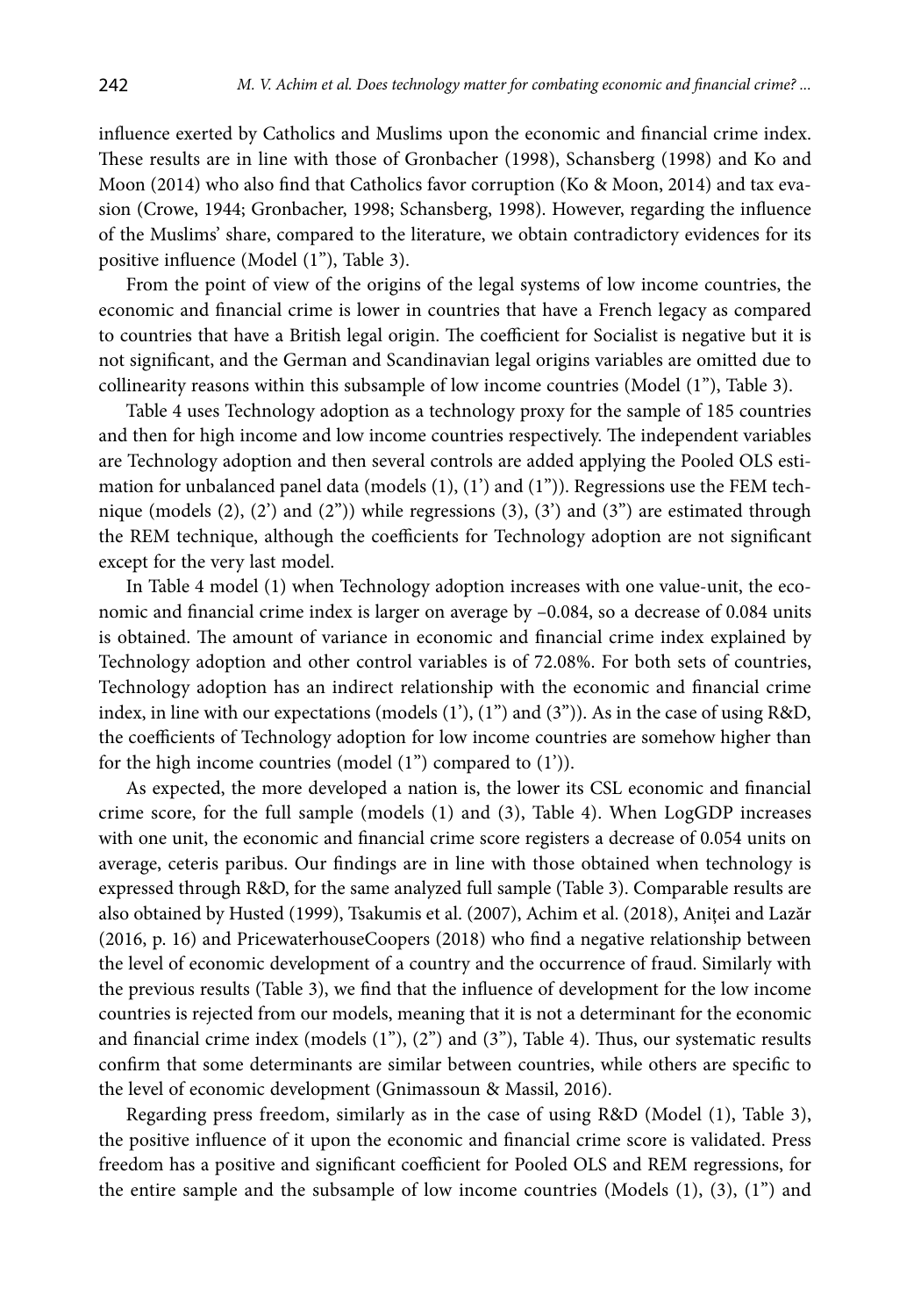| ֖֖֖֖֖֖ׅׅ֖֖֧֚֚֚֚֚֚֚֚֚֚֚֚֚֚֚֚֚֚֚֚֚֚֚֚֚֚֚֚֚֬֝֬֓֡֞֝ |  |
|-------------------------------------------------|--|
|                                                 |  |
|                                                 |  |
|                                                 |  |
|                                                 |  |
| <b>Continued</b>                                |  |
|                                                 |  |
|                                                 |  |
|                                                 |  |
|                                                 |  |
|                                                 |  |
| i                                               |  |
|                                                 |  |
|                                                 |  |
|                                                 |  |
|                                                 |  |
|                                                 |  |
|                                                 |  |
|                                                 |  |
|                                                 |  |
|                                                 |  |
|                                                 |  |
|                                                 |  |
|                                                 |  |
|                                                 |  |
| ۱                                               |  |
|                                                 |  |
|                                                 |  |
|                                                 |  |
|                                                 |  |
| $\overline{a}$<br>l                             |  |
|                                                 |  |
|                                                 |  |
|                                                 |  |
|                                                 |  |
|                                                 |  |
|                                                 |  |
|                                                 |  |
|                                                 |  |
|                                                 |  |
|                                                 |  |
|                                                 |  |
|                                                 |  |
|                                                 |  |
|                                                 |  |
| $\overline{\phantom{a}}$                        |  |
|                                                 |  |
|                                                 |  |
|                                                 |  |
|                                                 |  |
|                                                 |  |
|                                                 |  |
|                                                 |  |
|                                                 |  |
|                                                 |  |
|                                                 |  |
|                                                 |  |
|                                                 |  |
|                                                 |  |
|                                                 |  |
|                                                 |  |
|                                                 |  |
|                                                 |  |
|                                                 |  |
| $\begin{array}{c} \hline \end{array}$           |  |
|                                                 |  |
|                                                 |  |
|                                                 |  |
|                                                 |  |
|                                                 |  |
|                                                 |  |
| i                                               |  |
|                                                 |  |
|                                                 |  |
|                                                 |  |
|                                                 |  |
|                                                 |  |
|                                                 |  |
| I<br>l                                          |  |
|                                                 |  |
|                                                 |  |
| 1<br>į<br>$\overline{\phantom{a}}$              |  |

| Table 4. Regression results for                                                                                                                        |                                | Economic and financial crime (CSL) as a function of Technology adoption and other explanatory variables |                              |                                    |                           |                           |                                    |                           |                           |
|--------------------------------------------------------------------------------------------------------------------------------------------------------|--------------------------------|---------------------------------------------------------------------------------------------------------|------------------------------|------------------------------------|---------------------------|---------------------------|------------------------------------|---------------------------|---------------------------|
|                                                                                                                                                        |                                | Entire sample                                                                                           |                              |                                    | High income countries     |                           |                                    | Low income countries      |                           |
|                                                                                                                                                        | <b>CTO</b>                     | FEM                                                                                                     | <b>REM</b>                   | CLS                                | FEM                       | <b>REM</b>                | CLS                                | FEM                       | <b>REM</b>                |
|                                                                                                                                                        | $\widehat{E}$                  | $\widehat{c}$                                                                                           | $\binom{3}{2}$               | $\binom{1}{1}$                     | (2)                       | $\binom{3}{2}$            | (1")                               | (2 <sup>2</sup> )         | (3")                      |
| Technology adoption                                                                                                                                    | $-0.084**$                     | 0.0099                                                                                                  | $-0.0184$                    | $-0.1313**$                        | 0.0277                    | $-0.0213$                 | $-0.0976***$                       | 0.0183                    | $-0.0259*$                |
| LogGDP                                                                                                                                                 | $-0.054***$                    | $-0.0096$                                                                                               | $-0.0722***$                 | $-0.0028$                          | $-0.0213$                 | $-0.0238$                 |                                    |                           |                           |
| Press freedom                                                                                                                                          | $0.0026***$                    | $-0.001$                                                                                                | $0.0021***$                  |                                    |                           |                           | $0.0021***$                        | $-0.0008$                 | $0.0015**$                |
| Audit quality                                                                                                                                          |                                |                                                                                                         |                              |                                    |                           |                           |                                    |                           |                           |
| Tax burden                                                                                                                                             |                                |                                                                                                         |                              | 0.0003                             | 0.0006                    | 0.0008                    |                                    |                           |                           |
| Unemployment                                                                                                                                           | 0.0006<br>ī                    | $0.005**$                                                                                               | 0.0017                       | $0.0022**$                         | $0.0057***$               | $0.0048**$                | $-0.0048***$                       | 0.0043                    | $-0.0028$                 |
| Protestant                                                                                                                                             | 0.0003<br>$\mathbf{I}$         |                                                                                                         | $-0.0007$                    | $-0.0016$ **                       |                           | $-0.002**$                | 0.0001                             |                           | $-0.0001$                 |
| Catholic                                                                                                                                               | $0.0006***$                    |                                                                                                         | 0.0005                       | $-0.0000$                          |                           | $-0.0009**$               | $0.0011***$                        |                           | 0.0009                    |
| Muslim                                                                                                                                                 | $-0.00006$                     |                                                                                                         | 0.00004                      | 0.0003                             |                           | 0.0002                    | $0.0006**$                         |                           | 0.0006                    |
| Socialist legal origin                                                                                                                                 | $-0.0474**$                    |                                                                                                         | $-0.0163$                    | $-0.0553**$                        |                           | 0.0152                    | $-0.057**$                         |                           | $-0.038$                  |
| French legal origin                                                                                                                                    | $-0.014$                       |                                                                                                         | 0.0091                       | $-0.0163$                          |                           | 0.0262                    | $-0.0624***$                       |                           | $-0.0477$                 |
| German legal origin                                                                                                                                    | .0164<br>0                     |                                                                                                         | 0.007                        | $0.0307*$                          |                           | 0.0525                    |                                    |                           |                           |
| Scandinavian legal<br>origin                                                                                                                           | .0011                          |                                                                                                         | 0.0002                       | 0.0128                             |                           | 0.0532                    |                                    |                           |                           |
| Constant term                                                                                                                                          | $939***$<br>Ξ                  | $0.4885**$                                                                                              | $1.0395***$                  | $0.9914***$                        | 0.2238                    | $0.554***$                | $0.8886***$                        | $0.4772***$               | $0.5858***$               |
| Obs.                                                                                                                                                   | 536                            | 536                                                                                                     | 536                          | 187                                | 187                       | 187                       | 356                                | 356                       | 356                       |
|                                                                                                                                                        | $= 0.7265$<br>R <sup>2</sup>   | $R^2 = 0.0176$<br>within                                                                                | $R^2 = 0.0005$<br>within     | $= 0.7011$<br>$\mathbb{R}^2$       | $R^2=0.0716$<br>within    | $R^2 = 0.0203$<br>within  | $= 0.3315$<br>R <sup>2</sup>       | $R^2=0.0117$<br>within    | $R^2 = 0.0103$<br>within  |
|                                                                                                                                                        | $= 0.7208$<br>Adj<br>$\rm R^2$ | between<br>$R^2 = 0.0972$                                                                               | $R^2 = 0.7049$<br>between    | $= 0.6823$<br>Ää<br>$\mathbb{R}^2$ | between<br>$R^2 = 0.0317$ | $R^2 = 0.5898$<br>between | $= 0.3161$<br>Ää<br>$\mathbb{R}^2$ | $R^2 = 0.1953$<br>between | $R^2 = 0.2773$<br>between |
|                                                                                                                                                        |                                | $R^2 = 0.0991$<br>overall                                                                               | $R^2 = 0.6977$<br>$over all$ |                                    | $R^2 = 0.0360$<br>overall | $R^2 = 0.5676$<br>overall |                                    | $R^2 = 0.2048$<br>overall | $R^2 = 0.2736$<br>overall |
| Note: *** designates the 1% significant coefficients, ** designates the 5% significant coefficients and * designates the 10% significant coefficients. |                                |                                                                                                         |                              |                                    |                           |                           |                                    |                           |                           |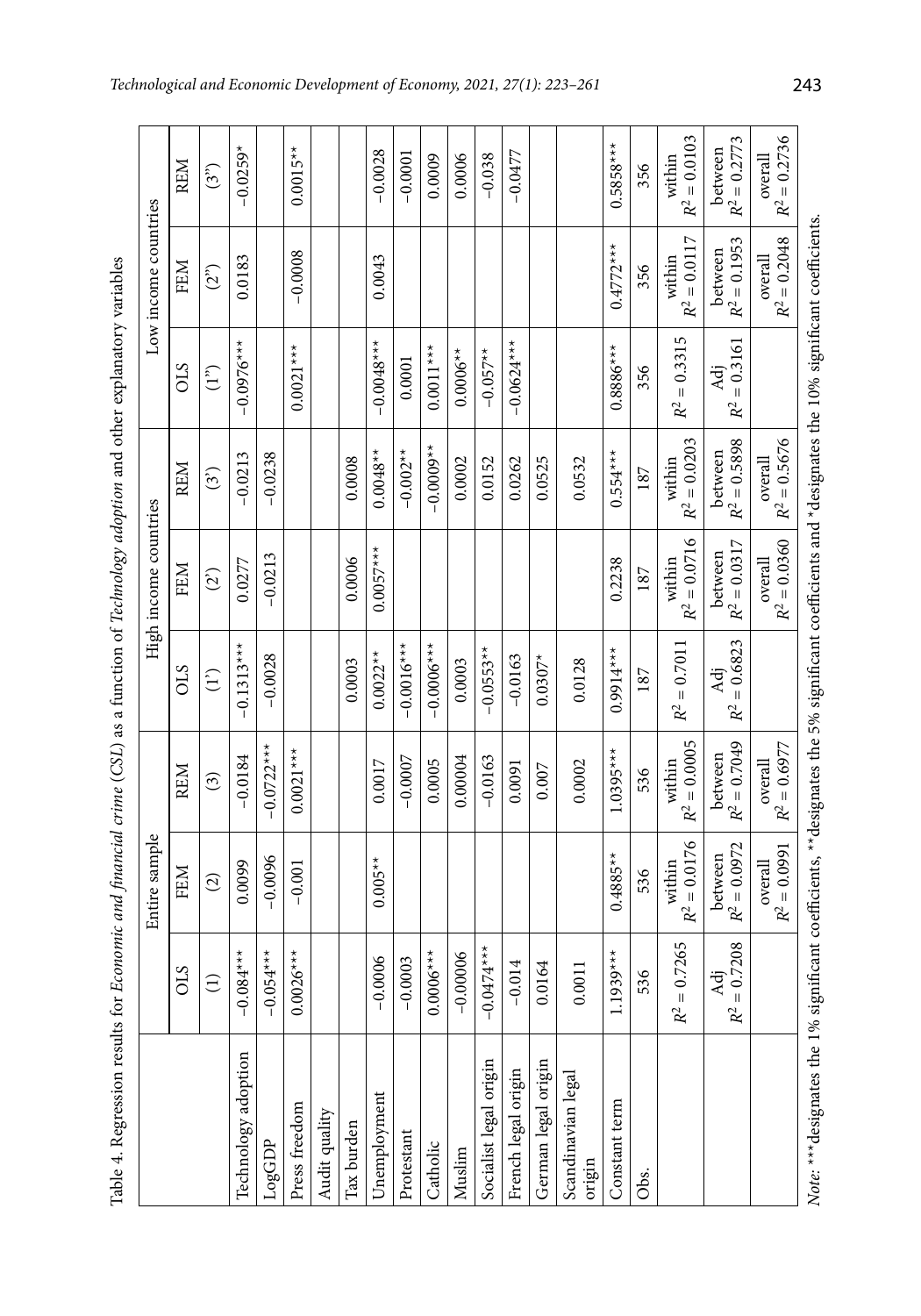(3"), Table 4). So, the more freedom does the press have, the lower the economic and financial crime score of nations is. Resembling results are found by Brunetti and Weder (2003), Kalenborn and Lessmann (2013), Florescu and Cuceu (2019), Heshmati (2016 p. 131) who also obtain a negative influence of press freedom on the criminal activities like corruption and shadow economy.

Further, the influence of Unemployment upon technology for the full sample, when technology is expressed through the Technology adoption variable is found either negative (Model (1)), or positive (Models (2) and (3)). However, the recent study of Sahnoun and Abdennadher (2019) concludes after an extensive review that the existing connections between the shadow economy and the unemployment rate are still puzzling (Tanzi, 2002; Tedds & Giles, 2002; Dell'Anno & Solomon, 2008). Significant and positive coefficients for Unemployment are obtained for high income countries, in all the three models  $(1')$ ,  $(2')$  and  $(3')$ . Thus, for high income countries, by using Technology adoption as proxy for technologies, we obtain clear evidences that the higher the unemployment rate, the higher the economic and financial crime index as well. These findings are in line with those of Dell'Anno and Solomon (2008), Bouzid (2016), Williams and Schneider (2016), Medina and Schneider (2018), Sahnoun and Abdennadher (2019), Schneider and Williams (2013) who also document that the increase of unemployment leads to an increase in the number of people who work in the black economy, thus enlarging the shadow economy. For the low income countries, similarly to the case of using R&D (models (1"), (2") and (3"), Table 3), in the case of using Technology adoption as well, Unemployment exerts a negative and significant influence (Model (1"), Table 4). These findings are in line with those of Tedds and Giles (2002), Adema (2006) and Bajada and Schneider (2009) who demonstrate that larger figures for the unemployment rates of people can lead to smaller amounts of people who work in the informal sector and this choice mainly depends on the discussion around the higher benefits of the social security system compared with rather low benefits and higher risks which people would obtain when working in the shadow.

For the remaining control variables (religion, legal origin), the signs and significances are generally maintained.

#### **2.2.2. Robustness checks**

To reinforce our results, we perform several robustness checks that include the following aspects, on turn: (1) we consider an alternative variable for the dependent variable; (2) we consider an alternative measurement for our main independent variables, R&D and Technology adoption; (3) we estimate our main models on alternative sub-samples.

(1) First robustness testing uses an alternative measure for the economic and financial crime index (CSL). As  $CSL_{it}$  has been initially computed as the simple average of the standardized levels of corruption, shadow economy and money laundering for country i in year t, for this robustness checks section we have determined it as an aggregated variable through exploratory factor analysis (principal components analysis). We've extracted one single unrotated factor, denoted **CSL\_composite.** The results reported in Tables 5 and 6 show that our basic results are stable.

As such, Table 5 estimates CSL\_ composite as a function of R&D through the multiple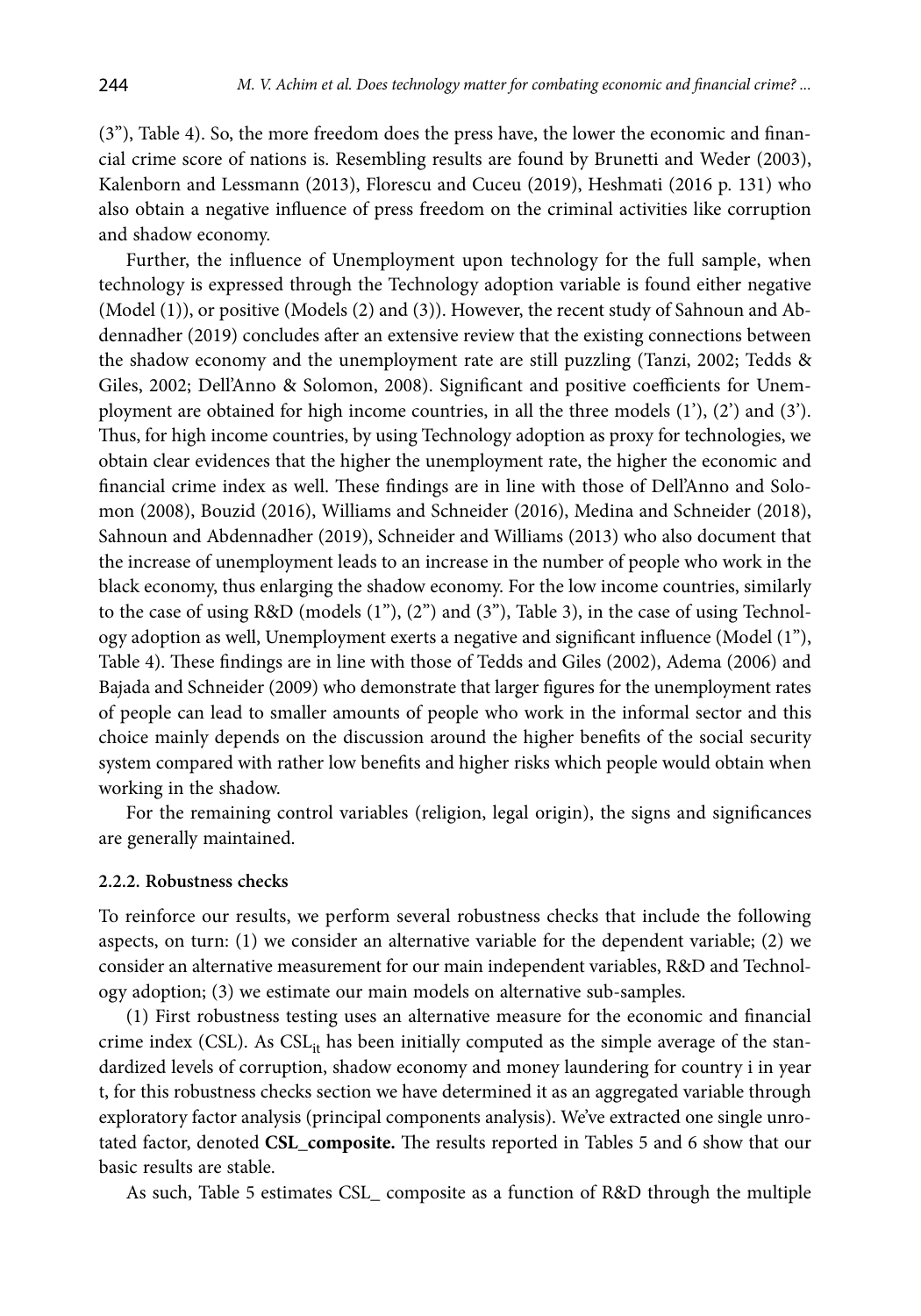| ļ<br>$\begin{array}{c} \hline \end{array}$<br>l<br>ı<br>i |
|-----------------------------------------------------------|
| ļ<br>i<br>١<br>j                                          |
|                                                           |
|                                                           |
|                                                           |
| ţ<br>l                                                    |
|                                                           |
| i                                                         |
|                                                           |
| $\overline{\phantom{a}}$<br>$\mathfrak{g}$                |
| $\overline{1}$<br>ەللە<br>j                               |

| Table 5. Robustness checks: alternative measure for Economic and financial crime (CSL_ composite) as a function of R&D                              |                                     |                           |                           |                              |                           |                           |                      |                           |                           |
|-----------------------------------------------------------------------------------------------------------------------------------------------------|-------------------------------------|---------------------------|---------------------------|------------------------------|---------------------------|---------------------------|----------------------|---------------------------|---------------------------|
|                                                                                                                                                     |                                     | Entire sample             |                           |                              | High income countries     |                           |                      | Low income countries      |                           |
|                                                                                                                                                     | STO                                 | FEM                       | <b>REM</b>                | <b>CIS</b>                   | FEM                       | REM                       | CIS                  | FEM                       | <b>REM</b>                |
|                                                                                                                                                     | $\widehat{E}$                       | $\widehat{c}$             | $\binom{3}{2}$            | $\binom{1}{1}$               | (2)                       | $\binom{3}{3}$            | (1 <sup>2</sup> )    | (2 <sup>o</sup> )         | (3 <sup>n</sup> )         |
| R&D                                                                                                                                                 | $.1905***$<br>$\overline{0}$        | 0.0785                    | $-0.1049$                 | $-0.1084***$                 | $-0.0521$                 | $-0.0949*$                | $-0.4476***$         | 0.3362                    | $-0.3934**$               |
| Governance_composite                                                                                                                                | $-0.5722***$                        | $-0.1131$                 | $-0.5411$ **              | $-0.8696**$                  | $-0.1861$                 | $-0.8532***$              | $-0.5626***$         | $-0.5923*$                | $-0.6225***$              |
| LogGDP                                                                                                                                              | $-0.1191$ ***                       | $-0.3800$ **              | $-0.203$ ***              | $0.3177***$                  | $-0.4166*$                | 0.1735                    | $-0.1563***$         | 0.1479                    | $-0.1202$                 |
| Press freedom                                                                                                                                       | $0072***$<br>$\bar{\circ}$          | $-0.0054$                 | 0.0034                    |                              |                           |                           |                      |                           |                           |
| Audit quality                                                                                                                                       | $-0.1391**$                         | $-0.0661$                 | $-0.0776$                 |                              |                           |                           |                      |                           |                           |
| Tax burden                                                                                                                                          | $-0.0044$                           | 0.0007                    | 0.0029                    | 0.0029                       | 0.0034                    | 0.0018                    |                      |                           |                           |
| Unemployment                                                                                                                                        | $-0.0033$                           | 0.0111                    | 0.0034                    | $0.016***$                   | $0.0367*$                 | $0.0212***$               | $-0.0074$            | 0.0195                    | $-0.0055$                 |
| Protestant                                                                                                                                          | $-0.0011$                           |                           | $-0.003$                  | $-0.0035*$                   |                           | $-0.0029$                 | $-0.0093*$           |                           | $-0.0051$                 |
| Catholic                                                                                                                                            | 0.0007                              |                           | 0.0021                    | $-0.0022**$                  |                           | $-0.0019$                 | $0.005***$           |                           | $0.0055**$                |
| Muslim                                                                                                                                              | $-0.0028***$                        |                           | $-0.002$                  | $0.0259***$                  |                           | 0.0224                    | 0.0023               |                           | 0.0023                    |
| Socialist legal origin                                                                                                                              | $-0.3229***$                        |                           | $-0.2506*$                | 0.0676                       |                           | $-0.0837$                 | $-0.2721**$          |                           | $-0.2209$                 |
| French legal origin                                                                                                                                 | $-0.1452*$                          |                           | $-0.1319$                 | $0.2564***$                  |                           | 0.1729                    | $-0.4145**$          |                           | $-0.4063*$                |
| German legal origin                                                                                                                                 | $0.4029***$                         |                           | 0.3788                    | $0.6345***$                  |                           | $0.5555***$               |                      |                           |                           |
| Scandin legal origin                                                                                                                                | 0.2033                              |                           | 0.3978                    | $0.3623**$                   |                           | 0.2534                    |                      |                           |                           |
| Constant term                                                                                                                                       | $2.0271***$                         | $3.4652***$               | $1.8667***$               | $-3.6883**$                  | 2.4698***                 | $-2.2592*$                | $1.7802***$          | $-1.4644$                 | 1.3666**                  |
| Obs.                                                                                                                                                | 311                                 | 311                       | 311                       | 115                          | 115                       | 115                       | 163                  | 163                       | 163                       |
|                                                                                                                                                     | $= 0.8349$<br>$\mathbf{R}^2$        | $R^2 = 0.0853$<br>within  | $R^2 = 0.0441$<br>within  | $= 0.8919$<br>R <sup>2</sup> | $R^2 = 0.1197$<br>within  | $R^2 = 0.0236$<br>within  | $R^2 = 0.5751$       | $R^2 = 0.0505$<br>within  | $R^2 = 0.0122$<br>within  |
|                                                                                                                                                     | $= 0.8271$<br>Adj<br>$\mathbb{R}^2$ | between<br>$R^2 = 0.5465$ | $R^2 = 0.8305$<br>between | $= 0.8768$<br>Åä<br>$R^2$    | between<br>$R^2 = 0.4318$ | $R^2 = 0.9187$<br>between | $R^2 = 0.5501$<br>Åä | $R^2 = 0.0244$<br>between | $R^2 = 0.6071$<br>between |
|                                                                                                                                                     |                                     | $R^2 = 0.5243$<br>overall | $R^2 = 0.8231$<br>overall |                              | overall<br>$R^2 = 0.4390$ | $R^2 = 0.8835$<br>overall |                      | overall<br>$R^2 = 0.0153$ | $R^2 = 0.5693$<br>overall |
| Note: ***designates the 1% significant coefficients, **designates the 5% significant coefficients and *designates the 10% significant coefficients. |                                     |                           |                           |                              |                           |                           |                      |                           |                           |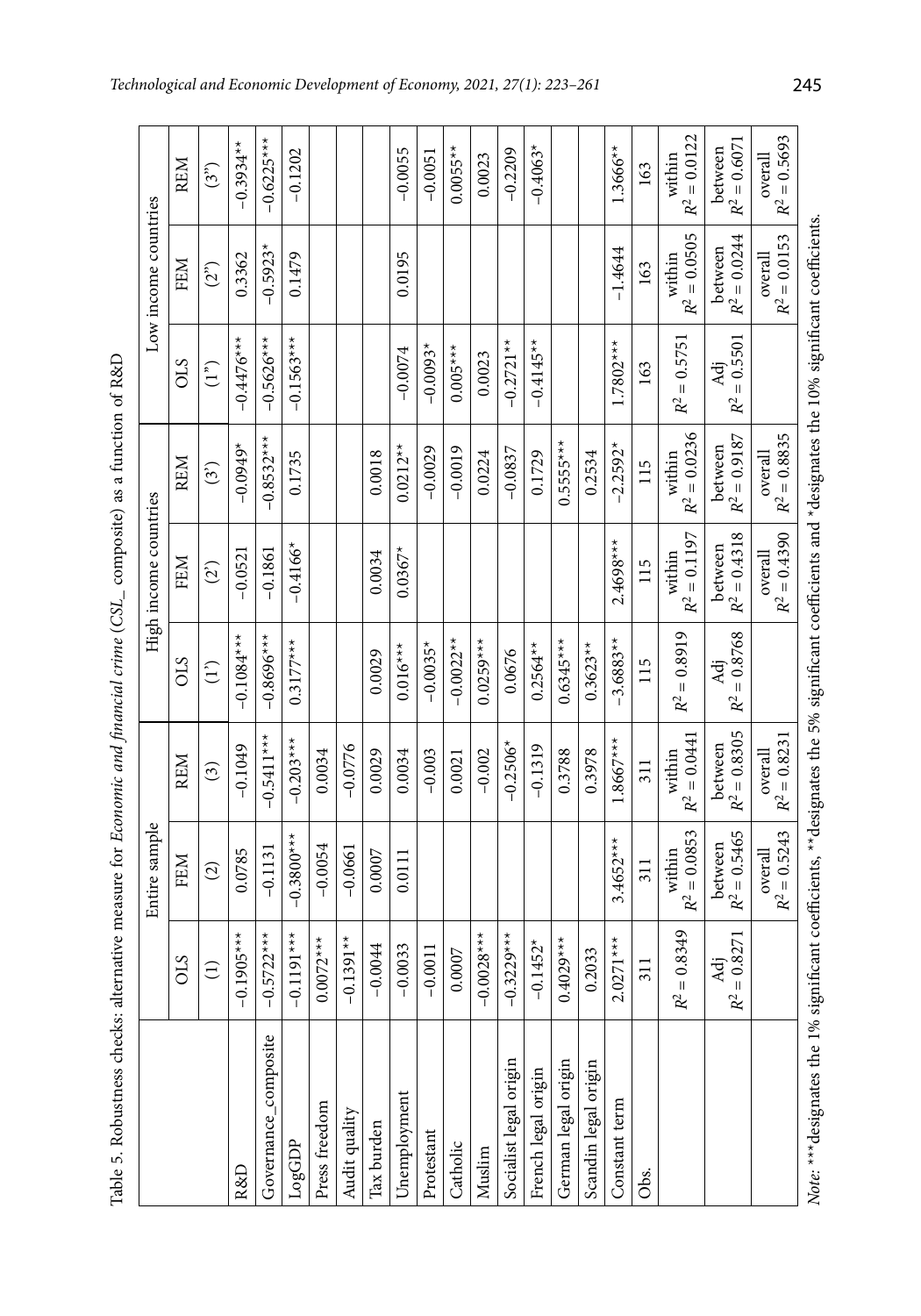regressions validated in (Model (1) OLS for the entire sample, Model (1') OLS for high income countries and Model (1'') OLS for low income countries respectively). The alternative FEM and REM models are also estimated, and the one supported by the Hausman test is bolded out. Mostly significant, the estimated coefficients for R&D are negative, reinforcing the fact that the higher the technology investments of a country are, the lower its criminality is, measured as an aggregated composite variable this time. As in the case of our main results obtained by using R&D as a proxy for technology (Table 3) we also notice higher levels of the R&D coefficients in absolute values for low income countries compared to those obtained for high income countries (of approximately four times, model (1") versus model (1')). Therefore, a one unit variance in R&D has a lot stronger effects on the economic and financial crime index of low income countries compared to high income countries (about four times).

For the entire sample, Gov\_composite, LogGDP and Audit quality, when significant, have a negative influence upon CSL\_ composite, and Press freedom has a positive coefficient, just like they do in the Main results from Table 3. For the subsample of 54 high income countries, Table 5 validates the negative influence of Gov\_composite upon CSL\_composite, and the positive influences of LogGDP and Unemployment, similarly to Table 3 from our basic results. For the subsample of 131 low income countries, Gov\_composite revalidates its negative influence proven in Table 3, while the negative coefficient for LogGDP becomes significant, for the first time (Model (1'') for low income countries, Table 5). Regarding Unemployment, the significant and positive coefficients are found only for high income countries (Model (1'),  $(2')$  and  $(3')$  for high income countries) which is in line with our main findings (Model  $(1')$ , (2') and (3'), Table 3). However, both for the entire sample and for the low income countries' subsample, the estimated coefficients of Unemployment are not significant, although the negative signs from Table 3 are kept. Among religions, just like for the main results (Models (1), (2) and (3), Table 3), only Muslim has a negative and significant coefficient, for the entire sample (Model (1), Table 5). For high income countries, our negative signs of Protestants and Catholics remain significant at this first robustness check, and we get a positive sign for Muslims here (Model (1') for high income countries, Table 5) compared with our main results (Model (1'), Table 3). For low income countries, again the positive coefficient of Catholics remains significant (Model (1'') and (3") for low income countries, Table 5) as in the case of the main results (Model (1''), Table 3). In addition, this first robustness check gets significant and negative coefficients of Protestants (Model (1") for the low income countries, Table 5). Furthermore, the coefficients from Muslims for the low income countries (Model (1'') and (3")) are positive (as in the case of our main results-Model (1''), Table 3) but not significant this time.

The estimated coefficients for the legal origins variables keep all their signs and significances from Table 3. In addition, this first robustness check conducts to getting significance for the negative coefficients of Socialists for low income countries (Model (3"), Table 5)

Table 6 estimates CSL\_composite as a function of Technology adoption through multiple regressions and then, alternatively, FEM and REM models, and they support our main results. When significant, the estimated coefficients for Technology adoption are always negative, reinforcing the fact that the higher the technology adoption value of a country, the lower its criminality composite variable (CSL\_composite). LogGDP exerts a negative influence upon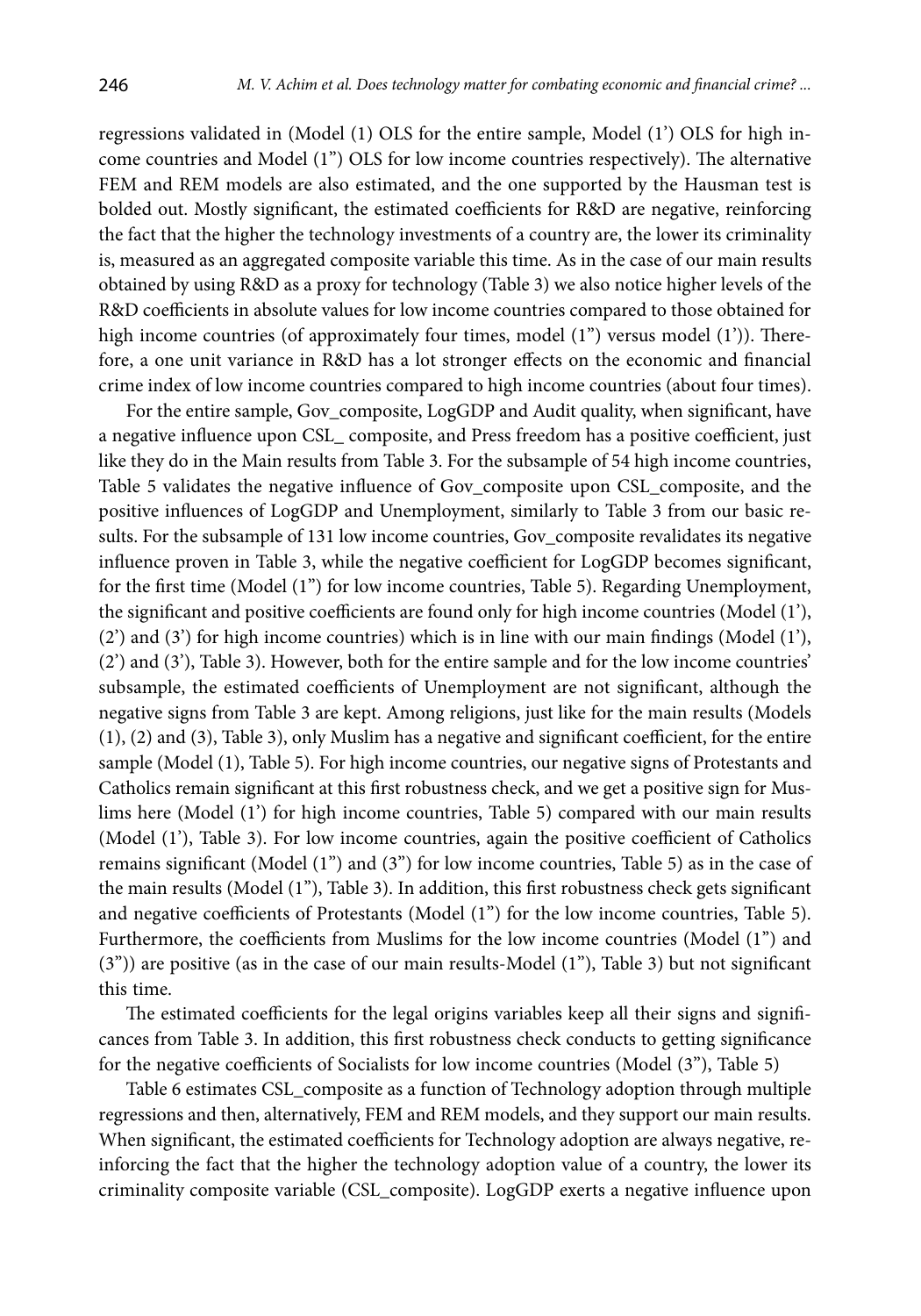| i<br>ì                                  |
|-----------------------------------------|
|                                         |
|                                         |
|                                         |
|                                         |
|                                         |
| i<br>$\begin{array}{c} \end{array}$     |
|                                         |
| $\overline{\phantom{a}}$                |
|                                         |
|                                         |
| ׇ֘֝֬֝                                   |
|                                         |
|                                         |
|                                         |
|                                         |
|                                         |
|                                         |
|                                         |
|                                         |
|                                         |
|                                         |
|                                         |
|                                         |
|                                         |
|                                         |
|                                         |
| $\begin{array}{c} \end{array}$          |
| I                                       |
| j                                       |
|                                         |
|                                         |
|                                         |
| $\vdots$                                |
|                                         |
|                                         |
|                                         |
|                                         |
|                                         |
|                                         |
|                                         |
|                                         |
|                                         |
|                                         |
|                                         |
|                                         |
|                                         |
|                                         |
|                                         |
|                                         |
|                                         |
|                                         |
|                                         |
| $\overline{\phantom{a}}$<br>l           |
|                                         |
| l                                       |
|                                         |
|                                         |
|                                         |
|                                         |
|                                         |
|                                         |
|                                         |
|                                         |
|                                         |
|                                         |
|                                         |
|                                         |
| j                                       |
|                                         |
|                                         |
|                                         |
|                                         |
|                                         |
|                                         |
|                                         |
|                                         |
|                                         |
|                                         |
|                                         |
|                                         |
|                                         |
|                                         |
|                                         |
| Í                                       |
|                                         |
| 1                                       |
| $\overline{\phantom{a}}$<br>j<br>ć<br>í |

| Table 6. Robustness checks: alternative measure for <i>Economic and financial crime</i> (CSL_composite) as a function of <i>Technology adoption</i>  |                                 |                                        |                                        |                       |                           |                           |                       |                           |                           |
|------------------------------------------------------------------------------------------------------------------------------------------------------|---------------------------------|----------------------------------------|----------------------------------------|-----------------------|---------------------------|---------------------------|-----------------------|---------------------------|---------------------------|
|                                                                                                                                                      |                                 | Entire sample                          |                                        |                       | High income countries     |                           |                       | Low income countries      |                           |
|                                                                                                                                                      | <b>CTO</b>                      | FEM                                    | <b>REM</b>                             | STO                   | <b>FEM</b>                | <b>REM</b>                | CLS                   | FEM                       | <b>REM</b>                |
|                                                                                                                                                      |                                 | $\widehat{\omega}$                     | $\odot$                                | $\binom{1}{1}$        | (2)                       | (3)                       | (1 <sup>n</sup> )     | $(2^{2})$                 | (3 <sup>5</sup> )         |
| Technology adoption                                                                                                                                  | $-0.4366***$                    | $-0.0156$                              | $-0.1431**$                            | $-0.7259***$          | 0.0263                    | $-0.2159***$              | $-0.5119***$          | 0.0098                    | $-0.1804**$               |
| LogGDP                                                                                                                                               | $-0.3018***$                    | $-0.2973***$                           | $-0.401***$                            | $-0.0801$             | $-0.4264***$              | $-0.3191***$              |                       |                           |                           |
| Press freedom                                                                                                                                        | $4***$<br>0.01                  | $-0.0018$                              | $0.0114***$                            |                       |                           |                           | $0.0111***$           | $-0.0003$                 | $0.0089**$                |
| Unemployment                                                                                                                                         | 002<br>$\tilde{\varphi}$        | 0.0137                                 | 0.006                                  | $0.0142**$            | 0.0156                    | $0.0169*$                 | $-0.0249***$          | 0.0124                    | $-0.0166$                 |
| Tax burden                                                                                                                                           |                                 |                                        |                                        | 0.0022                | 0.0033                    | 0.0031                    |                       |                           |                           |
| Protestant                                                                                                                                           | $-0.0028$                       |                                        | $-0.0041$                              | $-0.007$              |                           | $-0.0096**$               | $-0.0004$             |                           | $-0.0016$                 |
| Catholic                                                                                                                                             | $0.0034***$                     |                                        | 0.003                                  | $-0.0034***$          |                           | $-0.0043**$               | $0.0058***$           |                           | 0.0049                    |
| Muslim                                                                                                                                               | $-0.0008$                       |                                        | $-0.0003$                              | 0.0021                |                           | 0.0016                    | $0.0028*$             |                           | 0.0026                    |
| Socialist legal origin                                                                                                                               | $08***$<br>$-0.30$              |                                        | $-0.1562$                              | $-0.4163***$          |                           | $-0.1829$                 | $-0.3775***$          |                           | $-0.2833$                 |
| French legal origin                                                                                                                                  | $185*$<br>$-0.1$                |                                        | $-0.0215$                              | $-0.1073$             |                           | 0.0804                    | $-0.4105***$          |                           | $-0.3356*$                |
| German legal origin                                                                                                                                  | 0.0401                          |                                        | 0.0163                                 | 0.1389                |                           | 0.2195                    |                       |                           |                           |
| Scandin legal origin                                                                                                                                 | 0.0735                          |                                        | 0.0875                                 | 0.0828                |                           | 0.2738                    |                       |                           |                           |
| Constant term                                                                                                                                        | $4.0251***$                     | $2.5577***$                            | $3.517***$                             | $3.6304***$           | $2.7615**$                | $3.2348***$               | $2.3327***$           | 0.3469                    | $0.9266**$                |
| Obs.                                                                                                                                                 | 536                             | 536                                    | 536                                    | 187                   | 187                       | 187                       | 356                   | 356                       | 356                       |
|                                                                                                                                                      | $= 0.7360$<br>R <sup>2</sup>    | $= 0.0245$<br>within<br>R <sup>2</sup> | $= 0.0128$<br>within<br>R <sup>2</sup> | $R^2 = 0.7085$        | $R^2 = 0.0918$<br>within  | $R^2 = 0.0557$<br>within  | $R^2 = 0.3385$        | $R^2 = 0.0015$<br>within  | $R^2 = 0.0004$<br>within  |
|                                                                                                                                                      | 0.7305<br>'ਚੋ<br>⋖<br>$R^2 = 0$ | $R^2 = 0.5572$<br>between              | between<br>$R^2 = 0.7293$              | $R^2 = 0.6901$<br>Adj | $R^2 = 0.2788$<br>between | between<br>$R^2 = 0.6419$ | $R^2 = 0.3233$<br>Adj | between<br>$R^2 = 0.0927$ | $R^2 = 0.3085$<br>between |
|                                                                                                                                                      |                                 | $R^2 = 0.5527$<br>overall              | $R^2 = 0.7166$<br>overall              |                       | $R^2 = 0.2785$<br>overall | $R^2 = 0.6147$<br>overall |                       | $R^2=0.0941$<br>overall   | $R^2 = 0.3009$<br>overall |
| Note: *** designates the 1% significant coefficients, **designates the 5% significant coefficients and *designates the 10% significant coefficients. |                                 |                                        |                                        |                       |                           |                           |                       |                           |                           |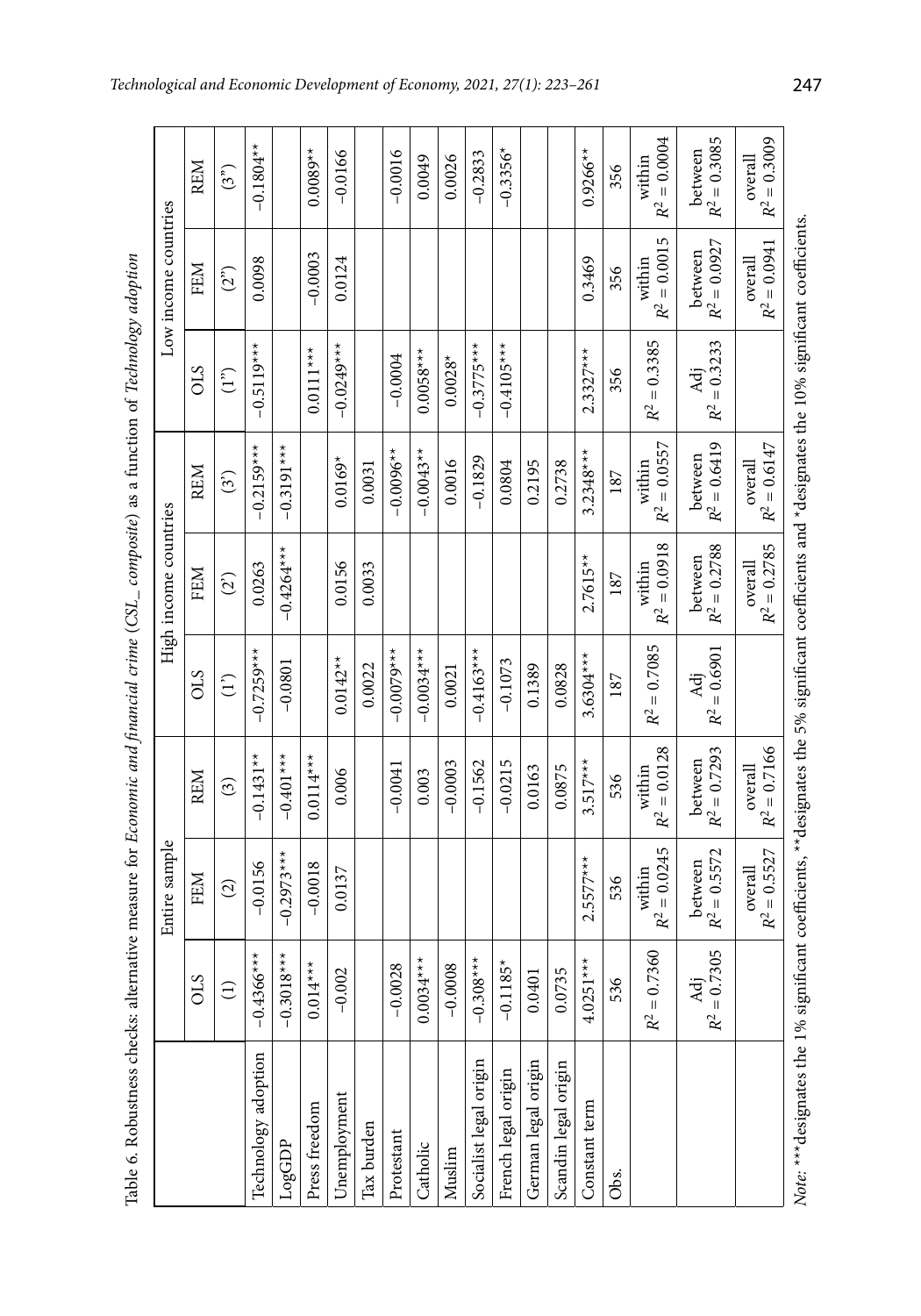CSL\_composite for the entire sample of countries (see models  $(1) - (3)$  in Table 6, similar to Table 4) and for the high income countries' subsample (in Table 4 these coefficients weren't significant). Similar to our previous main results, Press freedom exerts a positive influence upon CSL\_ composite, for the entire sample and the low income countries' subsample, just like in Table 4. The positive influence of Unemployment for high income countries (Table 4) is re-emphasized by the results obtained for the high income countries' subsample from Table 6, models  $(1')$  and  $(3')$ , while the negative influence is also maintained for the low income countries' subsample in this second robustness check reflected by Table 6, model (1"). The negative influences of Protestants and Catholics for the high income countries remain significant when the economic and financial crime is measure as a criminality composite variable (Table 6), while the Catholic and Muslim variables maintain their positive influence in the case of low income countries. For the legal origins variables, Table 6 shows that CSL\_composite for the entire sample is lower in countries that have Socialist legacies than in countries with British legal origins, like for the case of CSL (Table 4). Supplementary, a negative significant coefficient is obtained for French, which wasn't the case for our main results. For high income countries, CSL\_ composite is lower in countries with a Socialist legacy as compared to the reference category but the positive significant coefficient of German from Table 4 isn't revalidated through Table 6. For the subsample of low income countries, Socialist and French have a negative significant coefficient, so the results from Table 4 are robust.

(2) We further consider **High-technology exports** as an alternative measure to our main independent variables, R&D and Technology adoption, in order to explore if the effect of technology on criminality is driven by the choice of technology proxies. The High-technology exports variable represent high-technology exports as a percentage of manufactured exports of countries, as provided by the World Bank (2020). High-technology exports represents products with large R&D intensity, such as in the industries of aeronautics, computing pharmaceutical issues, science devices and electrical machinery (expressed in weighted average). Our main results operate with R&D (Table 3) and Technology adoption (Table 4) as technology proxies. Those results are robust because when High-technology export is used as another proxy for technological advance and it is used to explicit CSL, our basic results stand strong, as Table 7 shows.

The variables kept within the multiple regression modelling of the CSL economic and financial crime index as a function of High-technology export and some of the control variables previously used for our basic results are LogGDP, Audit quality, Unemployment, Press freedom and Tax burden. The impact of High-technology export upon economic and financial crime (measured as CSL) is negative (all the models from Table 7, from model (1) up to model (3")). Thus, the higher the high-technology exports, the lower the economic and financial crime scores of countries, regardless of the tested sample (the entire sample, high income countries, low income countries) and the chosen modelling technique (Pooled OLS, FEM or REM). Economic development shows that the higher the GDP of a certain country, the lower its economic and financial crime scores, for the entire sample, results that are similar to the ones from Table 3 and Table 4. The negative impact of Audit quality upon the economic and financial crime scores within a multiple regression has been previously validated in Table 3, for the entire sample, when using R&D as a proxy for technology.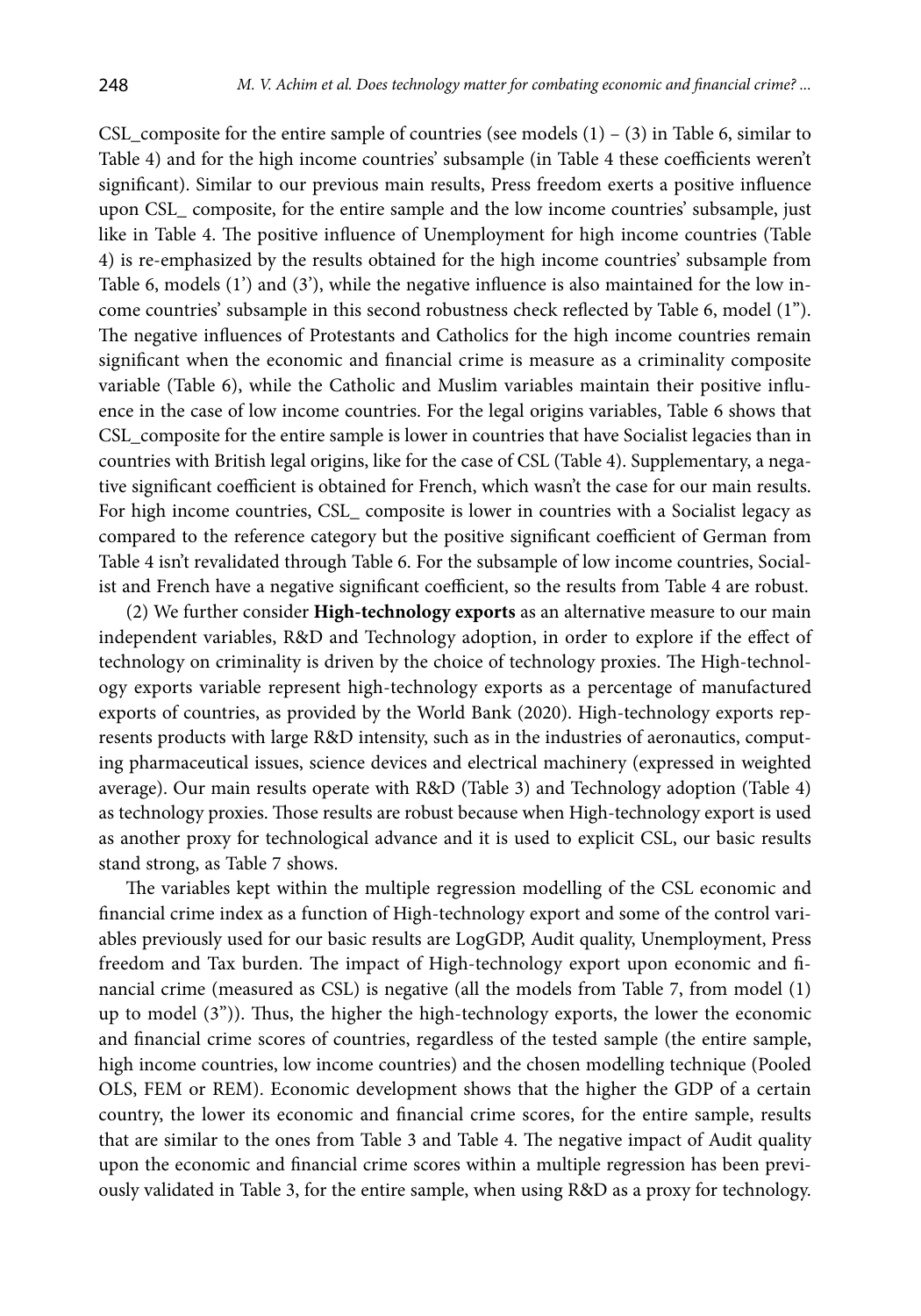| function of alternative measure of technology - High-technology export and other variables income countries<br>Table 7. Robustness checks: al         |                              |                                         |                           | ternative measure of technology - High-technology export. Regression results for Economic and financial crime (CSL) as a |                           |                           |                            |                           |                                        |
|-------------------------------------------------------------------------------------------------------------------------------------------------------|------------------------------|-----------------------------------------|---------------------------|--------------------------------------------------------------------------------------------------------------------------|---------------------------|---------------------------|----------------------------|---------------------------|----------------------------------------|
|                                                                                                                                                       |                              | The entire sample                       |                           |                                                                                                                          | High income countries     |                           |                            | Low income countries      |                                        |
|                                                                                                                                                       | CLS                          | FEM                                     | <b>REM</b>                | CLS                                                                                                                      | <b>FEM</b>                | REM                       | CLS                        | FEM                       | REM                                    |
|                                                                                                                                                       | $\widehat{\Xi}$              | $\widehat{\omega}$                      | $\widehat{\mathcal{E}}$   | $\binom{1}{1}$                                                                                                           | (2)                       | $\binom{3}{3}$            | (1 <sup>5</sup> )          | (2 <sup>2</sup> )         | (3 <sup>n</sup> )                      |
| High-technology exports                                                                                                                               | $-0.0012**$                  | $-0.0017**$                             | $-0.0018***$              | $-0.0035***$                                                                                                             | $-0.0058***$              | $-0.0039**$               | $-0.0026***$               | $-0.0019**$               | $-0.0024***$                           |
| LogGDP                                                                                                                                                | $-0.053***$                  | 0.0033                                  | $-0.0656***$              | $-0.0263*$                                                                                                               | $-0.0366$                 | $-0.0249$                 |                            |                           |                                        |
| Audit quality                                                                                                                                         | $0.0918***$<br>ī             | $-0.0051$                               | $-0.0387***$              |                                                                                                                          |                           |                           | $-0.0895***$               | $-0.0097$                 | $-0.0558***$                           |
| <b><i><u>Jnemployment</u></i></b>                                                                                                                     | $-0.0038***$                 | $0.005*$                                | $-0.0022$                 | $0.0023*$                                                                                                                | 0.0012                    | 0.0027                    | $-0.0058***$               | 0.0057                    | $-0.006$ ***                           |
| Press freedom                                                                                                                                         |                              |                                         |                           | $0.0029***$                                                                                                              | $-0.0048**$               | 0.0007                    | $0.0022***$                | $-0.0006$                 | $0.0017**$                             |
| Tax burden                                                                                                                                            |                              |                                         |                           | 0.00001                                                                                                                  | 0.002                     | 0.0012                    |                            |                           |                                        |
| Protestant                                                                                                                                            | $-0.0009**$                  |                                         | $-0.0016**$               | $-0.001**$                                                                                                               |                           | $-0.0018*$                | 0.0001                     |                           | $-0.0005$                              |
| Catholic                                                                                                                                              | 0.00008                      |                                         | 0.00001                   | $-0.0007$ ***                                                                                                            |                           | $-0.001*$                 | $0.0008**$                 |                           | 0.0006                                 |
| Muslim                                                                                                                                                | $-0.00001$                   |                                         | $-0.00003$                | $-0.0016***$                                                                                                             |                           | $-0.0011$                 | $-0.00003$                 |                           | 0.00001                                |
| Socialist legal origin                                                                                                                                | $-0.047**$                   |                                         | $-0.0239$                 | 0.0125                                                                                                                   |                           | 0.0163                    | $-0.0671***$               |                           | $-0.0601*$                             |
| French legal origin                                                                                                                                   | $-0.0276*$                   |                                         | $-0.0133$                 | $0.0377**$                                                                                                               |                           | 0.0457                    | $-0.0927$ ***              |                           | $-0.0759**$                            |
| German legal origin                                                                                                                                   | $-0.0451*$                   |                                         | $-0.028$                  | $0.0576***$                                                                                                              |                           | 0.0654                    |                            |                           |                                        |
| Scandin legal origin                                                                                                                                  | $-0.0464$                    |                                         | $-0.0073$                 | 0.0038                                                                                                                   |                           | 0.04297                   |                            |                           |                                        |
| Constant term                                                                                                                                         | $.3983***$                   | $0.3847*$                               | $1.253***$                | $0.5027***$                                                                                                              | $0.7053**$                | $0.4823*$                 | $0.8863***$                | $0.5753***$               | $0.7759***$                            |
| Obs.                                                                                                                                                  | 451                          | 451                                     | 451                       | 181                                                                                                                      | 181                       | 181                       | 272                        | 272                       | 272                                    |
|                                                                                                                                                       | $= 0.7302$<br>R <sup>2</sup> | $R^2 = 0.0306$<br>within                | $R^2 = 0.0051$<br>within  | $= 0.5826$<br>$R^2$                                                                                                      | $R^2 = 0.1452$<br>within  | $R^2 = 0.0915$<br>within  | $= 0.5242$<br>$R^2$        | $R^2 = 0.0326$<br>within  | $= 0.0080$<br>within<br>R <sup>2</sup> |
|                                                                                                                                                       | $= 0.7235$<br>Adj<br>$R^2$   | $R^2 = 0.0012$<br>between               | $R^2 = 0.7374$<br>between | $= 0.5528$<br>Adj<br>$R^2$                                                                                               | $R^2 = 0.0143$<br>between | $R^2 = 0.5355$<br>between | $= 0.5079$<br>Adj<br>$R^2$ | $R^2 = 0.0692$<br>between | $R^2 = 0.5723$<br>between              |
|                                                                                                                                                       |                              | $= 0.0010$<br>overall<br>R <sup>2</sup> | $R^2=0.7078$<br>overall   |                                                                                                                          | $R^2 = 0.0132$<br>overall | $R^2 = 0.5363$<br>overall |                            | $R^2 = 0.0622$<br>overall | $R^2 = 0.5091$<br>overall              |
| Note: *** designates the 1% significant coefficients, ** designates the 5% significant coefficients and *designates the 10% significant coefficients. |                              |                                         |                           |                                                                                                                          |                           |                           |                            |                           |                                        |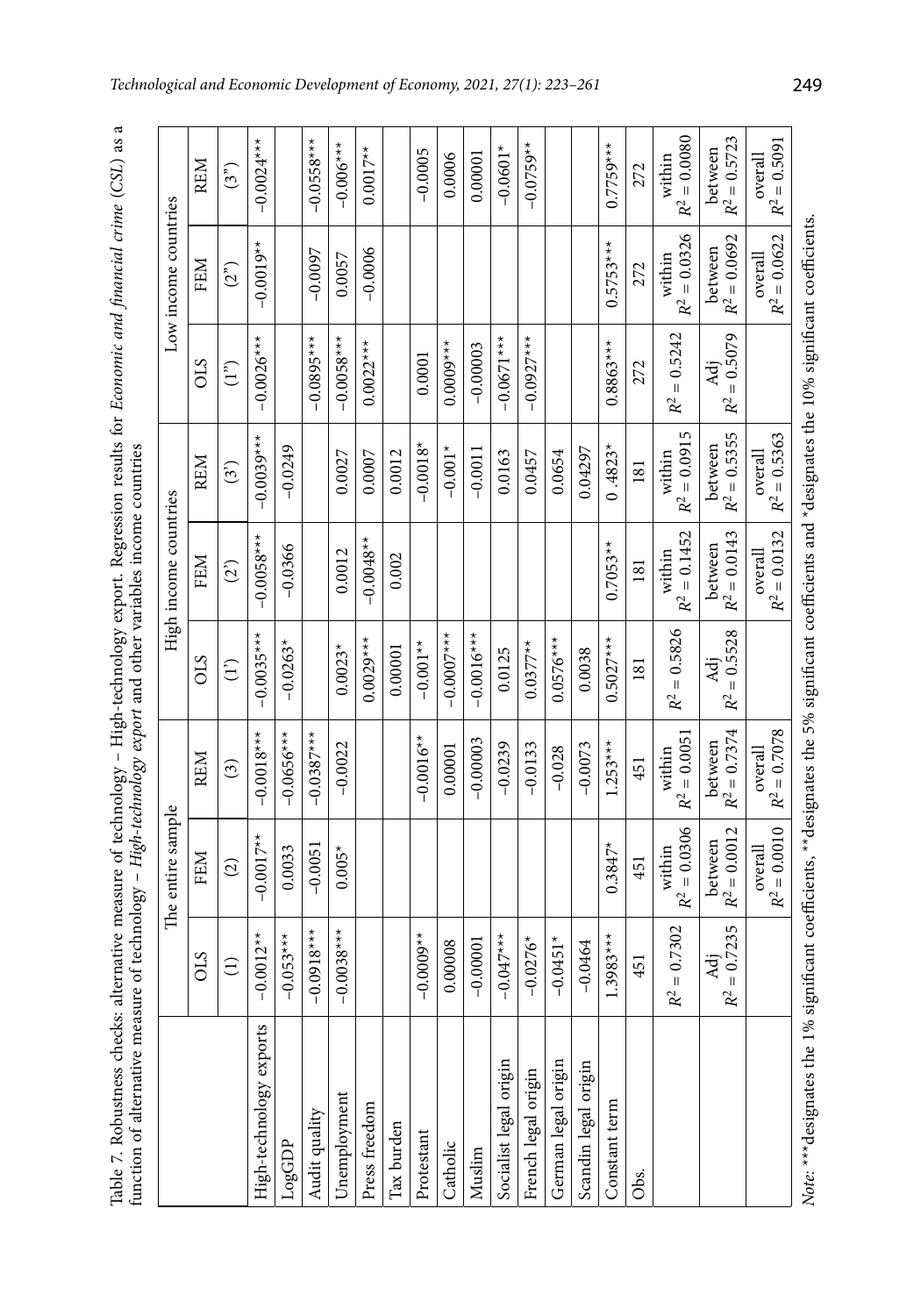This time, when using High-technology export, the negative influence of Audit quality also remains robust for the entire sample and, in addition to this, it becomes significant for low income countries (Table 7). Furthermore, Unemployment has a different impact on the two subsamples of countries: it has a positive impact for high income countries and a negative impact for low income countries (just like in Table 3 and Table 4). For low income countries, Press freedom has a positive impact upon the CSL economic and financial crime score, so the more freedom does the press have, the less criminality there is, similar to our main results. Within this robustness check phase, Protestants are found to negatively influence the economic and financial crime score of high income countries (Table 7) which is in line with our main results from Table 3 and Table 4. In addition to this, the negative coefficients of Protestants from our main results (Table 4) for the entire sample now become statistically significant (Table 7). The negative influence of Catholics for high income countries which is found in our main results (Table 3 and Table 4) is maintained when the High-technology export is used as another proxy for technologies (Table 7).

Comparing the results from Table 7 to our main results, we notice that the legal origins variables mostly validate their previously attributed significances: for the entire sample of countries, Table 7 shows that economic and financial crime is lower in countries with a Socialist, French or German legacy as compared to the British reference category, although when regressed against R&D only the Socialist and French variables obtained a negative and significant coefficient and when regressed against Technology adoption, only the Socialist did. Furthermore, for high income countries, Table 7 shows that the CSL economic and financial crime index is higher in countries with a French, German or Scandinavian legacy as compared to the British reference category. This result has been previously confirmed through Table 3 and Table 4 for the German legal origin. For low income countries, Table 7 shows that the CSL economic and financial crime score is smaller in countries with a Socialist and a French legacy as compared to the English one. In Table 4, for low income countries, the German and Scandinavian legal origins variables are omitted due to collinearity reasons within the modelling of low income countries' data.

 (3) For strengthening the robustness of our main results, split or additional samples could be used (Hair et al., 2010). We decide to extract **alternative random subsamples** from the entire sample used in the Main Results section in order to test our main regressions. Table 8 presents the estimations of our economic and financial crime index as a function of R&D or Technology adoption and the main control variables for a halved subsample from the entire sample of 185 countries. The estimated coefficients for R&D and Technology adoption respectively are negative, supporting our main results. When significant, the main control variables mostly keep their signs. Both OLS models are strong, with powerful adjusted coefficients of determination.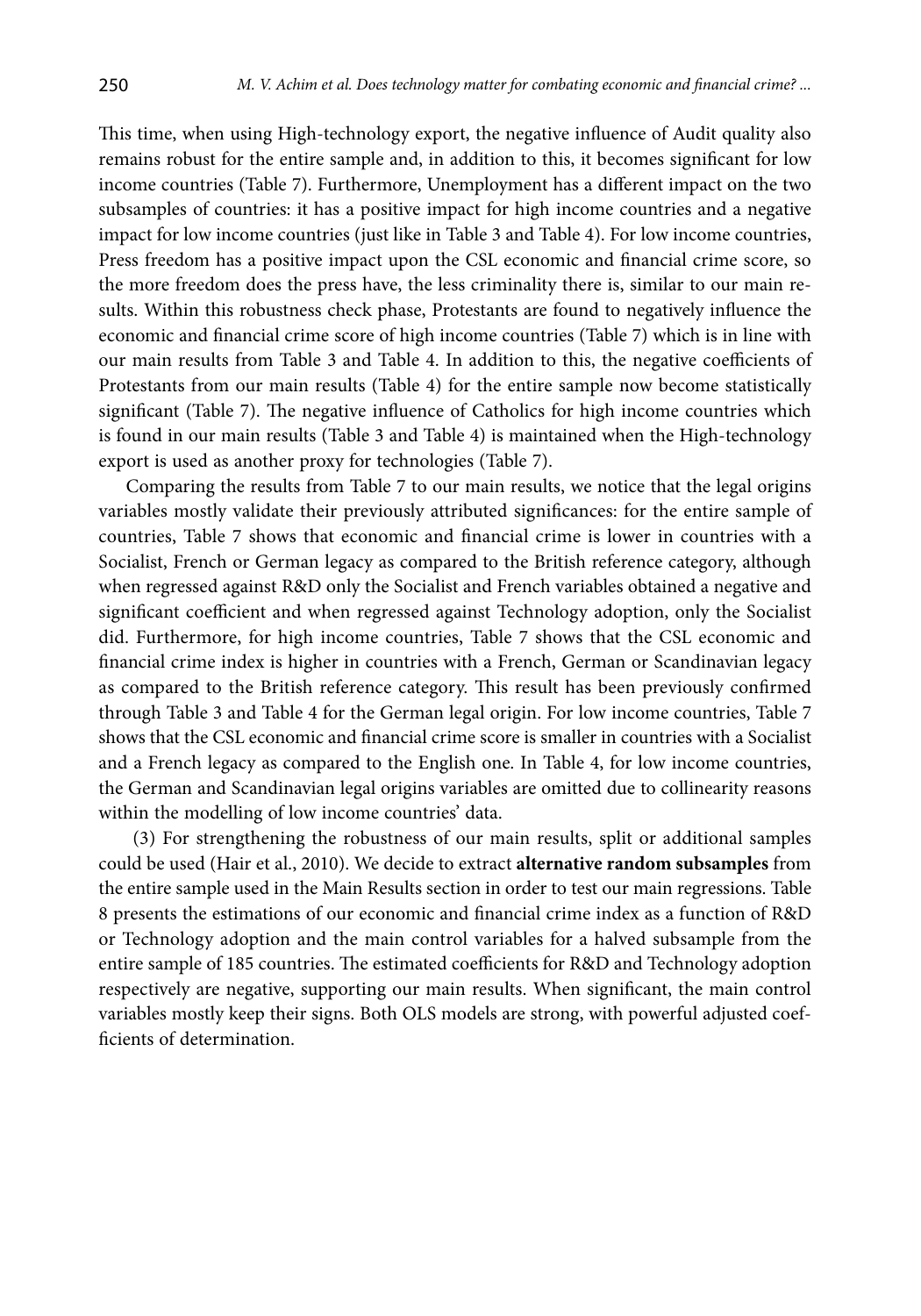| Table 8. Robustness checks. Random subsample. R&D and Technology adoption as <i>dependent variable</i>         |  |  |  |  |  |  |
|----------------------------------------------------------------------------------------------------------------|--|--|--|--|--|--|
| Regression results for <i>Economic and financial crime</i> (CSL <i>index</i> ) as a function of R&D/Technology |  |  |  |  |  |  |
| adoption                                                                                                       |  |  |  |  |  |  |

|                              |                       | Random subsample<br>R&D - as a dependent variable |                           |                       | Random subsample<br>Technology adoption - as<br>a dependent variable |                           |
|------------------------------|-----------------------|---------------------------------------------------|---------------------------|-----------------------|----------------------------------------------------------------------|---------------------------|
|                              | <b>OLS</b>            | <b>FEM</b>                                        | <b>REM</b>                | <b>OLS</b>            | <b>FEM</b>                                                           | <b>REM</b>                |
| R&D                          | $-0.0332***$          | $-0.0639$                                         | $-0.0405**$               |                       |                                                                      |                           |
| Technology<br>adoption       |                       |                                                   |                           | $-0.0819***$          | 0.0125                                                               | $-0.0366**$               |
| Governance_com-<br>posite    | $-0.1431***$          | $-0.0718$                                         | $-0.1258***$              |                       |                                                                      |                           |
| LogGDP                       | $-0.0013$             | 0.0386                                            | $-0.0015$                 | $-0.0511***$          | 0.0048                                                               | $-0.0631***$              |
| Press freedom                | 0.0008                | 0.0027                                            | 0.0012                    | $0.0023***$           | $-0.0002$                                                            | $0.0028***$               |
| Audit quality                | $-0.0164$             | $-0.0103$                                         | $-0.0117$                 |                       |                                                                      |                           |
| Tax burden                   | $-0.0002$             | 0.0002                                            | $-0.00008$                |                       |                                                                      |                           |
| Unemployment                 | 0.0009                | 0.0042                                            | 0.0017                    | $-0.0003$             | 0.0019                                                               | 0.0006                    |
| Protestant                   | 0.00009               |                                                   | 0.0002                    | $-0.0002$             |                                                                      | $-0.0001$                 |
| Catholic                     | 0.0002                |                                                   | 0.0003                    | $0.0006**$            |                                                                      | 0.0005                    |
| Muslim                       | $-0.0006**$           |                                                   | $-0.0005$                 | 0.00009               |                                                                      | $-0.0001$                 |
| Socialist legal<br>origin    | $-0.0572***$          |                                                   | $-0.0345$                 | $-0.0515**$           |                                                                      | $-0.0259$                 |
| French legal<br>origin       | $-0.037*$             |                                                   | $-0.0263$                 | $-0.0036$             |                                                                      | 0.0138                    |
| German legal<br>origin       | $0.0913***$           |                                                   | $0.1153**$                | 0.0295                |                                                                      | 0.0268                    |
| Scandinavian<br>legal origin | 0.0195                |                                                   | 0.0329                    | 0.0065                |                                                                      | $-0.0025$                 |
| Constant term                | $0.5686***$           | $-0.018$                                          | $0.488***$                | $1.1522***$           | 0.3291                                                               | $1.0119***$               |
| Obs.                         | 163                   | 163                                               | 163                       | 274                   | 274                                                                  | 274                       |
|                              | $R^2 = 0.8102$        | within<br>$R^2 = 0.0524$                          | within<br>$R^2 = 0.0249$  | $R^2 = 0.6753$        | within<br>$R^2 = 0.0049$                                             | within<br>$R^2 = 0.0031$  |
|                              | Adj<br>$R^2 = 0.7922$ | between<br>$R^2 = 0.5926$                         | between<br>$R^2 = 0.7865$ | Adj<br>$R^2 = 0.6617$ | between<br>$R^2 = 0.5487$                                            | between<br>$R^2 = 0.7131$ |
|                              |                       | overall<br>$R^2 = 0.6078$                         | overall<br>$R^2 = 0.8044$ |                       | overall<br>$R^2 = 0.4898$                                            | overall<br>$R^2 = 0.6636$ |

*Note:* \*\*\*designates the 1% significant coefficients, \*\*designates the 5% significant coefficients and \*designates the 10% significant coefficients.

### **3. Discussions**

Our findings prove the clear influence of an increasing technology upon a reduced economic and financial crime phenomena. The findings are similar to many reported studies who also find an indirect relationship between technological development and several economic and financial crimes.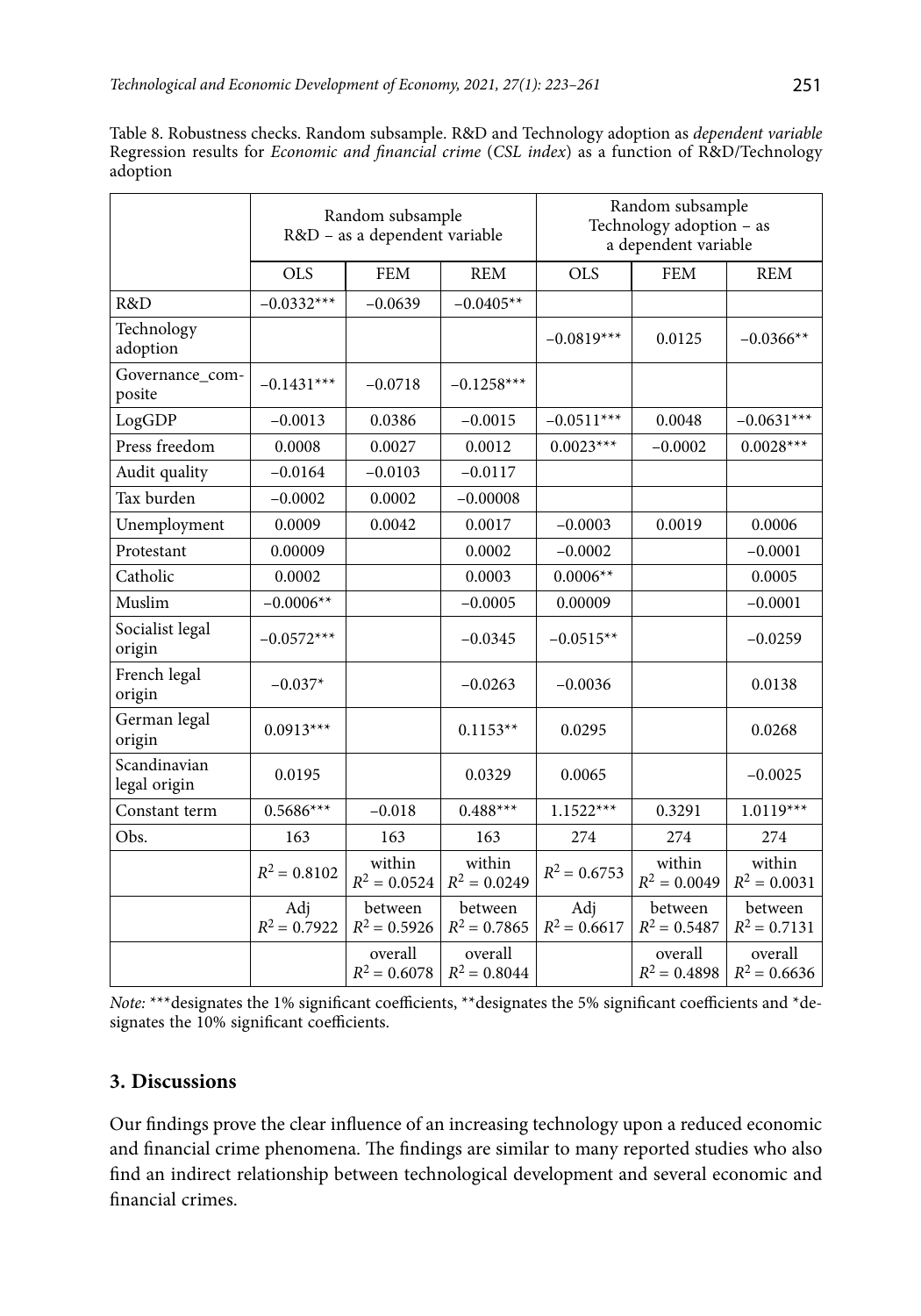Basically, we find that at a 1 point increase in the Research and development expenditure (% of GDP) and at a1 point increase in Technology adoption, the CSL economic and financial crime score decreases on average by 0.1142 units and 0.1958 units, respectively (Models (1) in Tables 3 and 4). When we discuss the two subgroups of countries (high income and low income countries), our parted estimations are extremely useful. Thus, we find that the average value of economic and financial crime is about double in low income countries compared to high income countries while the average of technology measured through Research and development expenditure (% of GDP) in low income countries is about four times lower than in high income countries. Our empirical findings show that Research and development expenditure (% of GDP) matter more in reducing the economic and financial criminality in low income countries than they do in high income countries. Indeed, we find that a one unit increase of the Research and development expenditure (% of GDP) results in a four times higher decrease of the economic and financial crime for low income countries than for high income countries. Somewhat similar results are found by Gnangnon (2020) who finds that the Internet access in the developing countries has a higher positive effect on tax reform as compared to other countries. However, the Technology adoption and High technology exports variables don't exert different influences upon these two subgroups of countries.

Regarding the influence of control variables we find clear evidence for the role exerted by economic development, quality of governance, tax burden, unemployment, audit quality, press freedom, religion and legal origins upon the economic and financial crime index. However, with few exceptions, the influences of these control variables highly differ among these two subgroups of countries.

Thus, we find clear negative influences of economic development (LogGDP) on the CSL economic and financial crime index for the entire sample and the subsample of low income countries, meaning that a higher level of economic development leads towards lower levels of economic and financial crime which is in line with our expectations and with the large literature (Husted, 1999; Tsakumis et al., 2007; Achim et al., 2018; Aniței & Lazăr, 2016, p. 16; PricewaterhouseCoopers, 2018). However, for developed countries we validate a positive impact of economic development upon the economic and financial crime, meaning that boosted economic development creates incentives for breaking the law and getting benefits. Thus, when financial satisfactions are very high and one person may cover all the expenses of his/her family, the remaining family members may choose to work in the shadow due to the flexibility of informal work, fiscal advantages or other benefits (Wu & Schneider, 2019). These high income economies often dispose of many natural resources like oil and the occurrence of frauds and oil-related frauds are well known and widespread (Vicente, 2010; Caselli & Michaels, 2013; Wu & Schneider, 2019).

Press freedom exerts positive influences in all our analyses because it hampers the incentives or the will to engage in economic and financial crimes, which is in line with the literature (Brunetti & Weder, 2003; Kalenborn & Lessmann, 2013; Florescu & Cuceu, 2019; Heshmati, 2016, p. 131).

We obtain some evidence of the important role of audit quality in preventing economic and financial crimes, when we analyze the entire sample and the subsample of low income countries. The important role played by Audit quality in reducing the economic and financial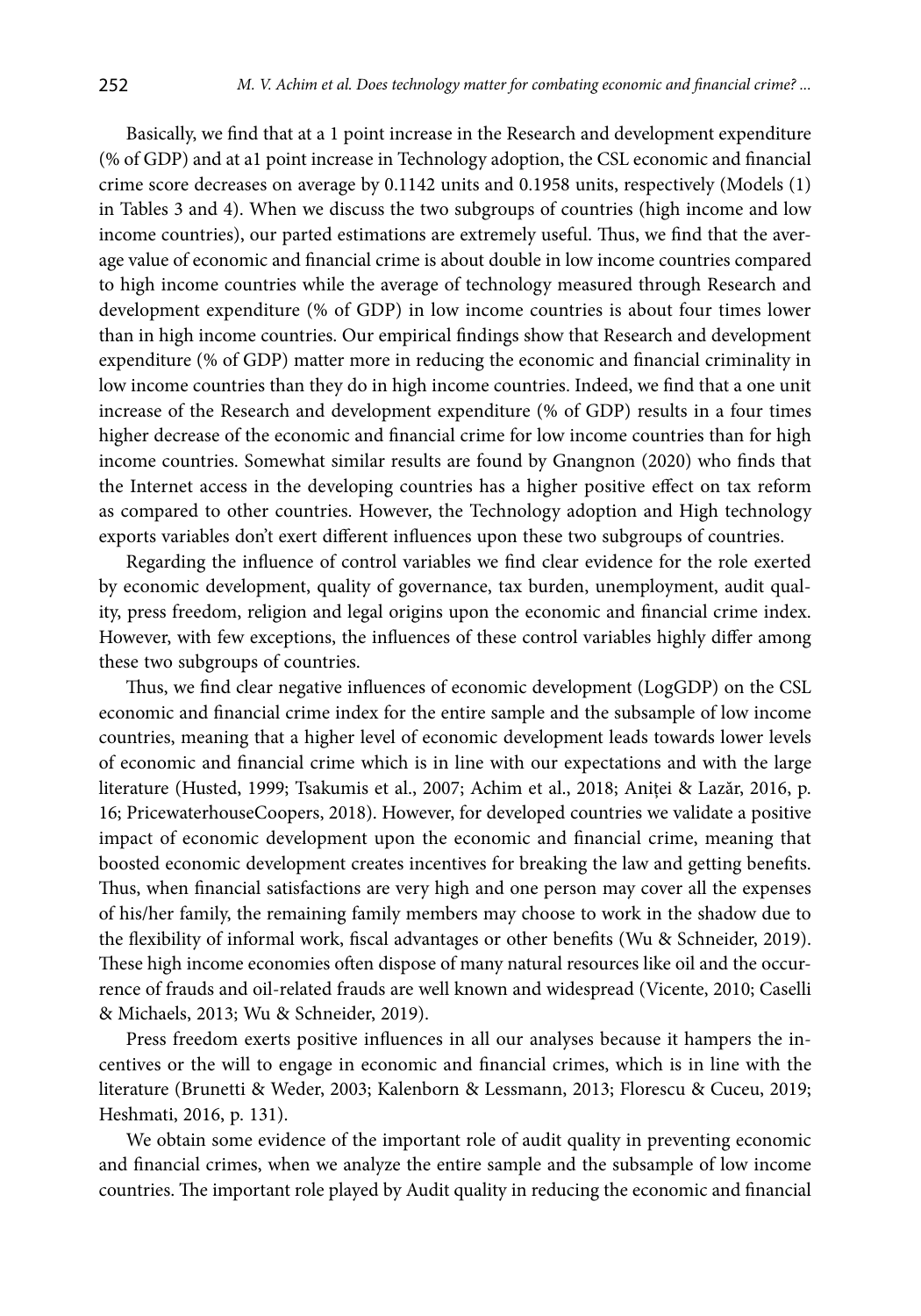crime is also highlighted by other research findings (Vaithilingam & Nair, 2009; Tandean & Winnie, 2016; Wijayati et al., 2016; Drezewski et al., 2012; Nikoloska & Simonovski, 2012). Interestingly, we don't have evidence for the influence of Audit quality for the subsample of high income countries.

For the tax burden of worldwide countries we obtain negative and significant coefficients meaning that a higher tax burden (and thus lower tax freedom) increases the size of the economic and financial crime score, because the lack of satisfaction in the taxation system and the exorbitant fiscal pressure lead towards increased levels of tax evasion. This is in line with a large strand of literature: Schneider and Klinglmair (2004), Putniņš and Sauka (2015), Chong and López-de-Silanes (2007) and Schwarz (2011). However, in developed countries we obtain positive coefficients for Tax burden, thus, the more fiscal freedom there is, the higher the economic and financial crimes scores are. The explanation for this sign resides in the combined way in which economic and financial crime needs to be analyzed. Actually, it is not high tax rates that increase criminality levels, but the application of the tax system and the regulations of governments actually do. Other findings also highlight the positive coefficients of tax pressure on the tax evasion and shadow economy ([Stankevičius & Vasiliauskaitė,](https://www.sciencedirect.com/science/article/pii/S1877042814060583#!) 2014; Achim et al., 2018).

Unemployment is found to negatively influence the economic and financial crime when the entire sample and the subsample of low income countries are analyzed, and it exerts a positive influence for the subsample of high income countries. Indeed, for high income countries, under the higher quality of governance and better human resource policies, increases in unemployment rates lead to a boost of the economic and financial crime phenomena because people move from a formal economy towards an informal time as they have more free time. These results are in line with those of Dell'Anno and Solomon (2008), Schneider and Williams (2013), Bouzid (2016), Williams and Schneider (2016), Medina and Schneider (2018) and Sahnoun and Abdennadher (2019). However, for low income countries (which represent the majority in our sample thus explaining the negative sign obtained for the entire sample), a negative relationship between the unemployment rate and the economic and financial crime index could be justified through the objectives of the social security systems, payment rates and incentives to work (Adema, 2006; Bajada & Schneider, 2009).

Regarding religion, we obtain different influences when different samples of countries are used. Thus, when the entire sample of countries is used, we find that countries dominated by Muslims and Protestants are less inclined to break the law and thus the level of the economic and financial crime index decreases, while in the countries with a higher proportion of Catholics, there exists more economic and financial crime. This is in line with the studies of Murtuza and Ghazanfer (1998), Mutașcu (2012), Heinemann and Schneider (2011), Gronbacher (1998), Schansberg (1998) and Ko and Moon (2014) who also find evidence that predominantly Muslim nations are associated with smaller levels of the economic and financial crime index and Catholic countries are associated with higher levels of the economic and financial crime phenomena.

However, when we split the initial sample in two subsamples (high income and low income countries), different signs are found for the influence of Religion. Thus, we have clear evidences that the share of Muslims increases the level of economic and financial crime both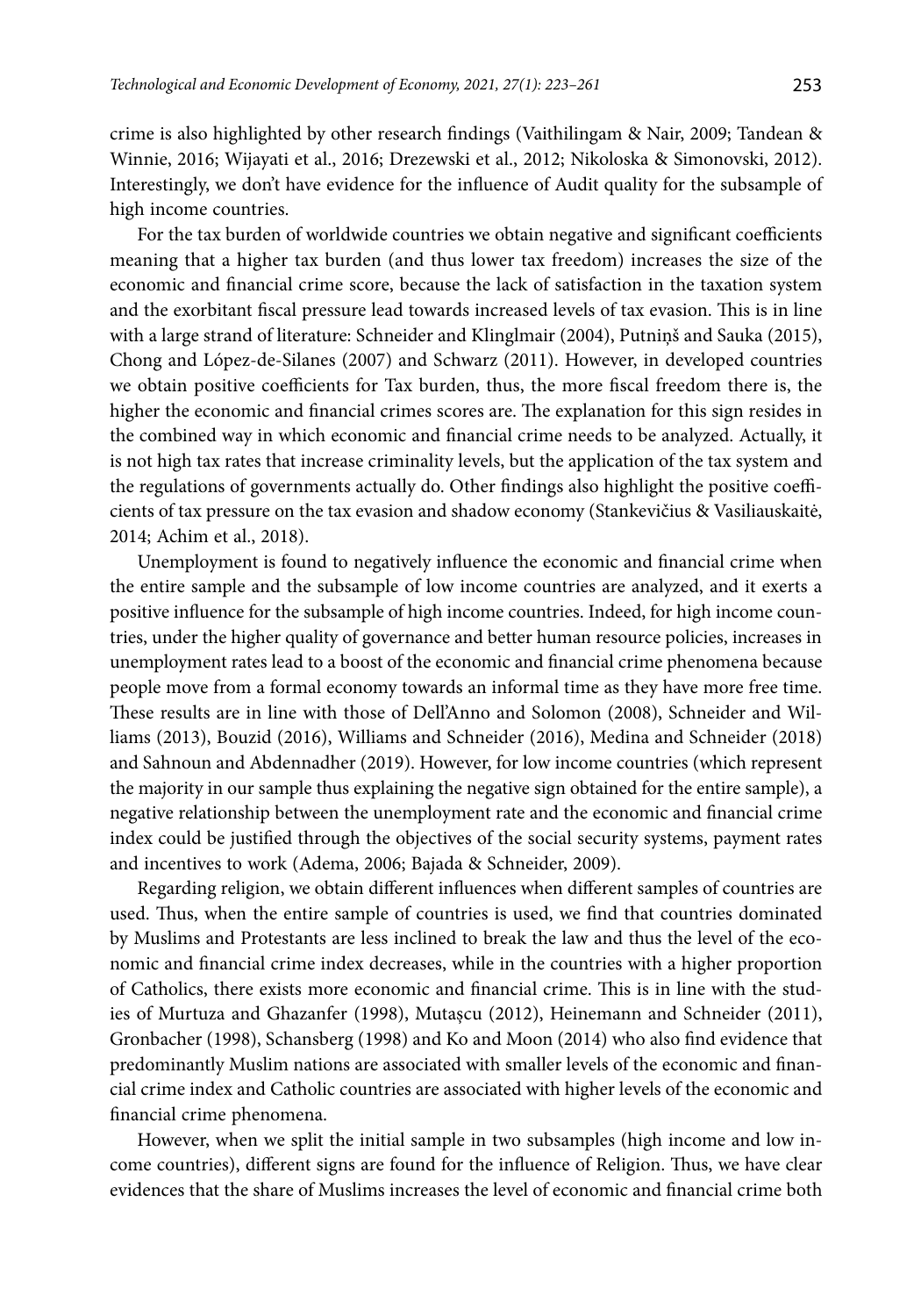for high income and low income countries. In this view, we also find some positive evidence of the influence of the Protestants' weight from the low income countries subsample. The share of Catholics also influences CSL differently among the two groups. Thus, we obtain a negative sign of the Catholic variable for high income countries and a positive sign of it for low income countries.

The CSL economic and financial crime index generally increases under the German legacy and decreases in countries with French and Socialist legacies, having the British legal background as a reference category. The Scandinavian legal origin variable is not statistically significant. However when we conduct our analysis separately on the two subsamples of countries, the signs are maintained only for the Socialist legal origin. Regarding the other legal origins, the economic and financial crime increases under the French legacy in high income countries but decreases in low income countries, as compared to countries with a British legal background. The coefficients of German legal origin are not significant for developing countries while for the Scandinavian origin they become significant only for high income countries. The basic results of the present study are generally robust when we conduct a wide series of robustness checks (alternative measure for the economic and financial crime, on one hand, and for the technology on the other hand and running our main models on alternative sub-samples).

### **Conclusions**

In this paper, we explore the impact of technology on the size of the economic and financial crime, using unbalanced panel data from 185 countries over the 2012–2015 time period and controlling for many other important variables. We find clear evidence that increasing technology reduces the size of economic and financial crime. In addition, we find that Research and development expenditure (% of GDP) matter more in reducing the economic and financial criminality in low income countries than they do in high income countries.

Regarding the influence held by the control variables we find clear evidence about the roles of economic development, quality of governance, tax burden, unemployment, audit quality, press freedom, religion and legal origins upon the economic and financial crime index of countries. However, with few exceptions, the influences of these control variables highly differ among the two subgroups of countries. Thus we may conclude that although there are common determinant factors of the economic and financial crime phenomena, there also are influences that are highly related to the level of economic development of countries.

Originality is related to conducting our analysis on the two subsamples of countries from which we may extract specific findings related to the level of economic development. Nonetheless, the robustness checks we perform are complex and they strongly support our main findings.

Regarding policy implications, on top of the many benefits of technology investments and development, one more may be certainly added: the reduction of economic and financial crime under the form of corruption, shadow economy and money laundering. The present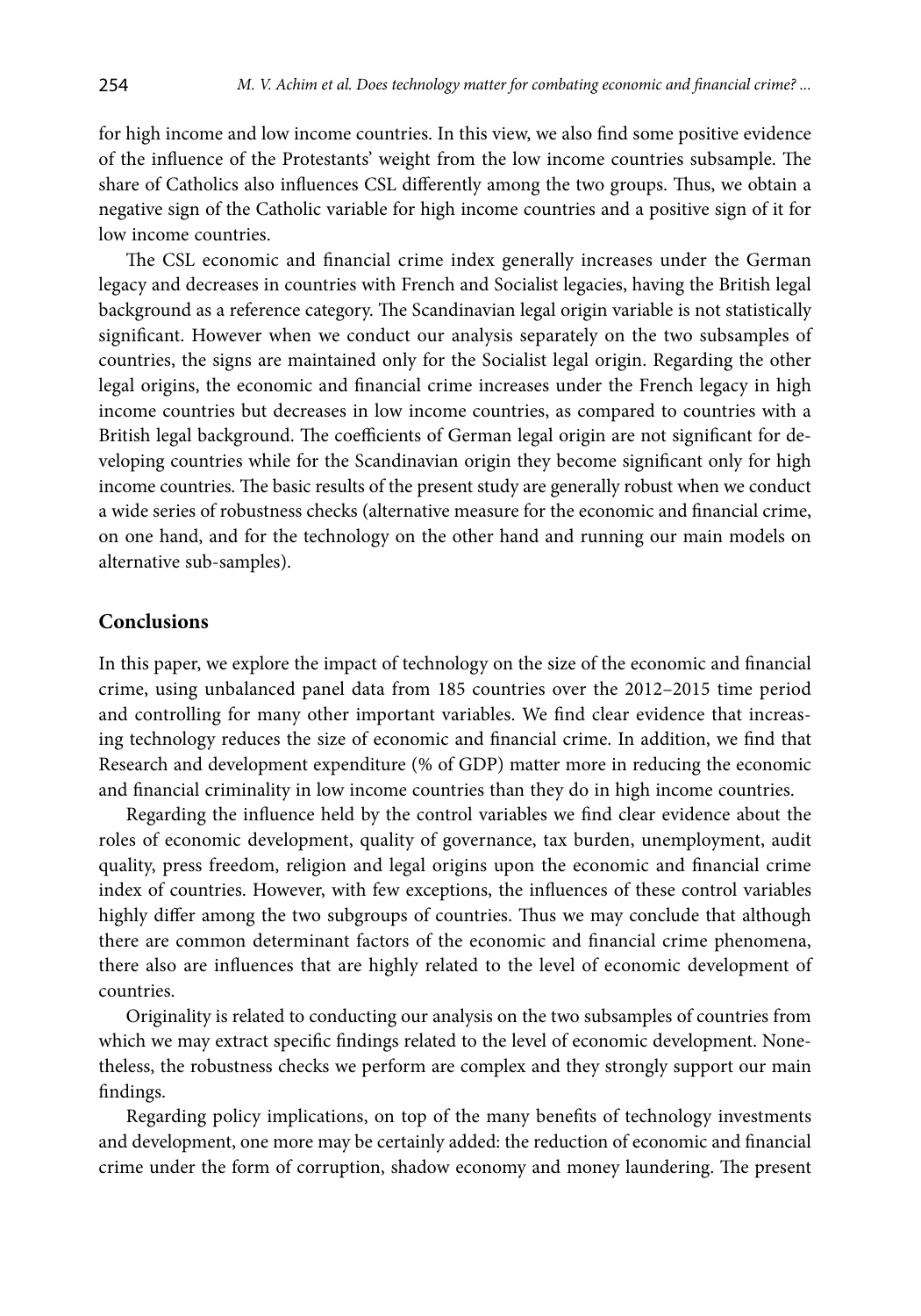study thoroughly validates this idea. Furthermore, because of the many control variables it uses and the two subsamples of worldwide countries it separately tests, several policy adjustments may be sketched, according to the existing different types of impact.

Economic development exerts a different influence upon the economic and financial crime index of countries, lowering the economic and financial crime of low income countries and boosting the economic and financial crime of high income countries. Unemployment on the other hand needs to be reduced in high income countries in order to decrease their economic and financial crime index, while an increased unemployment rate registered by low income countries seems to have the reduction of their economic and financial crime as a side effect. Governments of high income countries should consider that the less tax freedom they confer, the lower their economic and financial crime index would become. Then, the decrease of the economic and financial crime index of low income countries can be attained by increasing the freedom of their fourth power in the state, the press. Religions and legal origins come with some effects upon the economic and financial crime phenomena as well. The implications are many and these findings can prove to be of a great use to decision makers of the states, to government and non-governmental enterprises and also to potential investors within different markets.

One inherent limit is the fact that econometric modelling relies mainly on the multiple regression analysis technique and slightly on exploratory factor analysis (principal components analysis). In the future, we intend to surpass this limit by using other data analysis techniques: a cluster analysis of countries for evaluating the structure of relationships and structural equation modelling for multiple relationships of dependent and independent variables and even the parametric modelling of data (polynomial fitting). Moreover, crosssectional data could be collected through a detailed survey carried out on individuals, in order to reveal the perceived corruption phenomena people have interfered with and the role played by the ICTs they use for their reduction. Nonetheless, we are considering some other macro available technological development proxies and even a self-built composite, a new digitization index that would aggregate the many existing technological proxies into a single variable. Another future research direction could be the implementation of the corruption – technologies nexus through a real-time platform, having various outputs, ranging from tax collection effectiveness to the regional development level of various eActivities and prospects for the evolution of corruption under several potential scenarios.

#### **Disclosure statement**

No potential conflict of interest was reported by the authors.

#### **Acknowledgements**

The publication of this article was supported by the 2020 Development Fund of the Babeș-Bolyai University.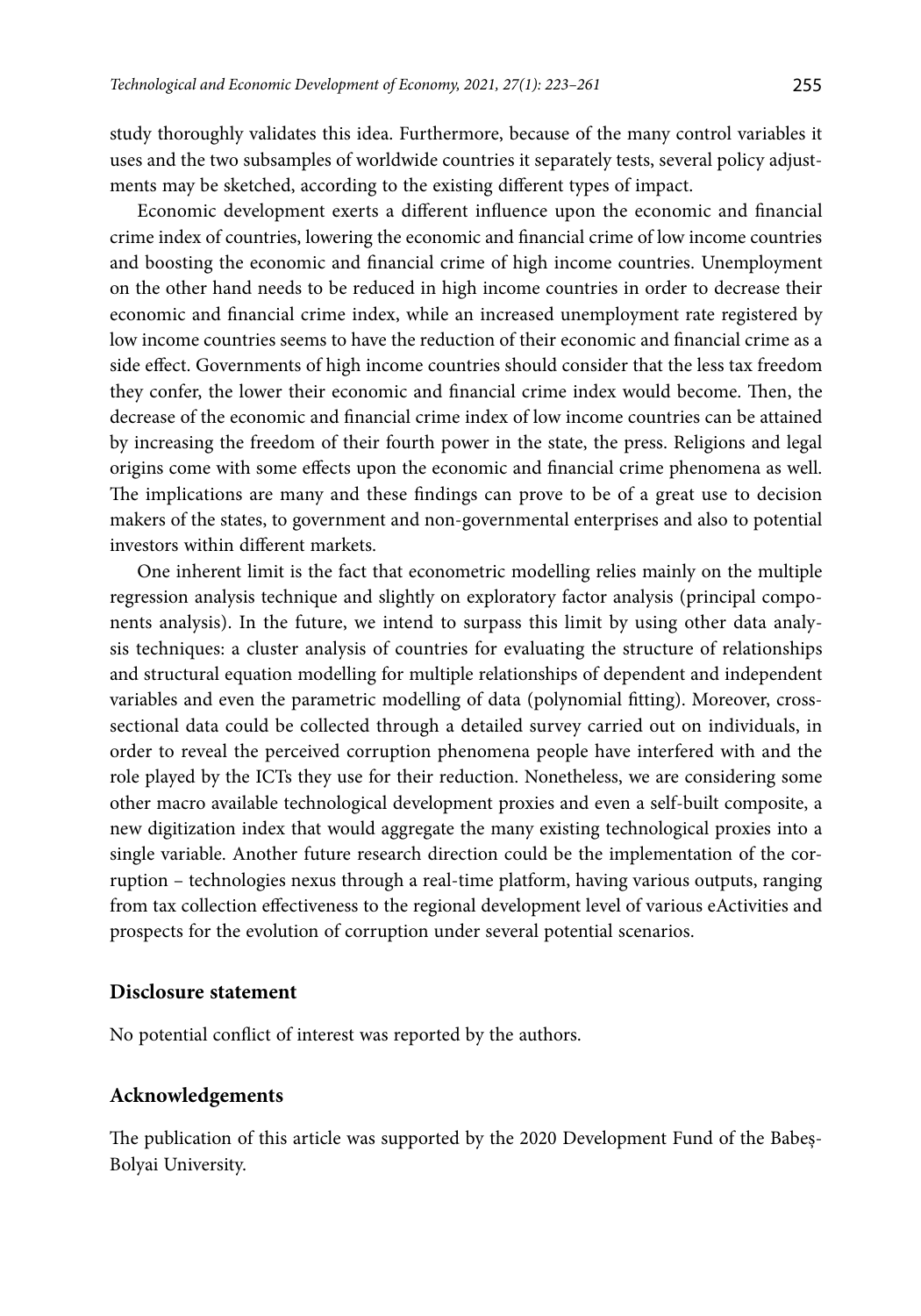### **References**

- Achim, M. V., & Borlea, N. S. (2020). *Economic and financial crime. Corruption*, *shadow economy*, *and money laundering.* Springer Nature Switzerland AG. <https://doi.org/10.1007/978-3-030-51780-9>
- Achim, M. V., Borlea, N. S., Găban, L., & Cuceu, I. C. (2018). Rethinking the shadow economy in terms of happiness: Evidence for the European Union member states. *Technological and Economic Development of Economy*, *24*(1), 199–228. <https://doi.org/10.3846/20294913.2016.1209250>
- Adam, I., & Fazekas, M. (2019). *Are emerging technologies helping win the fight against corruption in developing countries?* (Pathways for Prosperity Commission Background Paper Series No. 21). Oxford, United Kingdom.
- Adema, W. (2006). *[Social assistance policy development and the provision of a decent level of income in](https://ideas.repec.org/p/oec/elsaab/38-en.html)  [selected OECD countries](https://ideas.repec.org/p/oec/elsaab/38-en.html)*. [\(OECD Social, Employment and Migration Working Papers](https://ideas.repec.org/s/oec/elsaab.html) 38). OECD Publishing.
- Ali, M. A., Azad, M. A., Centeno, M. P., Hao, F., & van Moorsel, A. (2019). Consumer-facing technology fraud: Economics, attack methods and potential solutions, *Future Generation Computer Systems*, *100*, 408–427. <https://doi.org/10.1016/j.future.2019.03.041>
- Amoore, L., & de Goede, M. (2005). Governance, risk, and data veillance in the war on terror. *Crime*, *Law*, *and Social Change*, *43*, 149–173.<https://doi.org/10.1007/s10611-005-1717-8>
- Aniţei, N. C., & Lazăr, R. E. (2016). *Evaziunea fiscală între legalitate și infracţiune* [The tax evasion between legality and crime]. Universul Juridic Publishing House.
- Ardizzi, G., Petraglia, C., Piacenza, M., Schneider, F., & Turati, G. (2014). [money laundering as a crime](https://ideas.repec.org/a/wly/jmoncb/v46y2014i8p1555-1590.html)  [in the financial sector: A new approach to quantitative assessment, with an application to Italy](https://ideas.repec.org/a/wly/jmoncb/v46y2014i8p1555-1590.html). *Journal of Money*, *[Credit and Banking](https://ideas.repec.org/s/wly/jmoncb.html)*, *46*(8), 1555–1590. <https://doi.org/10.1111/jmcb.12159>
- [Bajada,](https://www.cairn.info/publications-de-Christopher-Bajada--42126.htm) C., & [Schneider](https://www.cairn.info/publications-de-Friedrich-Schneider--42122.htm), F. (2009). Unemployment and the Shadow Economy in the OECD. *[Revue](https://www.cairn.info/revue-economique.htm)  [économique](https://www.cairn.info/revue-economique.htm)*, *5*[\(60\),](https://www.cairn.info/revue-economique-2009-5.htm) 1033–1067. <https://doi.org/10.3917/reco.605.1033>
- Basel Institute on Governance. (2020). *Basel AML Index*. Retreived September 20, 2019, from [https://](https://index.baselgovernance.org/start_index) [index.baselgovernance.org/start\\_index](https://index.baselgovernance.org/start_index)
- Bilgin, M. H., Marco Lau, C. K., & Karabulut, G. (2011). Technology transfer and enterprise performance: a firm-level analysis in China. *Journal of Business Economics and Management*, *13*(3), 489–498. <https://doi.org/10.3846/16111699.2011.620144>
- Bird, R. M., & Zolt, E. M. (2008). Technology and taxation in developing countries: From hand to mouse. *National Tax Journal*, *61*(4), 791–821. <https://doi.org/10.17310/ntj.2008.4S.02>
- Bouzid, B. N. (2016). *Dynamic relationship between corruption and youth unemployment: empirical evidences from a system GMM approach* (*English*) (Policy Research working paper No. WPS 7842). World Bank Group, Washington, D.C. <https://doi.org/10.1596/1813-9450-7842>
- Brunetti, A., & Weder, B. (2003). A free press is bad news for corruption. *Journal of Public Economics*, *87*(7), 1801–1824. [https://doi.org/10.1016/S0047-2727\(01\)00186-4](https://doi.org/10.1016/S0047-2727(01)00186-4)
- Caselli, F., & Michaels, G. (2013). Do oil windfalls improve living standards? Evidence from Brazil. *American Economic Journal: Applied Economics*, *5*(1), 208–238. <https://doi.org/10.1257/app.5.1.208>
- Chong, A., & López-de-Silanes, F. (2007). *Money laundering and its regulations* (Working paper). Inter-American Development Bank, Research Department, No. 590. <https://doi.org/10.2139/ssrn.1820066>
- Crowe, M. T. (1944). *The moral obligation of paying just taxes* [Doctoral Dissertation]. Catholic University of America Studies in Sacred Theology No. 84.
- deGoede, M. (2008). Risk, preemption, and exception in the war on terrorism financing. In L. Amoore & M. de Goede (Eds.), *Risk and the war on terror* (pp. 97–111). Routledge.
- Dejong, M. (2018). *Tax crimes: The fight goes Digital*. OECD Centre for Tax Policy and Administration.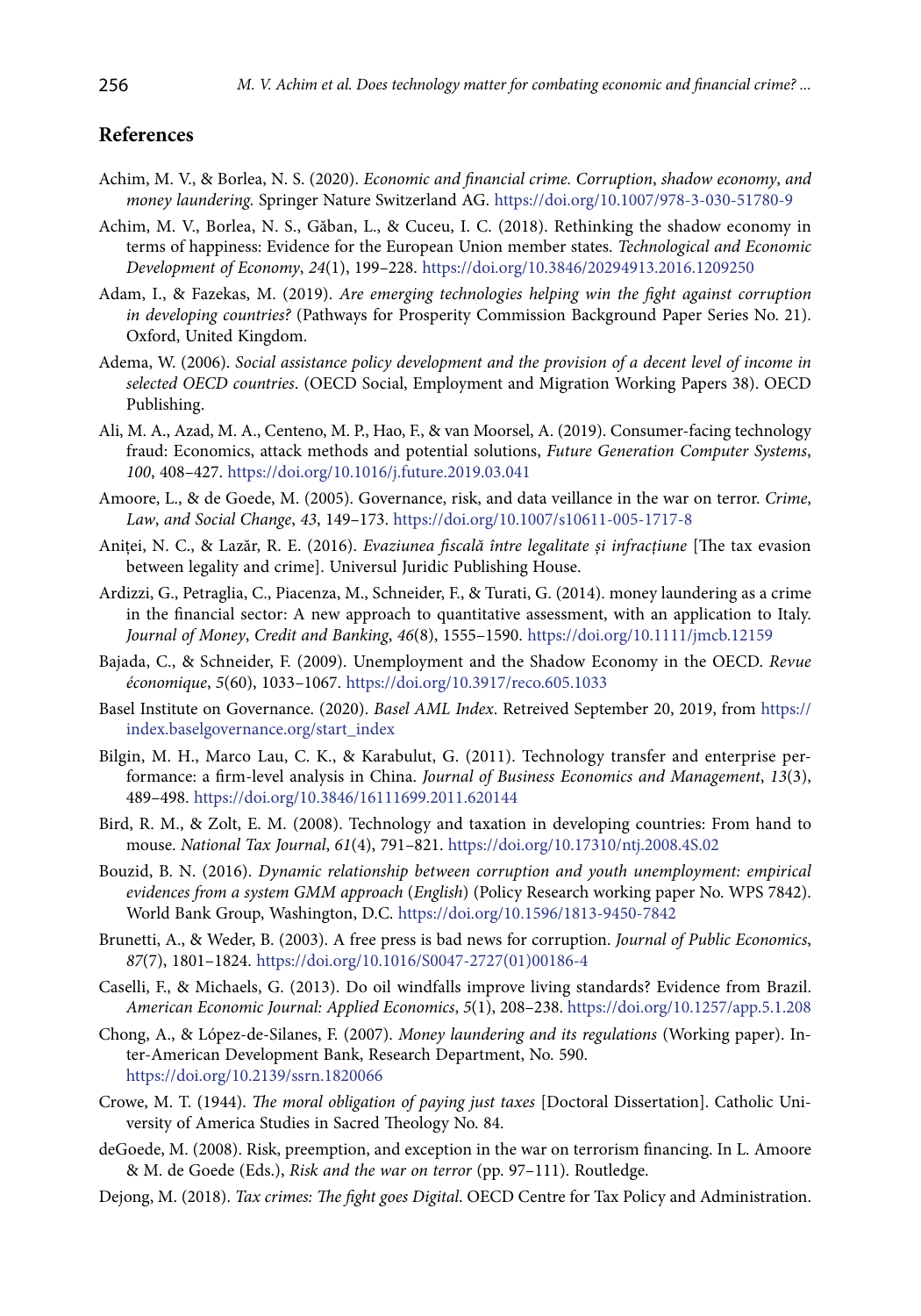Retrieved November 19, 2019, from [https://www.oecd-ilibrary.org/docserver/ef01f5e4-en.pdf?ex](https://www.oecd-ilibrary.org/docserver/ef01f5e4-en.pdf?expires=1575928848&id=id&accname=guest&checksum=575E7C142F6351EEBAC6FD93598E78B7) [pires=1575928848&id=id&accname=guest&checksum=575E7C142F6351EEBAC6FD93598E78B7](https://www.oecd-ilibrary.org/docserver/ef01f5e4-en.pdf?expires=1575928848&id=id&accname=guest&checksum=575E7C142F6351EEBAC6FD93598E78B7)

- Dell'Anno, R., & Solomon, O. H. (2008). Shadow economy and unemployment rate in USA: is there a structural relationship? An empirical analysis. *Applied Economics*, *40*(19), 2537–2555. <https://doi.org/10.1080/00036840600970195>
- Dobre, I., Alexandru, A. A., & Lepas, O. (2010). The USA shadow economy and the unemployment rate: Granger causality results. *Journal of Applied Quantitative Methods*, *5*(1), 98–104.
- Dreher, A., & Schneider, F. (2010). Corruption and the Shadow economy. An empirical analysis. *Public Choice*, *144*(1), 215–238. <https://doi.org/10.1007/s11127-009-9513-0>
- Dreher, A., [Kotsogiannis](https://econpapers.repec.org/RAS/pko309.htm), C., & McCorriston, S. (2009). How do institutions affect corruption and the shadow economy?. *[International Tax and Public Finance](https://econpapers.repec.org/article/kapitaxpf/)*, *16*(6), 773–796. <https://doi.org/10.1007/s10797-008-9089-5>
- Drezewski, R., Sepielak, J., & Filipksowski, W. (2012). System supporting money laundering detection. *Digital Investigation*, *9*(1), 8–21. <https://doi.org/10.1016/j.diin.2012.04.003>
- Elgin, C., & Oyvat, C. (2013). Lurking in the cities: Urbanization and the informal economy. *[Structural](https://www.sciencedirect.com/science/journal/0954349X) [Change and Economic Dynamics](https://www.sciencedirect.com/science/journal/0954349X)*, *27*, 36–47. <https://doi.org/10.1016/j.strueco.2013.06.003>
- Engelschalk, M. (2005). Creating a favorable tax environment for small business. In J. Alm, J. Martinez-Vazquez, & S. Wallace (Eds.), *Taxing the hard-to-tax: Lessons from theory and practice* (pp. 275–311). Elsevier. [https://doi.org/10.1016/S0573-8555\(04\)68814-6](https://doi.org/10.1016/S0573-8555(04)68814-6)
- Europol. (2019). *Economic crime*. Retrieved September 15, 2019, from [https://www.europol.europa.eu/](https://www.europol.europa.eu/crime-areas-and-trends/crime-areas/economic-crime) [crime-areas-and-trends/crime-areas/economic-crime](https://www.europol.europa.eu/crime-areas-and-trends/crime-areas/economic-crime)
- Florescu, D. R., & Cuceu, C. I. (2019). Press freedom and development indicators A panel data study. *International Journal Academic Research Business and Social Sciences*, *9*(3), 1281–1290. <https://doi.org/10.6007/IJARBSS/v9-i3/5795>
- Freedom House. (2020). *Freedom House index*.
- Global Financial Integrity. (2020, March 3). *Trade-related illicit financial flows in 135 developing countries: 2008–2017*. Retrieved May 19, 2020, from [https://gfintegrity.org/report/trade-related-illicit](https://gfintegrity.org/report/trade-related-illicit-financial-flows-in-135-developing-countries-2008-2017/)[financial-flows-in-135-developing-countries-2008-2017/](https://gfintegrity.org/report/trade-related-illicit-financial-flows-in-135-developing-countries-2008-2017/)
- Gnangnon, S. K. (2020). Internet and tax reform in developing countries. *Information Economics and Policy* (in press). <https://doi.org/10.1016/j.infoecopol.2020.100850>
- Gnimassoun, B., & Massil, J. K. (2016). *Determinants of corruption: Can we put all countries in the same basket?* (Document de Travail Working Paper 2016-12). Retrieved January 13, 2020, from [https://](https://economix.fr/pdf/dt/2016/WP_EcoX_2016-12.pdf?1.0) [economix.fr/pdf/dt/2016/WP\\_EcoX\\_2016-12.pdf?1.0](https://economix.fr/pdf/dt/2016/WP_EcoX_2016-12.pdf?1.0)
- Goel, R. K., Nelson, M. A., & Naretta, M. A. (2012). The internet as an indicator of corruption awareness. *European Journal of Political Economy*, *28*, 64–75. <https://doi.org/10.1016/j.ejpoleco.2011.08.003>
- Gogolin, G. (2010). The digital crime tsunami. *Digital Investigation*, *3*, 3–18. https://doi.org/10.1016/j.diin.2010.07.001
- Gronbacher, G. (1998). Taxation: Catholic social thought and classical liberalism. *Journal of Accounting*, *Ethics* & *Public Policy*, (Winter), 91–100.
- Hair, J. F., Black, W. C., Babin, B. J., & Anderson, R. E. (2010). *Multivariate data analysis* (7 ed.). Pearson Prentice Hall.
- Hamilton, R., & Stekelberg, J. (2017). The effect of high-quality information technology on corporate tax avoidance and tax risk. *Journal of Information Systems*, *31*(2), 83–106. <https://doi.org/10.2308/isys-51482>
- Heinemann, F., & Schneider, F. (2011). *Religion and the shadow economy* (Discussion paper No. 11-038). Centre for European Economic Research. <https://doi.org/10.2139/ssrn.1865258>
- Heritage Foundation. (2020). *Index of economic freedom*. Washington DC.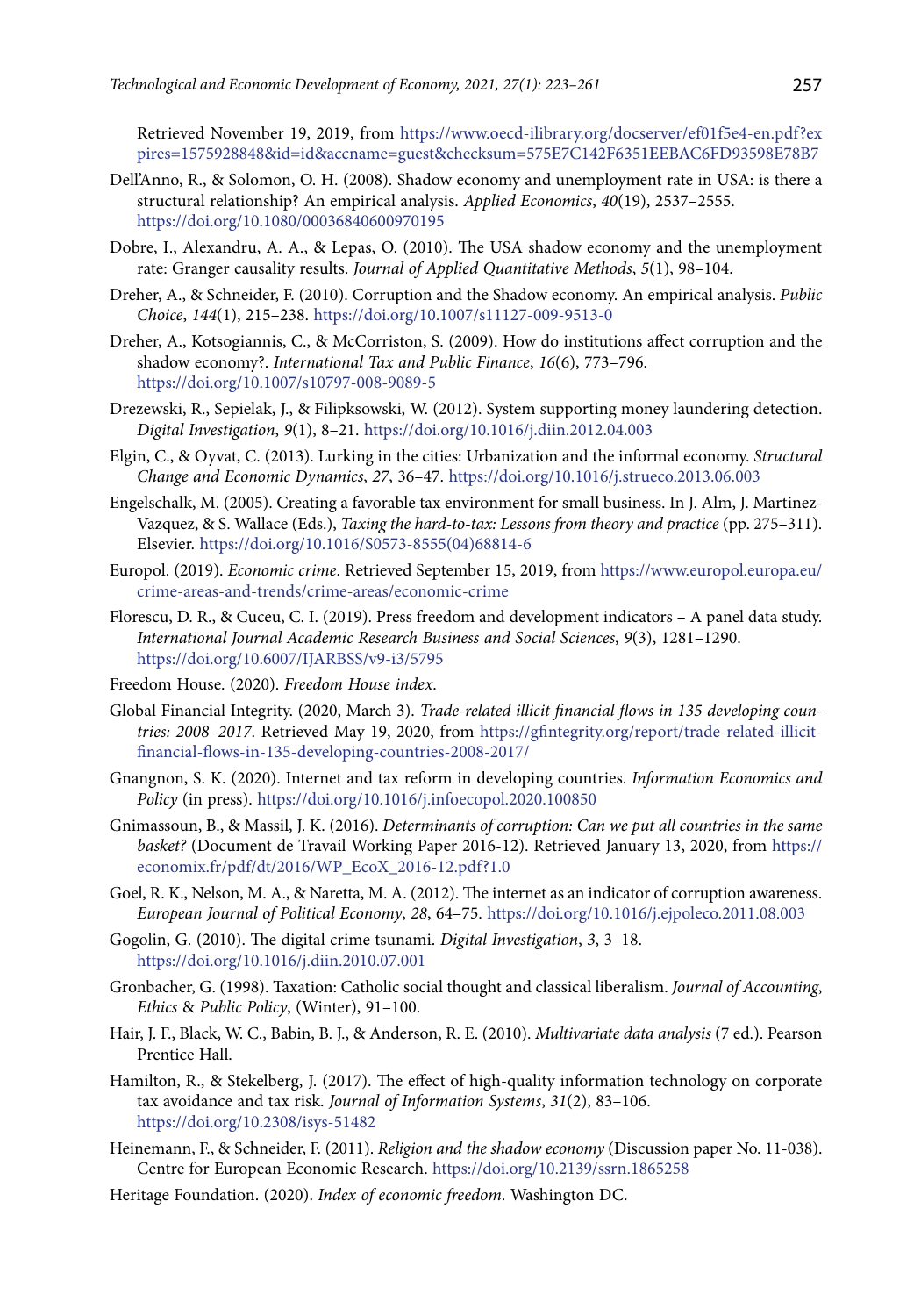- Heshmati, H. (2016). *Economic integration*, *currency union*, *and sustainable and inclusive growth in East Africa*. Springer International Publishing. <https://doi.org/10.1007/978-3-319-30432-8>
- Husted, B. W. (1999). Wealth, culture, and corruption. *Journal of International Business Studies*, *30*, 339–359. <https://doi.org/10.1057/palgrave.jibs.8490073>
- Immordino, G., & Russo, F. F. (2018). Cashless payments and tax evasion. *European Journal of Political Economy*, *55*, 36–43.<https://doi.org/10.1016/j.ejpoleco.2017.11.001>
- Kalenborn, C., & Lessmann, C. (2013), The impact of democracy and press freedom on corruption: Conditionality matters. *Journal Policy Model*, *35*(6), 857–886. <https://doi.org/10.1016/j.jpolmod.2013.02.009>
- Ko, K., & Moon, S.-G. (2014). The relationship between religion and corruption: Are the proposed causal links empirically valid?. *International Review of Public Administration*, *19*(1), 44–62. <https://doi.org/10.1080/12294659.2014.887353>
- KPMG. (2017). *Technology in Tax. Embracing the now* & *thinking the future*. Retrieved 11 January, 2020, from<https://assets.kpmg/content/dam/kpmg/au/pdf/2017/tax-technology-now-and-the-future.pdf>
- La Porta, R., Lopez, F., & Shleifer, A. (2008). The economic consequences of legal origins. *Journal of Economic Literature*, *4*(2), 285–332.<https://doi.org/10.1257/jel.46.2.285>
- La Porta, R., Lopez, F., Shleifer, A., & Vishny, R. W. (1997). Legal determinants of external finance. *Journal of Finance*, *52*(3), 1131–1150. <https://doi.org/10.1111/j.1540-6261.1997.tb02727.x>
- Lagarde, C. (2016). *Addressing corruption–openly*. Retrieved September10, 2019, from [http://www.giu](http://www.giuliotortello.it/clil/lagarde.pdf
)[liotortello.it/clil/lagarde.pdf](http://www.giuliotortello.it/clil/lagarde.pdf
)
- Le-Khac, N. A., Markos, S., & Kechadi, M. T. (2009, Septemer 30 October 2). Towards a new Data Mining-based approach for Anti Money laundering in an international investment bank. In *Digital Forensics and Cyber Crime – First International ICST Conference*, *ICDF2C 2009*, Albany, NY, USA. Retrieved December 9, 2019, from [https://www.researchgate.net/publication/221511114\\_Towar](https://www.researchgate.net/publication/221511114_Towards_a_New_Data_Mining-Based_Approach_for_Anti-Money_Laundering_in_an_International_Investment_Bank)[ds\\_a\\_New\\_Data\\_Mining-Based\\_Approach\\_for\\_Anti-Money\\_Laundering\\_in\\_an\\_International\\_In](https://www.researchgate.net/publication/221511114_Towards_a_New_Data_Mining-Based_Approach_for_Anti-Money_Laundering_in_an_International_Investment_Bank)[vestment\\_Bank](https://www.researchgate.net/publication/221511114_Towards_a_New_Data_Mining-Based_Approach_for_Anti-Money_Laundering_in_an_International_Investment_Bank)
- Letia, A. A. (2014). *Investigarea criminalității de afaceri* [Investigating business crime]. Universul Juridic Publishing House.
- Levi, M., & Wall, D. (2004). Technologies, security, and privacy in the post 9/11 European information society. *Journal of Law and Society*, *31*(2), 194–220.<https://doi.org/10.1111/j.1467-6478.2004.00287.x>
- Lv, Z. (2017). Intelligence and corruption: An empirical investigation in a non-linear framework. *Journal of Behavioral and Experimental Economics*, *69*, 83–91. <https://doi.org/10.1016/j.socec.2017.06.003>
- Máté, D., Sadaf, R., Oláh, J., Popp, J., & Szűcs, E. (2019). The effects of accountability, governance capital, and legal origin on reported frauds. *Technological and Economic Development of Economy*, *25*(6), 1213–1231. <https://doi.org/10.3846/tede.2019.10717>
- McAfee. (2018). *The economic impact of cybercrime no slowing down*. Retrieved January 28, 2020, from [https://www.mcafee.com/enterprise/en-us/assets/executive-summaries/es-economic-impact-cyber](https://www.mcafee.com/enterprise/en-us/assets/executive-summaries/es-economic-impact-cybercrime.pdf)[crime.pdf](https://www.mcafee.com/enterprise/en-us/assets/executive-summaries/es-economic-impact-cybercrime.pdf)
- McGee, R. W. (2012). *The ethics of tax evasion: Perspectives in theory and practice.* Springer, USA. https://doi.org/10.1007/978-1-4614-1287-8
- McGee R. W., Benk, S., & Yüzbaşı, B. (2015). Religion and ethical attitudes toward accepting a bribe: A comparative study. *Religions*, *6*, 1168–1181. <https://doi.org/10.3390/rel6041168>
- Medina, L., & Schneider, F. (2018). *Shadow economies around the world: What did we learn over the last 20 years?* (Working Paper WP/18/17). International Monetary Fund. https://doi.org/10.5089/9781484338636.001
- Murtuza, A., & Ghazanfar, S. M. (1998). Taxation as a form of worship: Exploring the Nature of Zakat. *Journal of Accounting*, *Ethics* & *Public Policy*, (Spring), 134–161.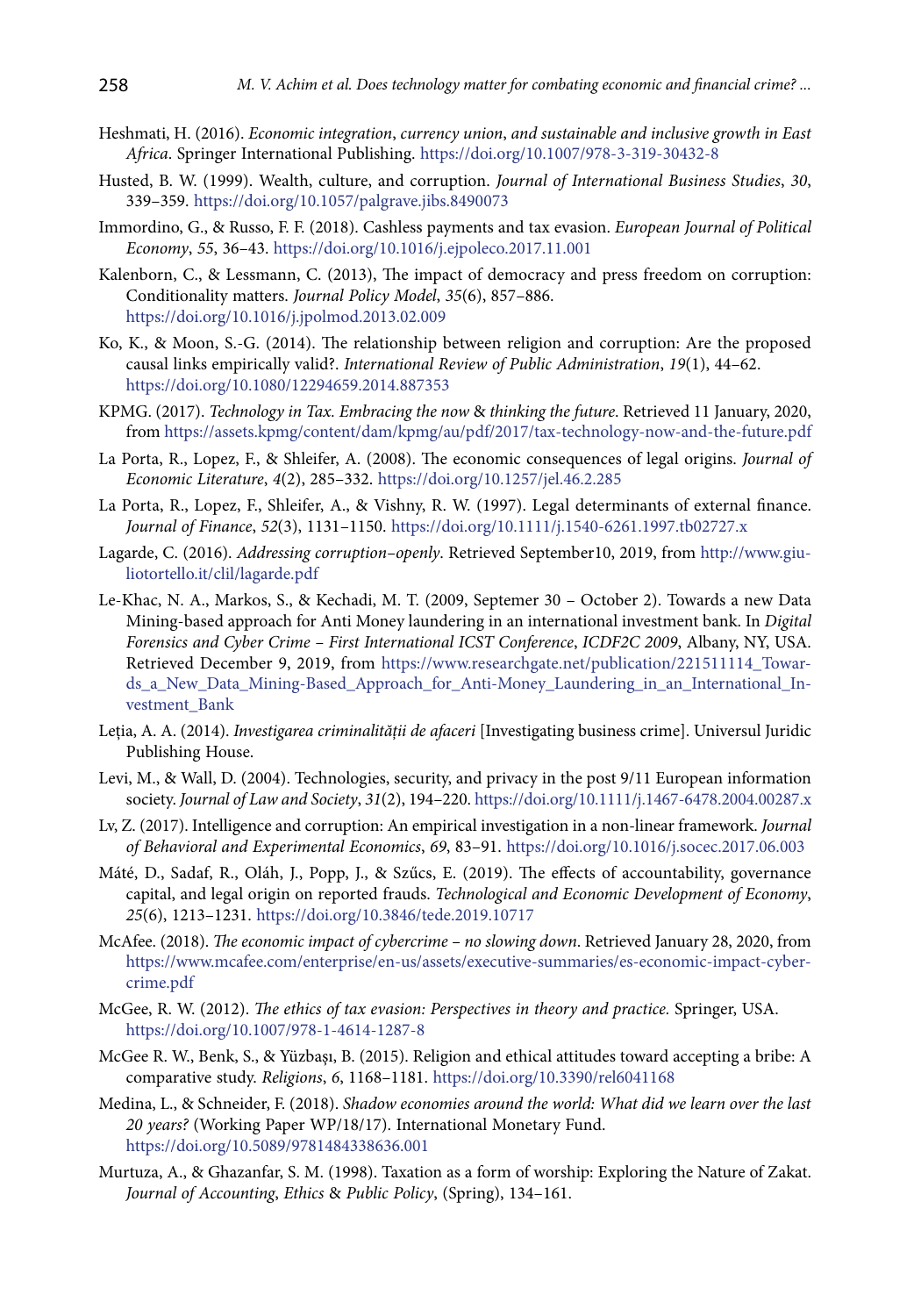- Mutașcu, M. (2012). *[Tax revenues under world religions: a panel analysis](https://ideas.repec.org/p/pra/mprapa/40337.html)* ([MPRA Paper](https://ideas.repec.org/s/pra/mprapa.html) 40337). University Library of Munich, Germany.
- Nikoloska, S., & Simonovski, I. (2012). Role of banks as entity in the system for prevention of money laundering in the Macedonia. *Procedia – Social and Behavioral Sciences*, *4*4, 453–459. <https://doi.org/10.1016/j.sbspro.2012.05.050>
- Okunogbe, O. M., & Pouliquen, V. M. J. (2018). *Technology*, *taxation*, *and corruption: evidence from the introduction of electronic tax filing* (Policy Research working paper No. WPS 8452; Impact Evaluation series). World Bank, Washington, D.C. <https://doi.org/10.1596/1813-9450-8452>
- *Oxford Learner's Dictionaries*. (2020). Oxford University Press.
- PricewaterhouseCoopers. (2018). *Pulling fraud out of the shadows Global Economic Crime and Fraud Survey 2018.* Retrieved August 10, 2019, from [https://www.pwc.com/gx/en/forensics/global-eco](https://www.pwc.com/gx/en/forensics/global-economic-crime-and-fraud-survey-2018.pdf)[nomic-crime-and-fraud-survey-2018.pdf](https://www.pwc.com/gx/en/forensics/global-economic-crime-and-fraud-survey-2018.pdf)
- PricewaterhouseCoopers. (2016). *Global Economic Crime Survey 2016.* Retrieved March 16, 2019, from [https://ec.europa.eu/home-affairs/sites/homeaffairs/files/what-we-do/policies/organized-crime](https://ec.europa.eu/home-affairs/sites/homeaffairs/files/what-we-do/policies/organized-crime-and-human-trafficking/corruption/experience-sharing-programme/docs/o.iskit-global-economic-crime-survey_en.pdf)[and-human-trafficking/corruption/experience-sharing-programme/docs/o.iskit-global-economic](https://ec.europa.eu/home-affairs/sites/homeaffairs/files/what-we-do/policies/organized-crime-and-human-trafficking/corruption/experience-sharing-programme/docs/o.iskit-global-economic-crime-survey_en.pdf)[crime-survey\\_en.pdf](https://ec.europa.eu/home-affairs/sites/homeaffairs/files/what-we-do/policies/organized-crime-and-human-trafficking/corruption/experience-sharing-programme/docs/o.iskit-global-economic-crime-survey_en.pdf)
- Putniņš, T. J., & Sauka, A. (2015). Measuring the shadow economy using company managers. *Journal of Comparative Economics*, *43*, 471–490. <https://doi.org/10.1016/j.jce.2014.04.001>
- Remeikiene, R., Gaspareniene, L., & Schneider, F. G. (2018). The definition of digital shadow economy. *Technological and Economic Development of Economy*, *24*(2), 696–717. <https://doi.org/10.3846/20294913.2016.1266530>
- Richardson, G. (2008). The relationship between culture and tax evasion across countries: Additional evidence and extensions. *Journal of International Accounting*, *Auditing and Taxation*, *17*, 67–78. <https://doi.org/10.1016/j.intaccaudtax.2008.07.002>
- Rider, B. (2015). *Research handbook on international financial crime*. Edward Elgar Publishing Limited, UK. <https://doi.org/10.4337/9781783475797>
- Robertson, D. (2016). *The Nilson report*. Retrieved October 10, 2019, from https://www.nilsonreport. com/upload/ content \_ promo/The \_ Nilson \_ Report \_ 10- 17- 2016.pdf
- Ryman-Tubb, N. F., Krause, P., & Garn, W. (2018). How Artificial Intelligence and machine learning research impacts payment, card fraud detection: A survey and industry benchmark. *Engineering Applications of Artificial Intelligence*, *76*, 130–157. <https://doi.org/10.1016/j.engappai.2018.07.008>
- Sadaf, R., Oláh, J., Popp, J., & Máté, D. (2018). An investigation of the influence of the worldwide governance and competitiveness on accounting fraud cases: A cross-country perspective. *Sustainability*, *10*, 588. <https://doi.org/10.3390/su10030588>
- Sadgali, I., Sael, N., & Benabbou, F. (2019). Performance of machine learning techniques in the detection of financial frauds. *Procedia Computer Science*, *148*, 45–54. <https://doi.org/10.1016/j.procs.2019.01.007>
- Sahnoun, M., & Abdennadher, C. (2019). *The nexus between unemployment rate and shadow economy: a comparative analysis of developed and developing countries using a simultaneous-equation model. Economics* (Discussion Paper No 2019-30). Kiel Institute for the World Economy. Retrieved July 25, 2020, from <http://www.economics-ejournal.org/economics/discussionpapers/2019-30>
- Schansberg, D. E. (1998). The ethics of tax evasion within Biblical Christianity: Are there limits to "Rendering Unto Caesar"?. *Journal of Accounting*, *Ethics* & *Public Policy*, (Winter), 77–90.
- Schneider, F. H., & Klinglmair, R. (2004). *Shadow economies around the world: What do we know?* (Working Paper No. 0403). Universität Linz.
- Schneider, F., & Willams, C. C. (2013). *The shadow econom*y. IEA, London. <https://doi.org/10.1017/CBO9781139542289>
- Schwarz, P. (2011). Money launderers and tax havens: Two sides of the same coin?. *International Review of Law and Economics*, *31*, 37–47. <https://doi.org/10.1016/j.irle.2010.12.001>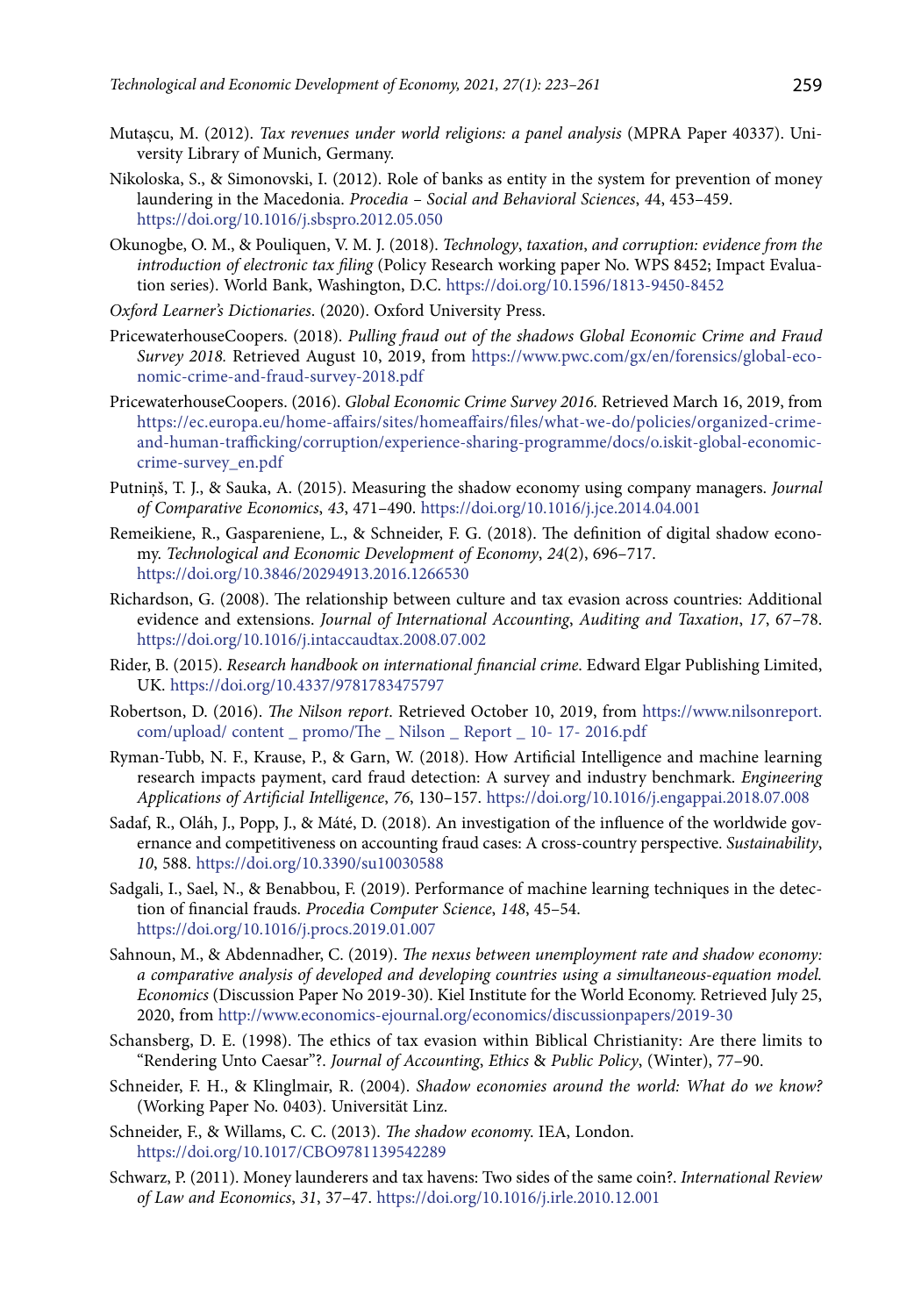- Serrat, O. (2017). Fighting corruption with ICT: Strengthening civil society's role. In *Knowledge solutions*. Springer, Singapore. [https://doi.org/10.1007/978-981-10-0983-9\\_86](https://doi.org/10.1007/978-981-10-0983-9_86)
- Slemrod, J. (1990). Optimal taxation and optimal tax systems. *Journal of Economic Perspectives*, *4*, 157–178. <https://doi.org/10.1257/jep.4.1.157>
- Stankevičius, E., & Vasiliauskaitė, A. (2014). Tax burden level leverage on size of the shadow economy, cases of EU Countries 2003–2013. *Procedia – Social and Behavioral Sciences*, *15*6(26), 548–552. <https://doi.org/10.1016/j.sbspro.2014.11.238>
- Suh, J. B., Shimb, H. S., & Buttonc, M. (2018). Exploring the impact of organizational investment on occupational fraud: Mediating effects of ethical culture and monitoring control. *International Journal of Law*, *Crime and Justice*, *53*, 46–55.<https://doi.org/10.1016/j.ijlcj.2018.02.003>
- Tandean, V. A., & Winnie, W. (2016). The effect of good corporate governance on tax avoidance: An empirical study on manufacturing companies listed in IDX period 2010–2013. *Asian Journal of Accounting Research*, *1*, 28–38. https://doi.org/10.1108/AJAR-2016-01-01-B004
- Tanzi, V. (2002). *The shadow economy*, *its causes and its consequences*. Brazilian Institute of Ethics in Competition.
- Tedds, L., & Giles, D. (2002)*. Taxes and the Canadian underground economy*. Canadian Tax Foundation.
- Torgler, B., & Schneider, F. (2007). *The impact of tax morale and institutional quality on the shadow economy* (IZA Discussion Paper).
- Transparency International. (2020). *Corruption perception index.*
- Tsakumis, G. T., Curatola, A. P., & Porcano, T. M. (2007). The relation between national cultural dimensions and tax evasion. *Journal of International Accounting*, *Auditing and Taxation*, *16*, 131–147. <https://doi.org/10.1016/j.intaccaudtax.2007.06.004>
- US Legal. (2019). *Economic crime law and legal definition*. Retrieved September 15, 2019, from [https://](https://definitions.uslegal.com/e/economic-crime/) [definitions.uslegal.com/e/economic-crime/](https://definitions.uslegal.com/e/economic-crime/)
- Vaithilingam, S., & Nair, M. (2009). Mapping global money laundering trends: Lessons from the pace setters. *Research in International Business and Finance*, *23*, 18–30. <https://doi.org/10.1016/j.ribaf.2008.03.003>
- Vicente, P. C. (2010). Does oil corrupt? Evidence from a natural experiment in West Africa. *Journal of Development Economics*, *92*(1), 28–38. <https://doi.org/10.1016/j.jdeveco.2009.01.005>
- Wickberg, S. (2013). *Technological innovations to identify and reduce corruption* (U4 Expert answer No. 376).
- Wijayati, N., Hermes, N., & Holzhacker, R. (2016). Corporate governance and corruption: A comparative study of Southeast Asia. In *Decentralization and governance in Indonesia*. [https://doi.org/10.1007/978-3-319-22434-3\\_1](https://doi.org/10.1007/978-3-319-22434-3_1)
- Williams, C., & Schneider, F. (2016). *Measuring the global shadow economy: the prevalence of informal work and labor.* Edward Elgar.
- Williams, J. W. (2013). Regulatory technologies, risky subjects, and financial boundaries: Governing 'fraud' in the financial markets. *Accounting*, *Organizations and Society*, *38*, 544–558. <https://doi.org/10.1016/j.aos.2012.08.001>
- World Bank. (2015). *Country and lending groups*. World Bank, Washington.
- World Bank. (2020). *World development indicators*. World Bank, Washington.
- World Economic Forum. (2020). *Global competitiveness report*.
- Wu, D. F., & Schneider, F. (2019). *[Nonlinearity between the shadow economy and level of development](https://ideas.repec.org/p/imf/imfwpa/19-48.html)* ([IMF](https://ideas.repec.org/s/imf/imfwpa.html)  [Working Papers](https://ideas.repec.org/s/imf/imfwpa.html) 19/48). International Monetary Fund. <https://doi.org/10.5089/9781484399613.001>
- Zoldi, S. (2015). Using anti-fraud technology to improve the customer experience. *[Computer Fraud](https://www.sciencedirect.com/science/journal/13613723)* & *[Security](https://www.sciencedirect.com/science/journal/13613723)*, *[7](https://www.sciencedirect.com/science/journal/13613723/2015/7)*, 18–20. [https://doi.org/10.1016/S1361-3723\(15\)30067-1](https://doi.org/10.1016/S1361-3723(15)30067-1)